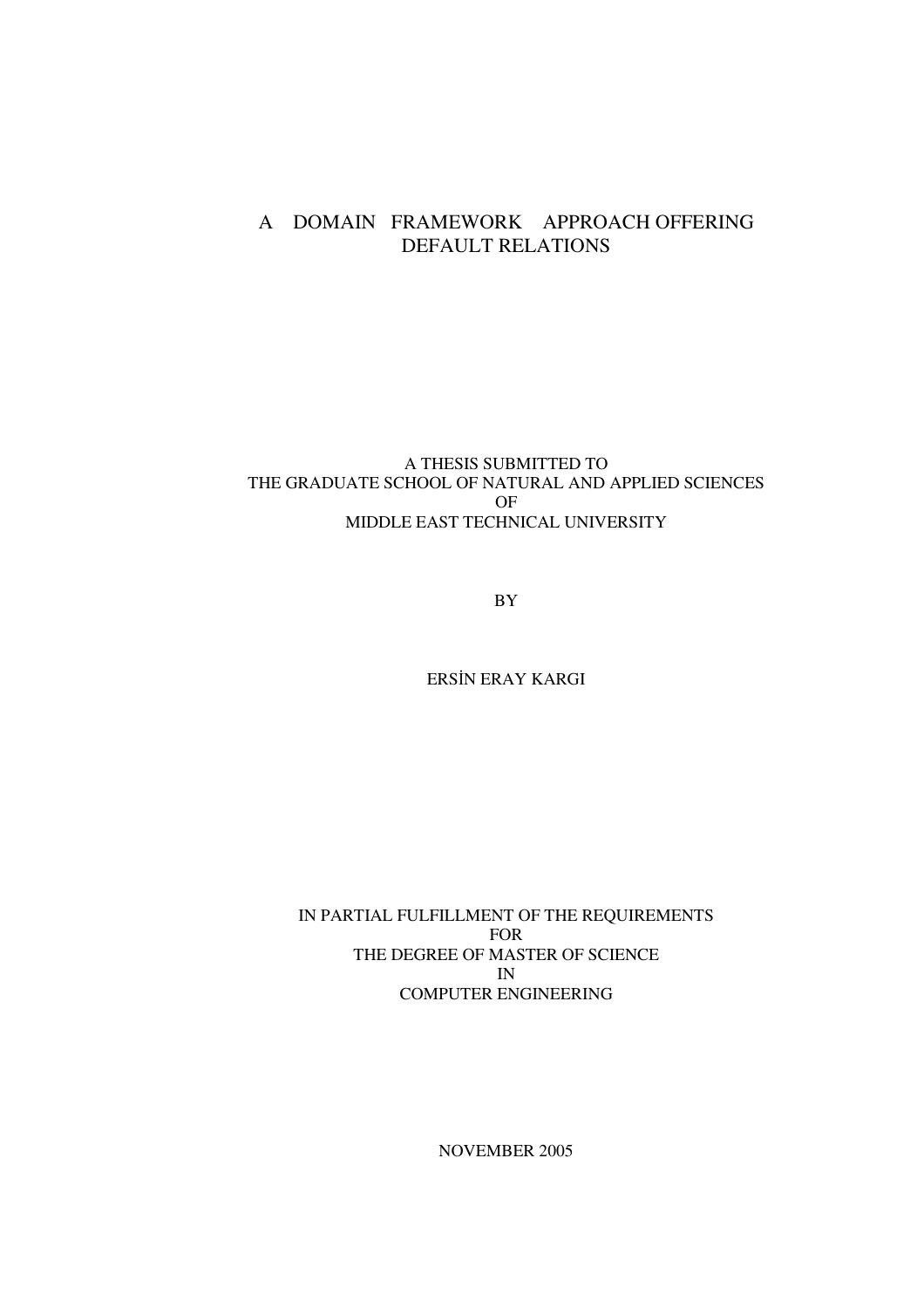Approval of the Graduate School of Natural and Applied Sciences.

Prof. Dr. Canan Özgen Director

I certified that this thesis satisfies all the requirements as a thesis for the degree of Master of Science.

> Prof. Dr. Ayşe Kiper Head of Department

This is to certify that we have read this thesis and that in our opinion it is fully adequate, in scope and quality, as a thesis for the degree of Master of Science.

> Assoc. Prof. Dr. Ali Hikmet Doğru Supervisor

Examining Committee Members

| Doç.Dr Ahmet Coşar        | (CENG, METU) |                                                           |
|---------------------------|--------------|-----------------------------------------------------------|
| Doç.Dr. Ali Hikmet Doğru  |              |                                                           |
| Y.Doç.Dr. Halit Oğuztüzün |              |                                                           |
| Dr. Osman Abul            | (ASELSAN)    | <u> 1980 - Johann Barnett, fransk politiker (d. 1980)</u> |
| Dr. Meltem Turhan Yöndem  | (CENG, METU) |                                                           |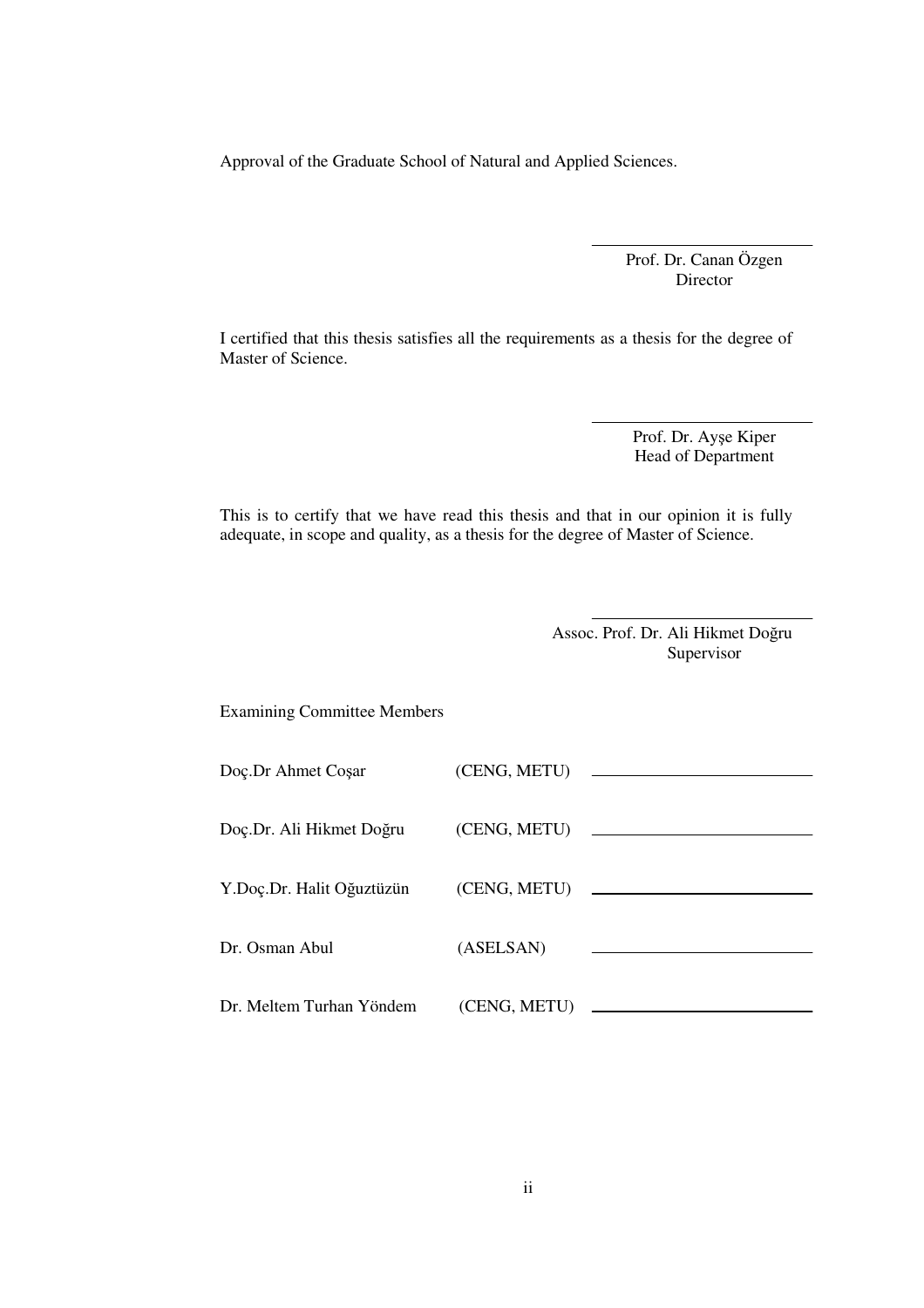**I hereby declare that all information in this document has been obtained and presented in accordance with academic rules and ethical conduct. I also declare that, as required by these rules and conduct, I have fully cited and referenced all material and results that are not original to this work.**

Name, Last name: Ersin Eray KARGI

Signature: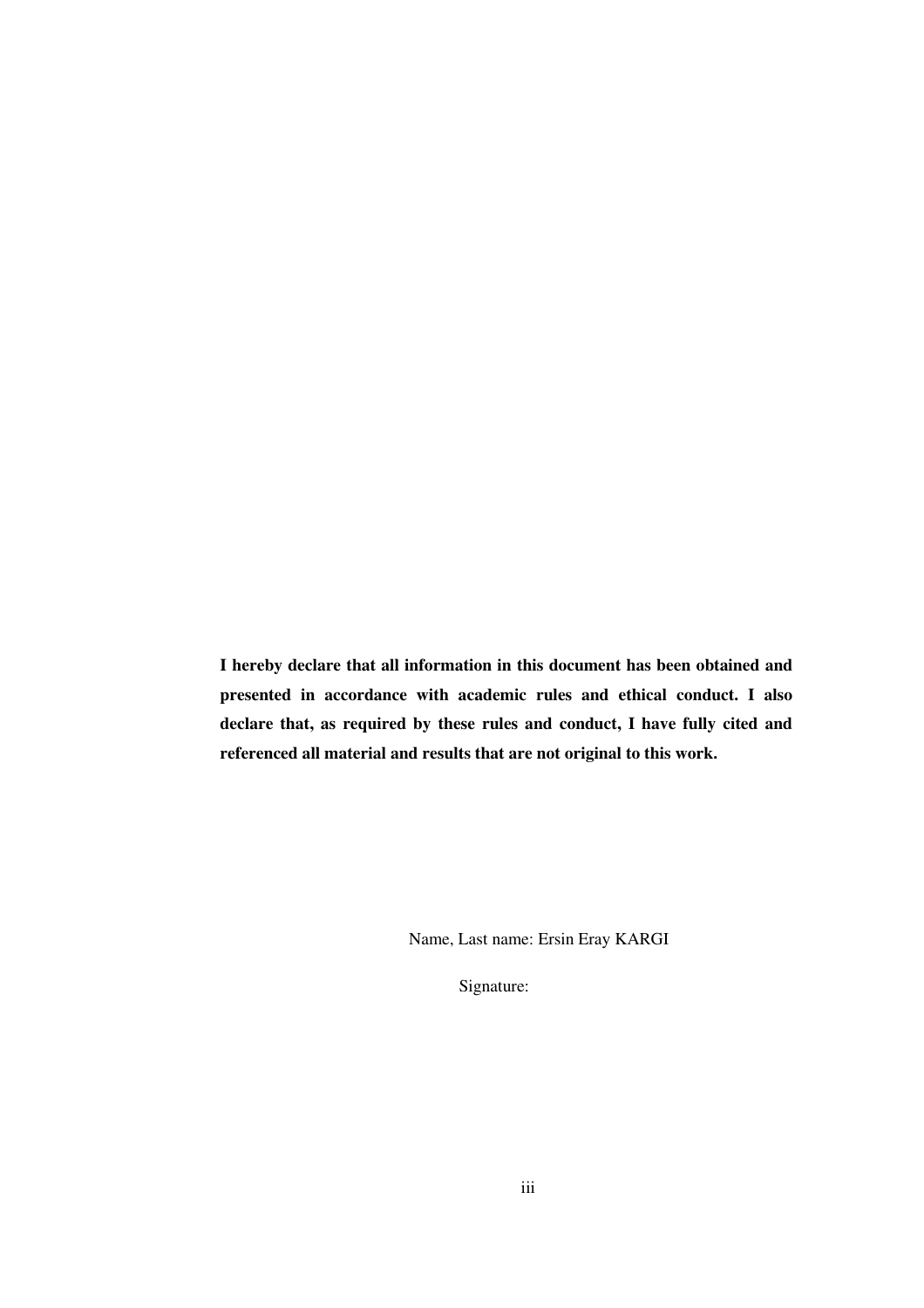## **ABSTRACT**

#### A DOMAIN FRAMEWORK APPROACH OFFERING DEFAULT RELATIONS

Kargı, Ersin Eray

M. S., Department of Computer Engineering Supervisor: Assoc. Prof. Dr. Ali Hikmet Doğru

November 2005, 86 pages

In order to use components that are developed for a domain, domain knowledge is required. If the default relations in a domain are offered by a framework, this can be a starting point for the application engineer as an important kind of domain knowledge. A generic design for creating and saving a domain is implemented in this thesis. This approach starts with creating a domain from components and relations among these components. The relations and components are saved once and used several times. In addition, this generic design helps for code generation by using components. A framework for this design is implemented and applied for GIS domain. A basic code generation approach is also implemented in this framework for demonstration purposes. This framework can be used by domain engineers in order to create a domain and by application engineers to develop custom applications. It has the ability to offer default relations and helps creating new relations between components. Parameters and sequence of function calls can be defined by using a GUI. All the relations including default and userdefined ones can be used for code generation. COSECASE, which offers a tool for component-oriented design is extended with domain operations such as creating domain, saving domain, loading domain, and generating domain code. As the starting point, domain analysis for GIS domain is completed to define the domain.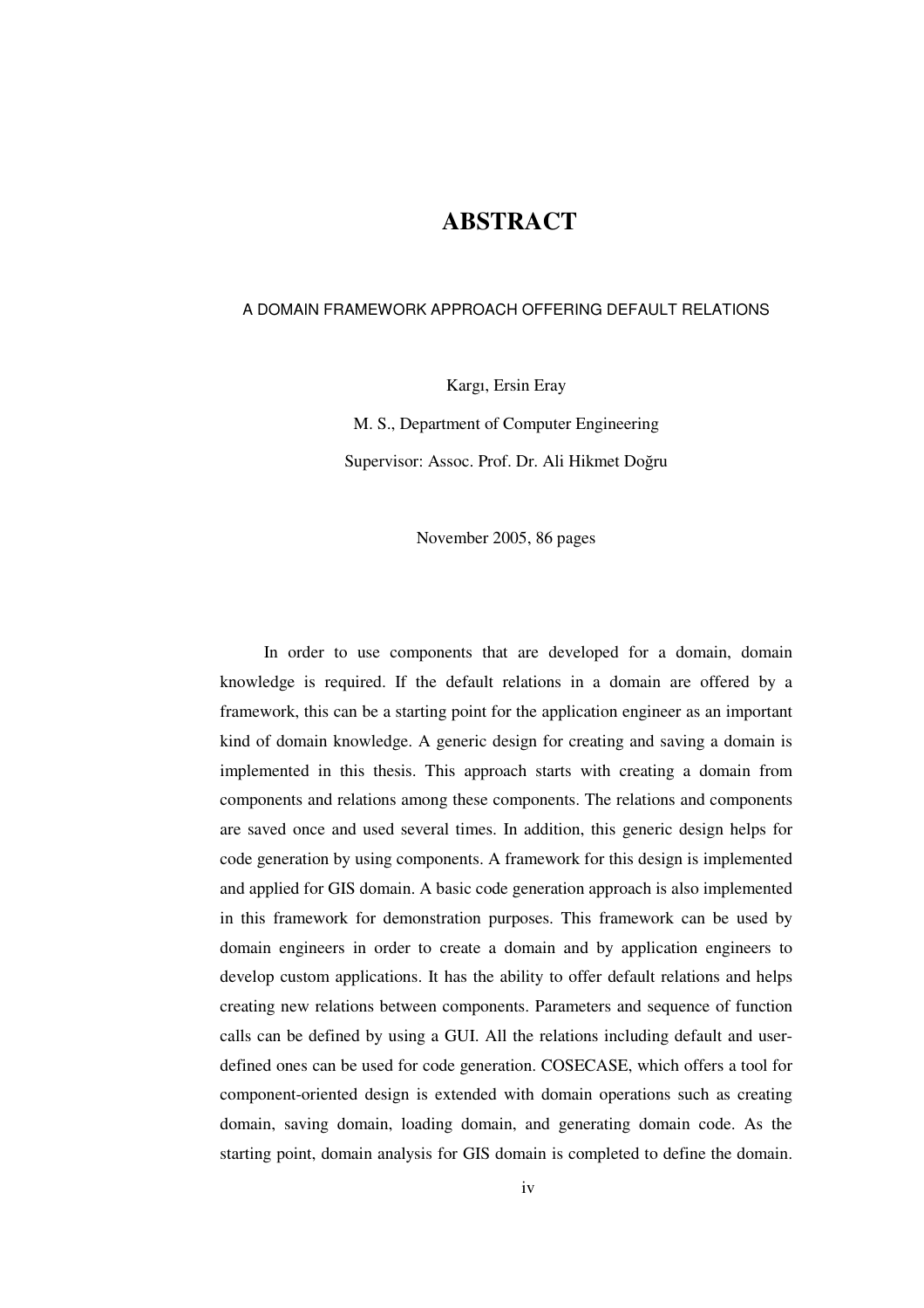Then the components that have been implemented for GIS domain and relations between these components are saved within the framework. Moreover, some basic applications are generated by using this framework in the GIS domain and sample domain generated for demonstration. Moreover, a sample domain is created to prove that our approach can be applied to any domain. The relations in this sample domain are saved in the framework and same basic applications are generated.

Keywords: Component Oriented Software Engineering, Component Orientation, Software Component, Domain Engineering, Application Engineering, Code Generation, Domain Creation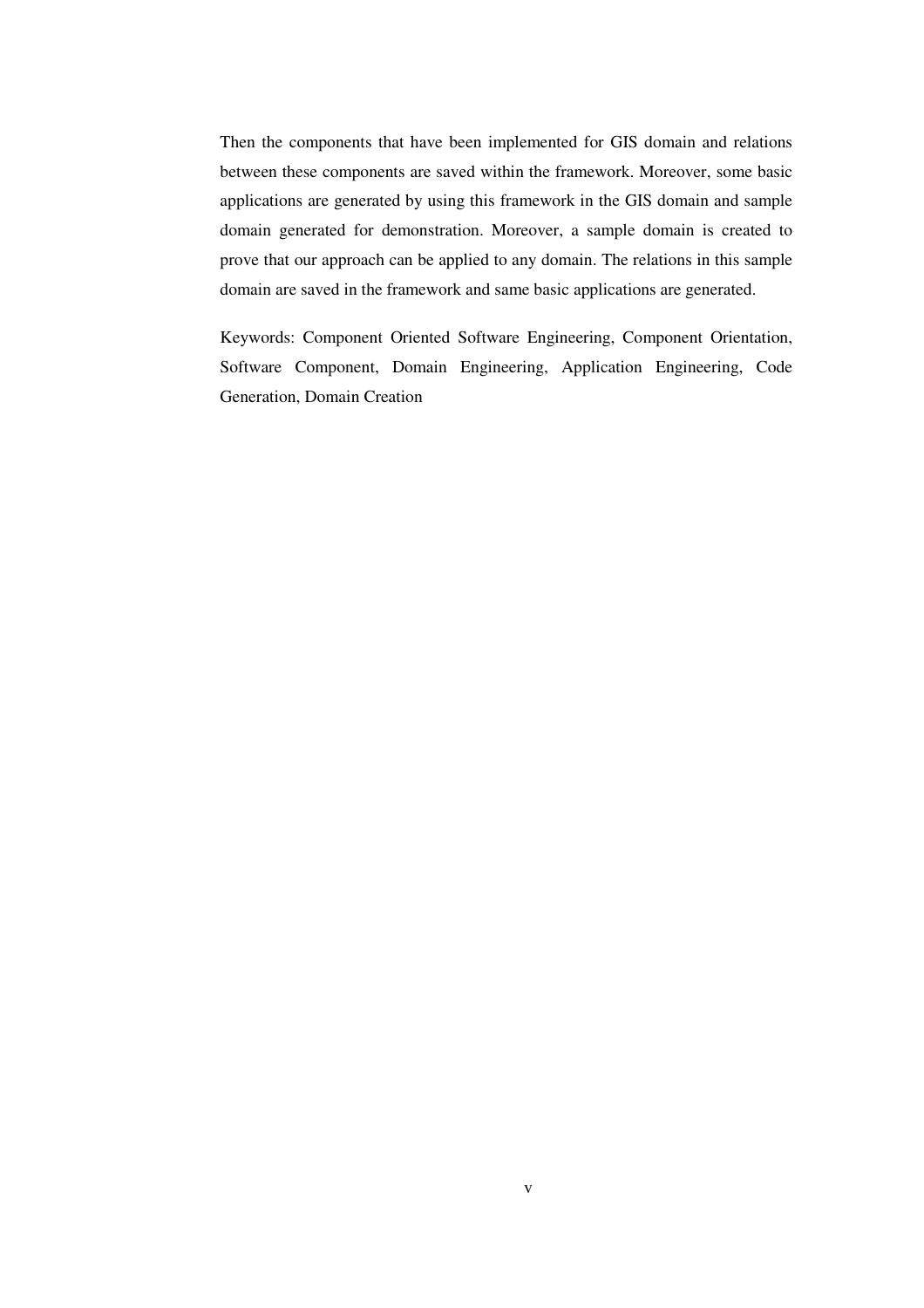#### İLİŞKİLERİN OTOMATİK OLARAK ÖNERİLDİĞİ BİR ALAN ÇERÇEVESİ YAKLAŞIMI

Kargı, Ersin Eray

Yüksek Lisans, Bilgisayar Mühendisliği Bölümü

Danışman: Doç. Dr. Ali Hikmet Doğru

Ekim 2005, 86 sayfa

Bir alana ait uygulama geliştirmek için, ilgili alana ait bilgi birikimi gerekmektedir. Eğer bir alandaki ilişkiler bir çerçeve tarafından önerilebilirse, bu uygulama mühendisleri için bir türden alan bilgileri içeren başlangıç noktası olabilir. Bir alanın kaydedilmesi için genel bir tasarım bu tez kapsamında geliştirilmiş ve gerçeklenmiştir. Bu yaklaşım bir alanın bileşenler ve bileşenlere ait ilişkilerin saklanması ile başlamaktadır. Bileşenler ve ilişkiler bir kere saklanmakta ve defalarca kullanılmaktadır. Ek olarak, bu genel yaklaşım bileşenleri kullanarak kod oluşturmaya yardım eder. Bu tasarıma ait bir çerçeve geliştirilmiş ve CBS alanına uygulanmıştır. Yaklaşımın başarısını göstermek için basit bir kod üretme yaklaşımı da bu çerçeve kapsamında geliştirilmiştir. Bu çerçeve alan mühendisleri tarafından bir alanı yaratmak için, uygulama mühendisleri tarafından da uygulama geliştirmek için kullanılabilir. Bu çerçeve ilişkilerin önerilmesi yeteneğine sahiptir ve ayrıca yeni ilişkilerin yaratılmasına yardım eder. Parametreler ve fonksiyonların sırası kullanıcı arayüzü kullanılarak tanımlanabilir. Önerilen ve kullanıcı tarafından oluşturulan tüm ilişkiler kod geliştirme için kullanılabilir. Bileşen tabanlı tasarım için bir araç sunan COSECASE, alan yaratma, alan yükleme, alan kaydetme ve alan kodu üretme gibi alan işlemleri ile genişletilmiştir. Başlangıç noktası olarak CBS alanında ihtiyaçları belirlemek için alan analizi yapılmıştır. Daha sonra bu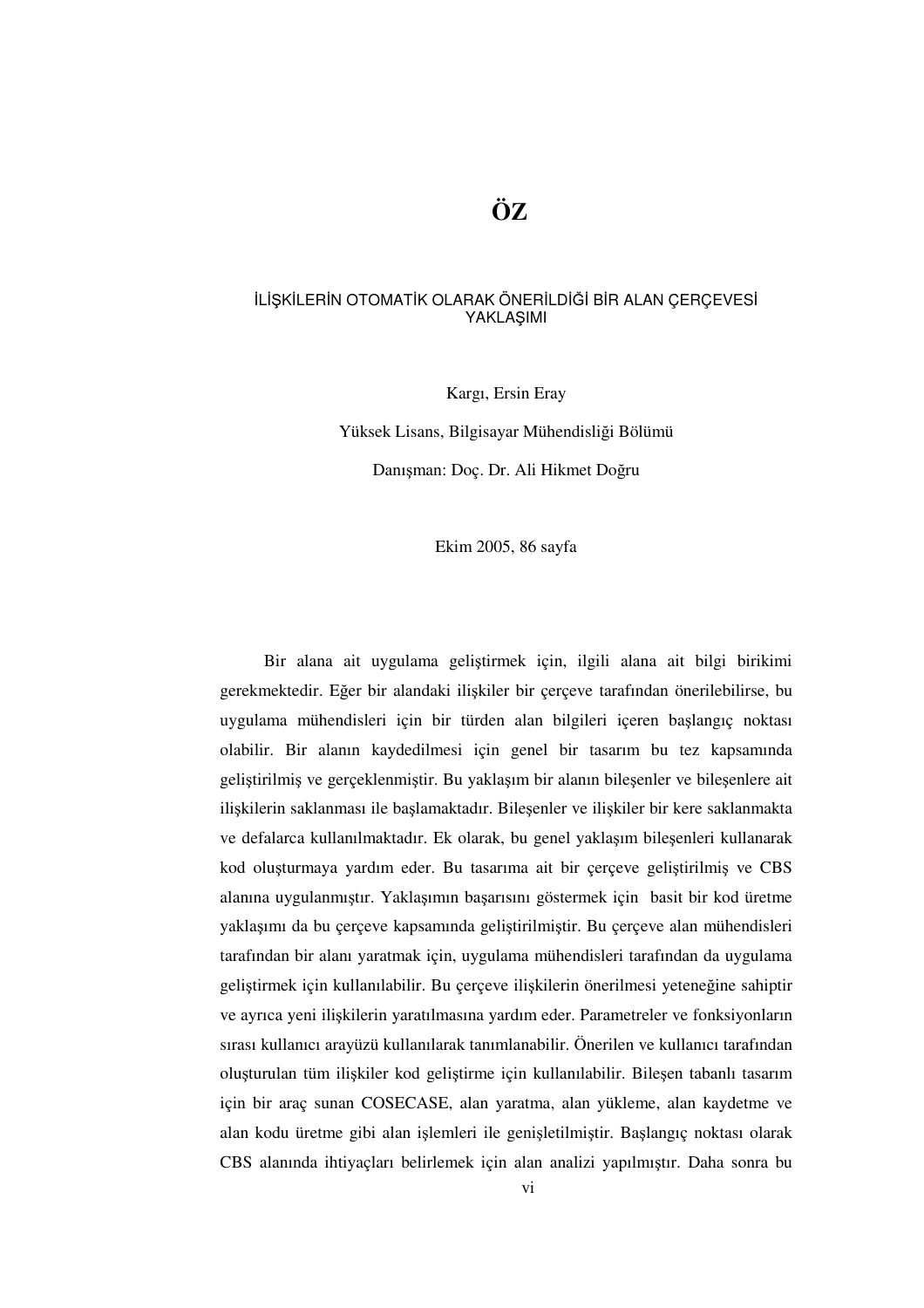CBS alanı için gerçeklenmiş bileşenler ve bu bileşenler arasındaki ilişkiler çerçeve kullanılarak kaydedilmiştir. Ve CBS alanında bazı basit uygulamalar çerçeveyi kullanılarak geliştirilmiştir. Ek olarak tasarımın herhangi bir alana uygulanabilirliğini göstermek için yeni bir deneme alanı yaratılmış, bu alana ait ilişkiler çerçeve kullanılarak kaydedilmiş ve bazı örnek uygulamalar geliştirilmiştir.

Anahtar Kelimeler: Bileşen Yönelimli Yazılım Mühendisliği, Bileşen Yönelim, Yazılım Bileşeni, Alan Mühendisliği, Uygulama Mühendisliği, Kod Üretme, Alan Yaratma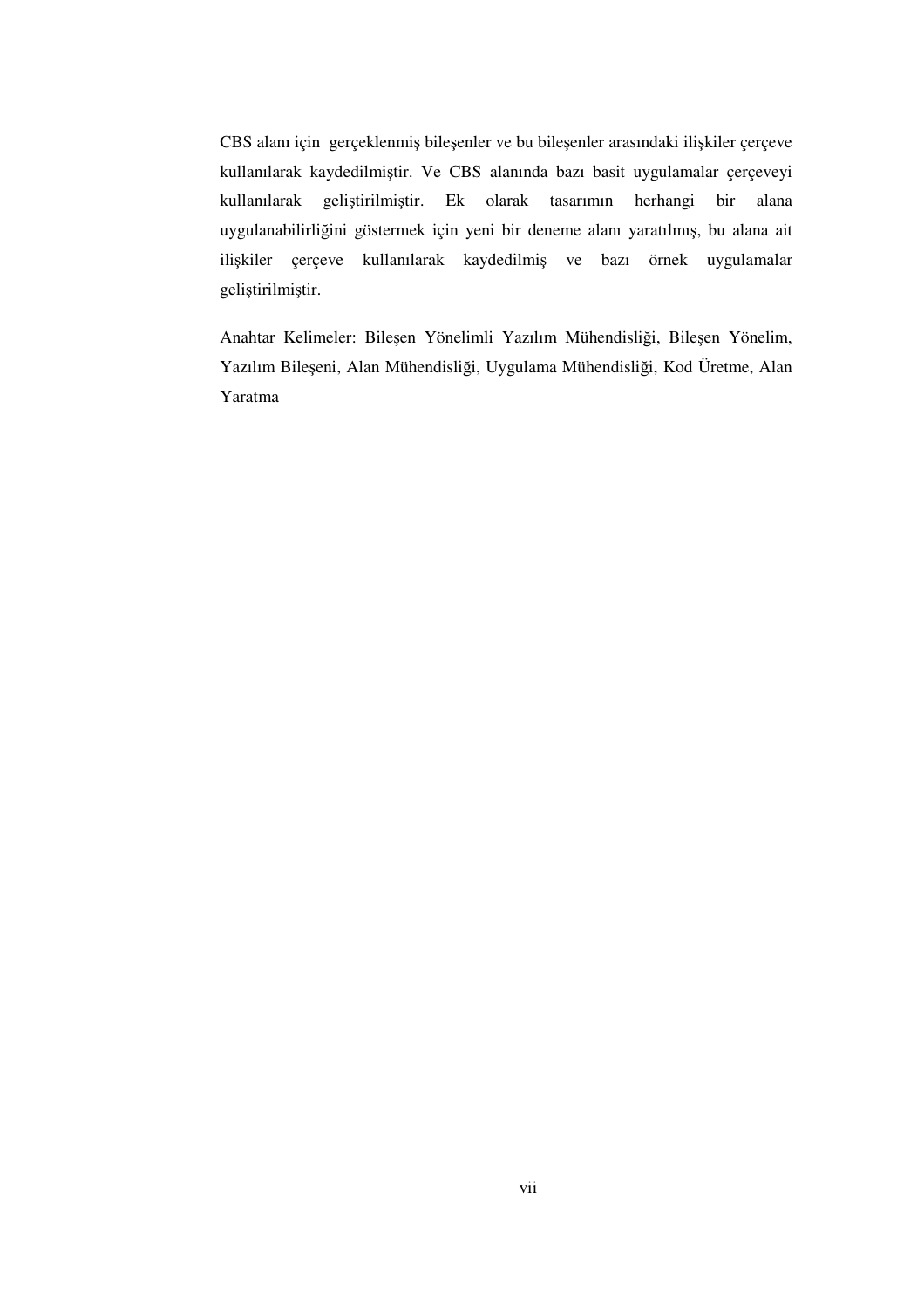# **ACKNOWLEDGEMENTS**

I would like to thank my supervisor, Assoc. Prof. Dr. Ali Hikmet Doğru, for his efforts and guidance. To my family, I offer sincere thanks for their emotional support.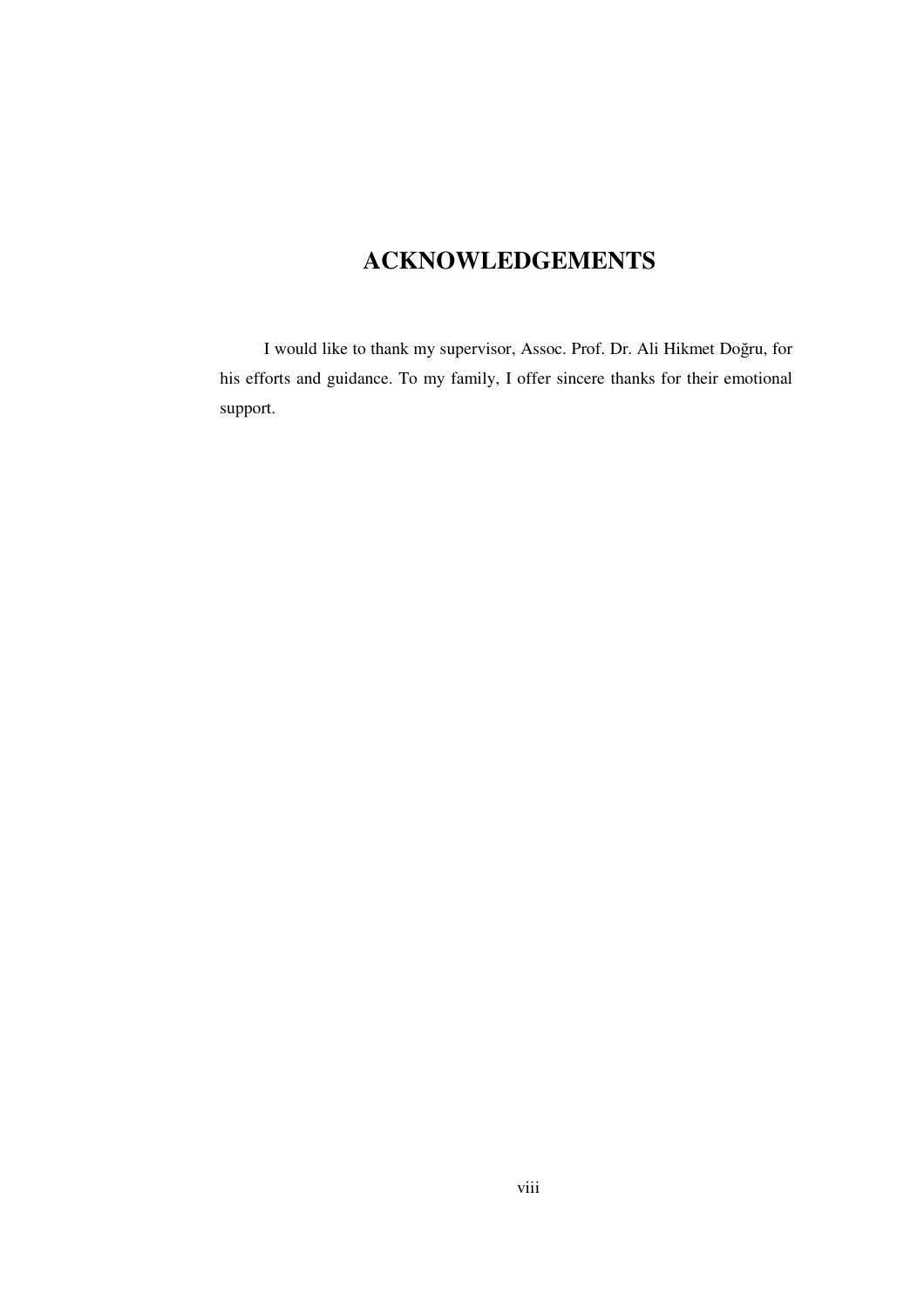# **TABLE OF CONTENTS**

| <b>CHAPTERS</b>                                                     |
|---------------------------------------------------------------------|
|                                                                     |
|                                                                     |
|                                                                     |
| 1.3. Motivation for using COSEML and COSECASE Tool  4               |
|                                                                     |
|                                                                     |
| 2.1. Software Components and Component Based Software Engineering 6 |
|                                                                     |
|                                                                     |
|                                                                     |
|                                                                     |
|                                                                     |
|                                                                     |
|                                                                     |
|                                                                     |
| 2.4. COSE Modelling Language (COSEML) and COSECASE 18               |
| 3. DOMAIN ENGINEERING IN GEOGRAPHICAL INFORMATION                   |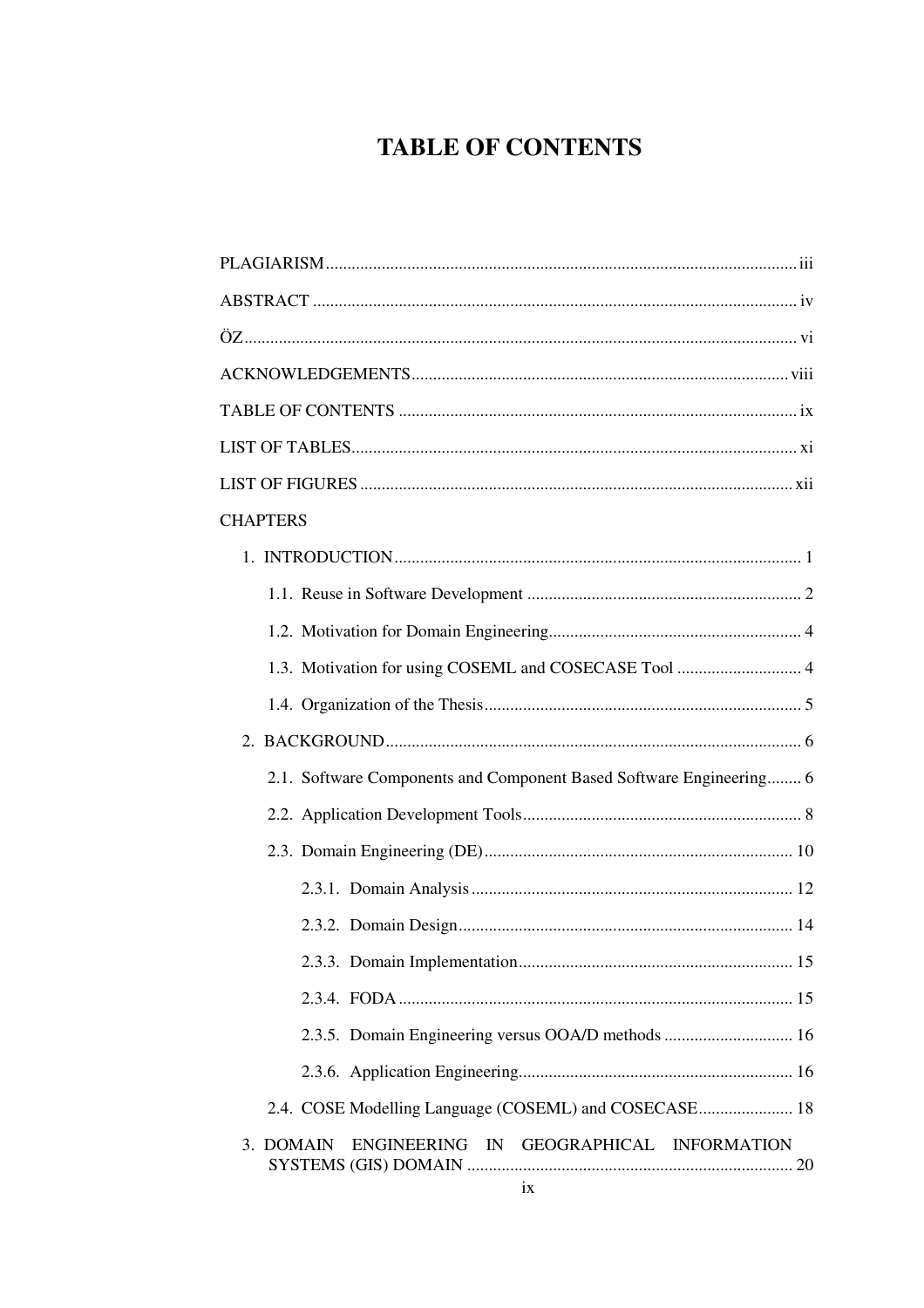| 3.1.1. |                                                                    |  |
|--------|--------------------------------------------------------------------|--|
| 3.1.2. |                                                                    |  |
| 3.1.3. |                                                                    |  |
| 3.1.4. |                                                                    |  |
|        | 4. APPLICATION DEVELOPMENT FRAMEWORK IMPLEMENTATION 26             |  |
|        |                                                                    |  |
|        | 4.2. Data Structures Used for Porting Java Beans into COSECASE and |  |
|        |                                                                    |  |
|        |                                                                    |  |
|        |                                                                    |  |
|        |                                                                    |  |
|        |                                                                    |  |
|        |                                                                    |  |
|        |                                                                    |  |
|        |                                                                    |  |
|        |                                                                    |  |
|        |                                                                    |  |
|        |                                                                    |  |
|        |                                                                    |  |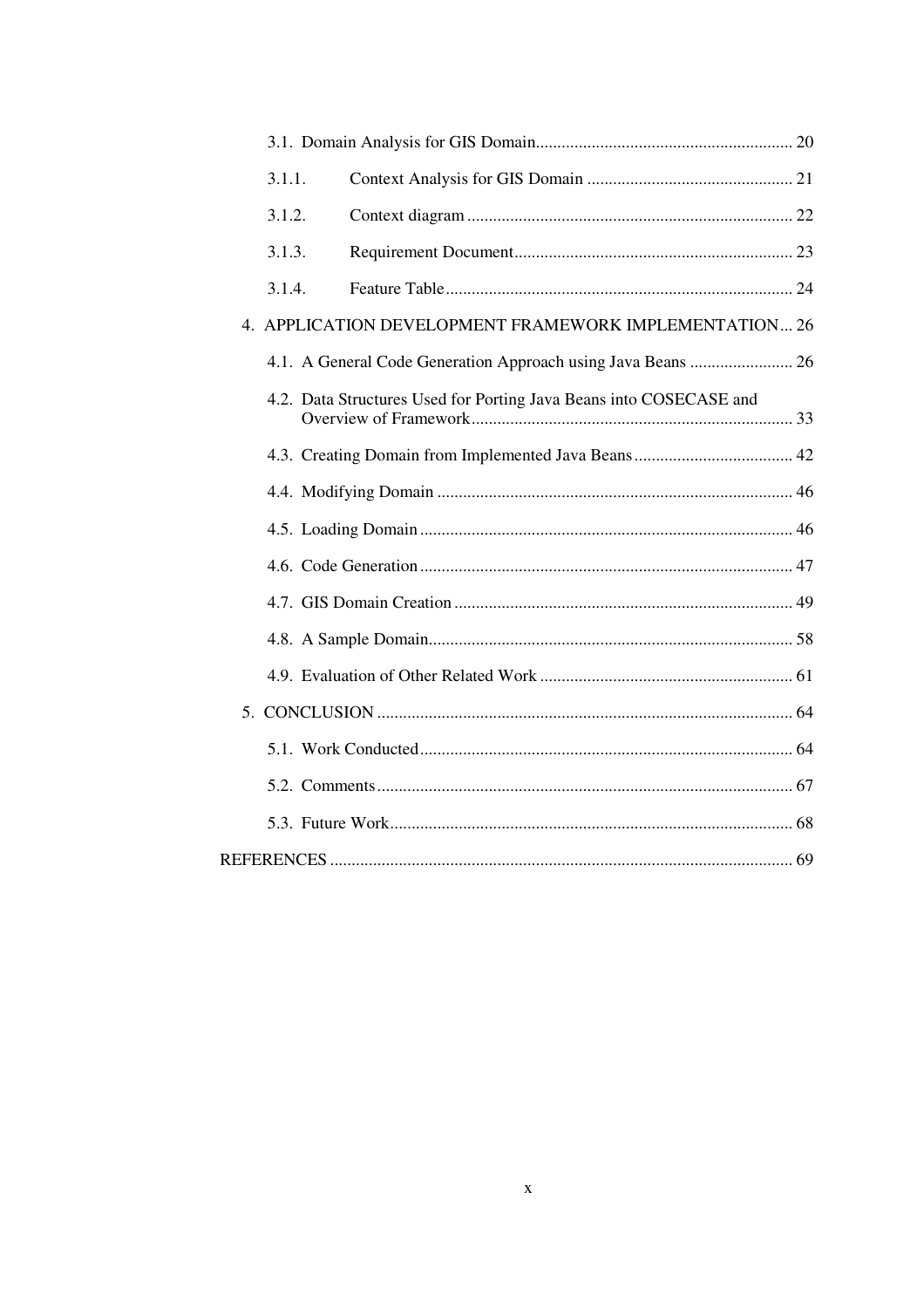# **LIST OF TABLES**

### TABLES

| 3. Availability of COM Interface Features In Mapping Jar Files to COM 35 |  |
|--------------------------------------------------------------------------|--|
|                                                                          |  |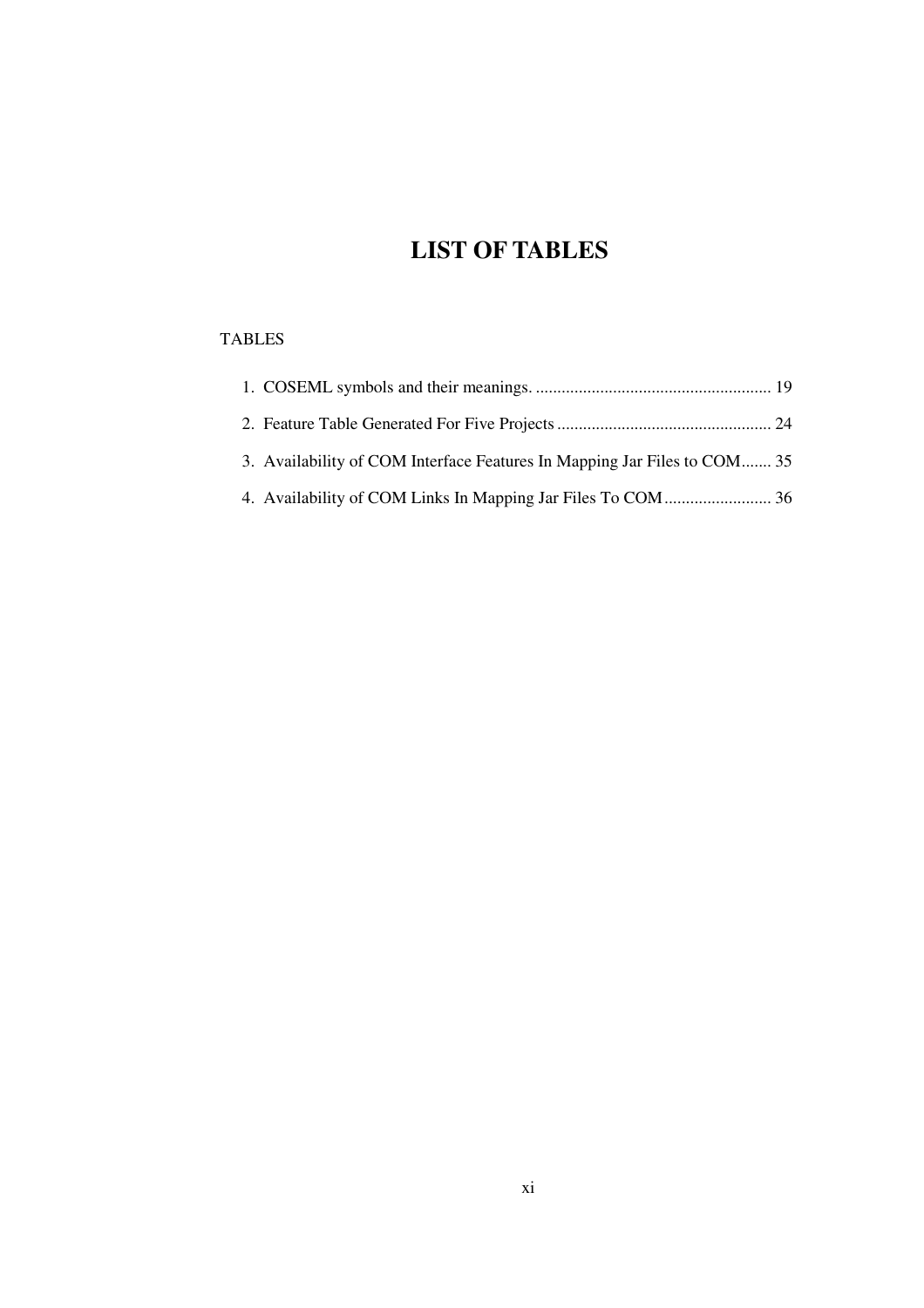# **LIST OF FIGURES**

#### FIGURES

| 2.3 Interactions Between Domain Engineering and Application Engineering 17 |
|----------------------------------------------------------------------------|
|                                                                            |
|                                                                            |
|                                                                            |
|                                                                            |
|                                                                            |
|                                                                            |
|                                                                            |
|                                                                            |
|                                                                            |
| 4.8 Representation of Sequence Number in Design Mode 44                    |
|                                                                            |
|                                                                            |
|                                                                            |
|                                                                            |
|                                                                            |
|                                                                            |
|                                                                            |
|                                                                            |
|                                                                            |
|                                                                            |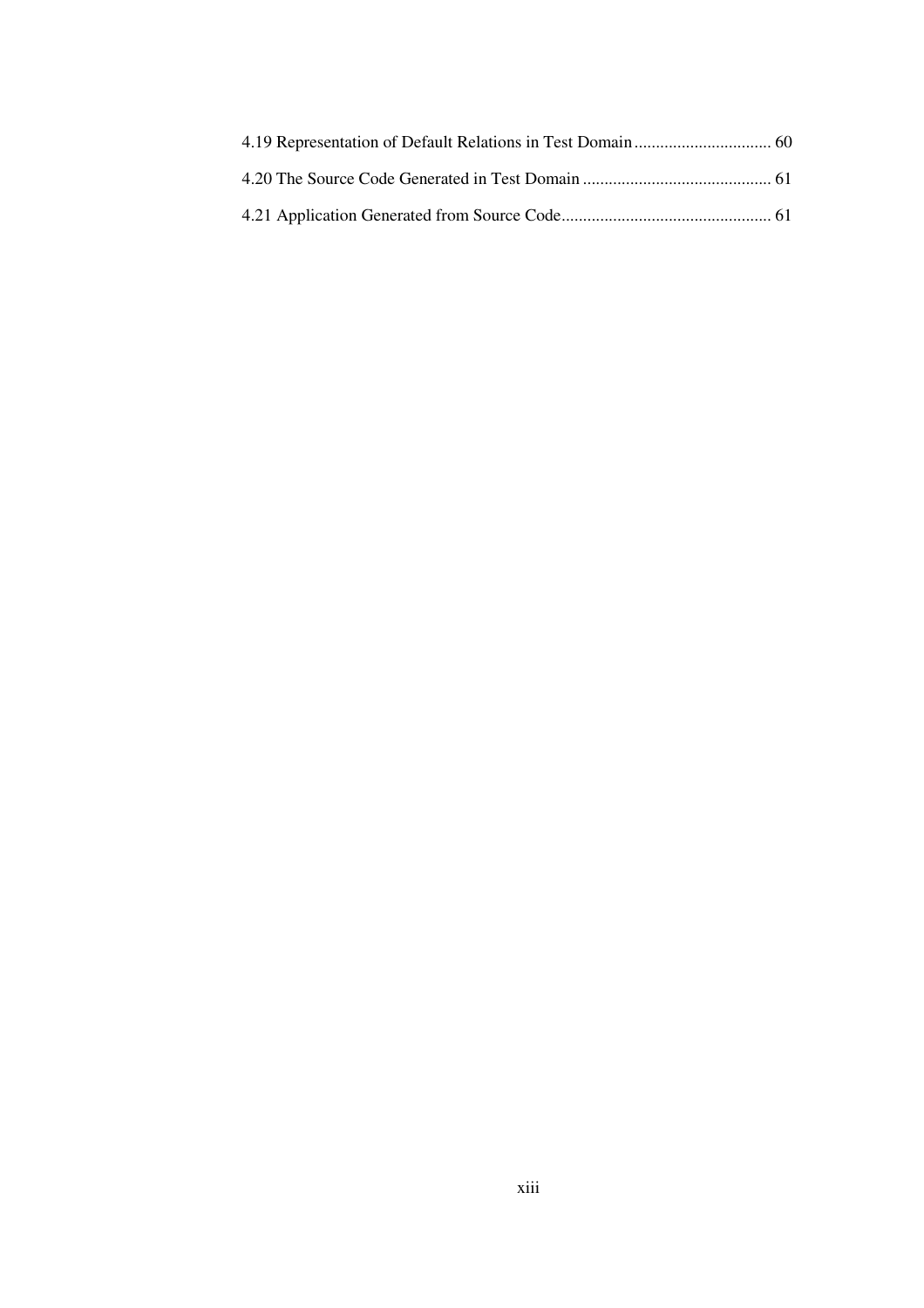## **CHAPTER 1**

## **INTRODUCTION**

The goal of the thesis is to develop a framework, which offers default relations in the domain. Application engineers can use these default relations and extend them to produce a custom application. Although our demonstration area is GIS domain, another goal is to develop this framework as generic as possible. Therefore, a generic approach for this purpose will be improved. This generic approach allows to import components for a domain and to save the relations in this domain. Then these default relations can be used. A code generation part is also needed to prove that the relations can be used to generate an application.

Domain engineers are responsible for creating custom components and define the usages of these components. Application engineers use these components to create custom applications. It is hard to transfer information from domain engineers to application engineers. In our approach, after domain engineers have created a domain by introducing components and relations between these components, application engineers will be able to use default relations as a starting point. In addition, these default relations will give an idea about their usages.

In a domain, the interaction between components is obtained with the custom application. There exists no direct function call between components as these components can work alone. Therefore, domain engineers define the interaction with a possible custom application and components. For a complete definition of relations in a domain, the sequence of function calls must be set because all functions are called from one place. Furthermore parameters must be defined for code generation part.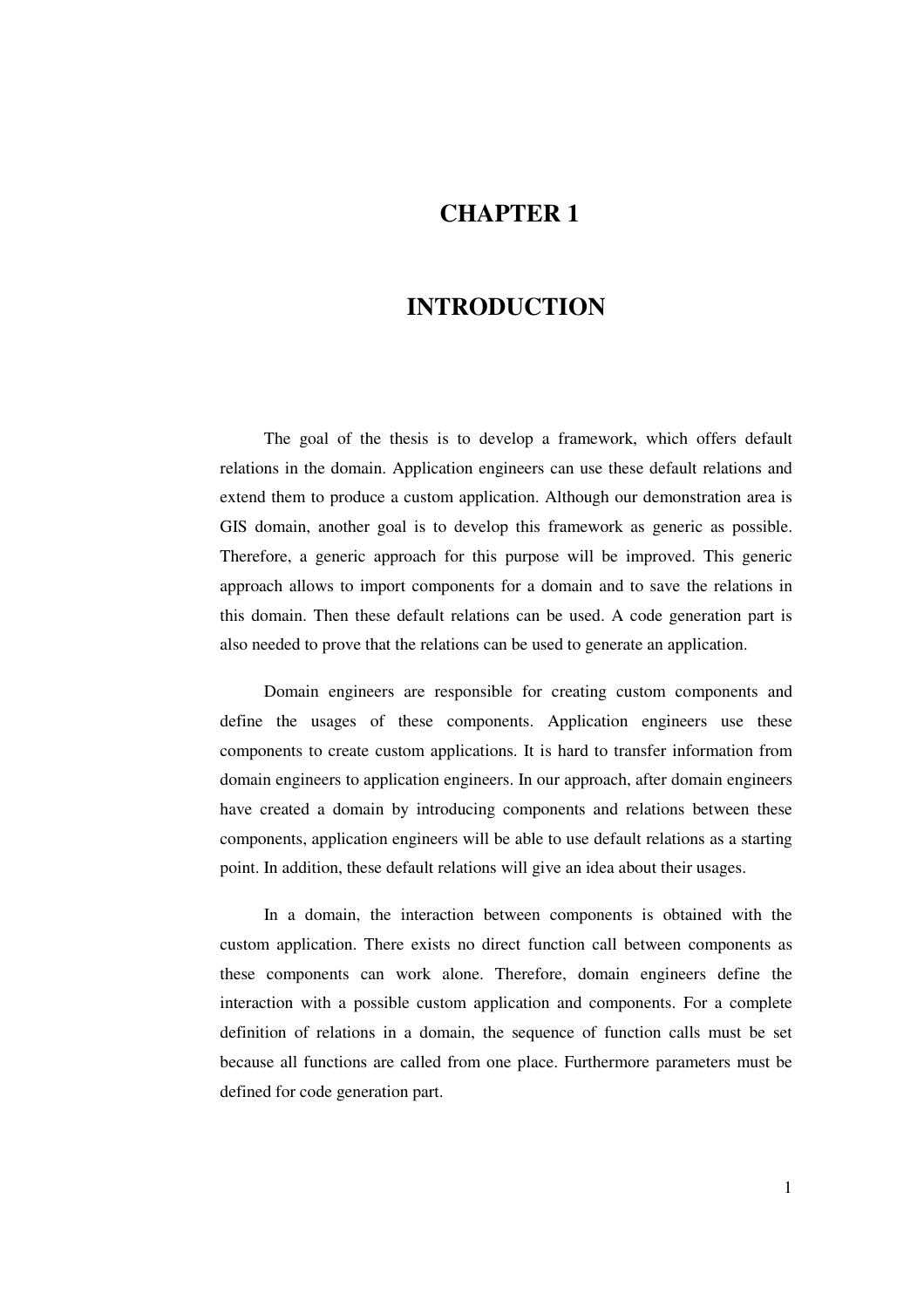The framework offers a generic approach for creation of and using domains. However, one limitation is that the components must be coded in Java. In our approach, the core components and default relations between custom applications and these components form a domain. This domain can be used to produce custom applications. Some applications may be developed by only selecting the components to be used. However, for most of the applications the default relations must be extended by application. In addition, generated code has some limitations and this may prevent the generation of the full application of this framework.

GIS domain is chosen as the demonstration domain. For military applications, GIS plays a key role. Nearly all of the applications have a GIS part. So by domain engineering and domain implementation of GIS domain a great reuse can be obtained. GIS part uses a Common of The Shelf (COTS) Component named "Map Objects for Java". Domain implementation for the GIS domain is out of our scope. We principally concentrate on domain analysis of the GIS domain and offer default relationships for the GIS domain.

To prove that this framework approach can be applied to any domain, another domain other than GIS domain is needed. So a sample domain is created.

#### **1.1. Reuse in Software Development**

After the term *software engineering* was coined the problem of reuse in software development started. Beginning with the first software developed, same source codes are rewritten by different software developers for several times. Applying reuse in software development, great savings could be attained. However, the potential benefits of reuse have never been fully realized [1]. A good reuse can benefit in quality, reliability, cost, time and productivity [2]. Also by reusing program parts, such as components, a specialist can develop software that is more efficient.

The problem can be viewed in analysis, design and implementation steps of the software life cycle. Since the cost efficiency of solving problems is the maximum in the earlier steps, the best benefit can be obtained in the analysis step. Clements defines a software product line as "a set of software intensive systems sharing a common, managed set of features that satisfy the specific needs of a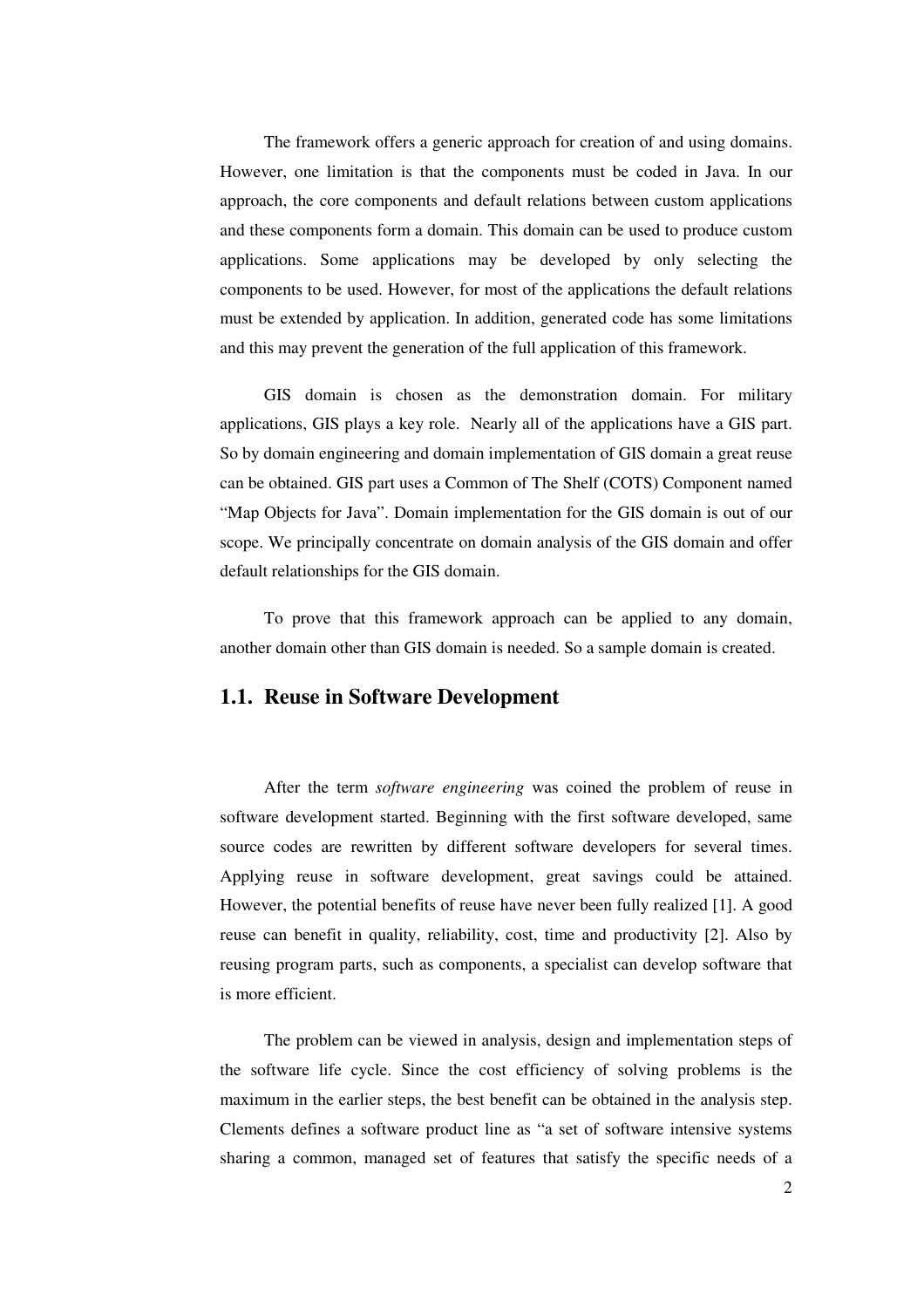particular market segment of mission and that are developed from a common set of core assets in a prescribed way". This definition makes the sense that a product line can use many common objects. We can think of a software product line as a set of systems, having similar requirements. However, with the traditional method all software products have their own product lines. New methods like domain engineering offer a common product line for all products in a specific domain. Therefore, *Domain engineering* offers great reuse possibilities in a selected domain for all of the steps of the software product line.

There are two types of reuse in software development. The first one is horizontal reuse and refers to software components used in different applications [2]. This type of reuse mainly concentrates on code reuse. Envisioned library of components like, hash table classes, standard math routines and GUI libraries are examples for this type of reuse. This constitutes the basic software code reuse and can be named as function reuse. In addition, Commercial Off-The-Shelf (COTS) use can be referred as horizontal reuse. COTS have their own test reports and documentation. Therefore, they are more complex then function reuse and can be named as system/sub-system reuse. It is much more advantageous to reuse a design instead of reusing a component. This type of reuse is vertical reuse. The idea is reuse of domains; a specific system area that can be used by different applications with similar functionality. This newly spawned discipline is called domain engineering and will be discussed in the next section.

Today classic approach to software reuse is ad hoc reuse. Nevertheless, this type of reuse does not fulfil the requirements of large-scaled software. Most of the software today cost millions of dollars. Therefore, the new approaches like domain engineering are getting importance against classical approach. However, domain engineering has a cost. With a reuse process, every new system can be built from a set of core assets. However, this approach introduces new difficulties for management such as maintaining product line including core assets, upgrading the product line according to customer requirements, implementing a methodology for analysis, design, implementation, and test phases. In order to deal with these problems a very strong organizational structure is needed.

Against all of the difficulties, software reuse has success stories growing in the overall world. High-quality and low-cost products can be achieved at the end of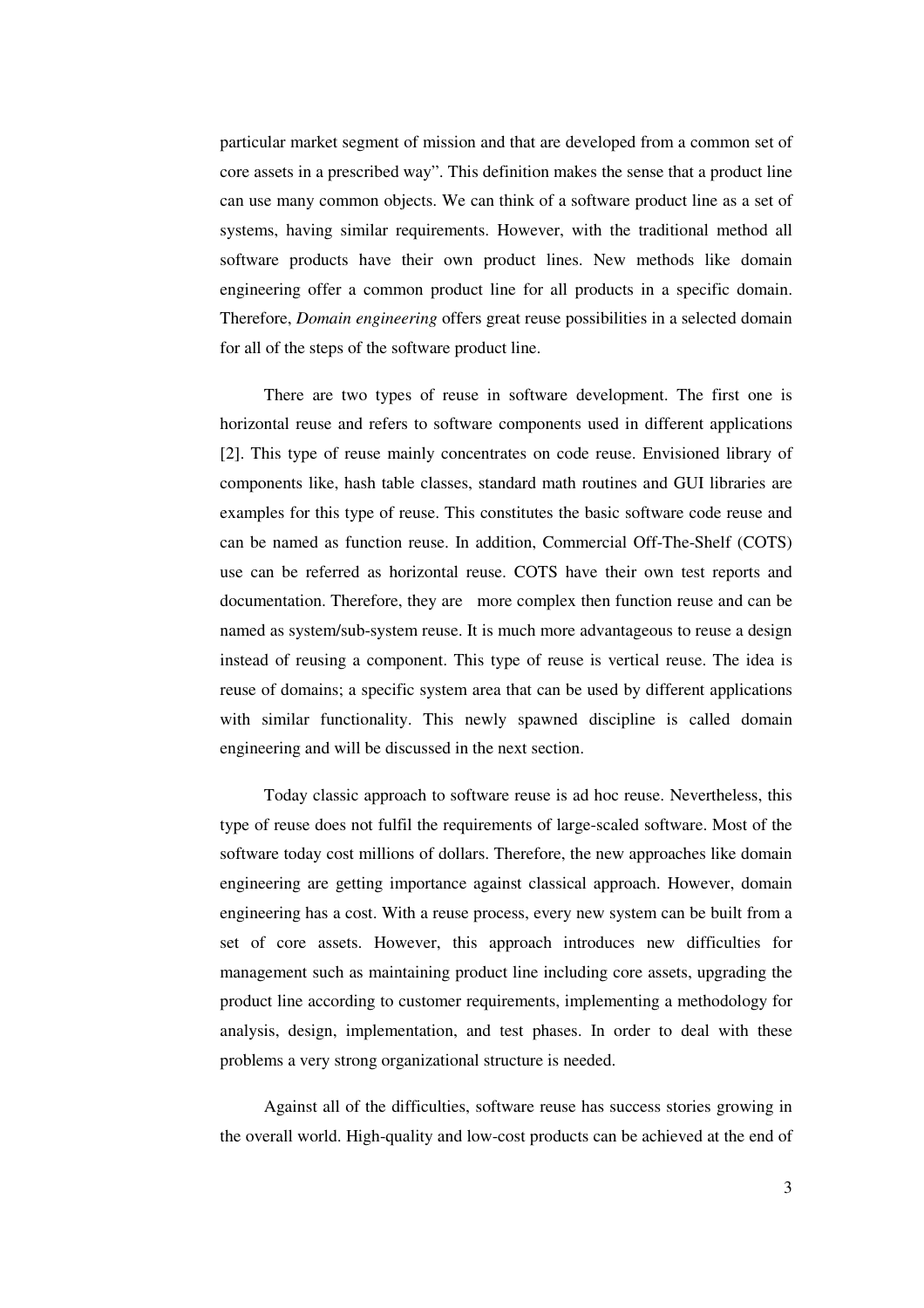a successful reusable product line. Despite the initial overhead, software reuse worth.

### **1.2. Motivation for Domain Engineering**

As described before, a domain is an area of interest for software development. In addition, analyzing and implementing a chosen domain spawns domain engineering. Domain engineering is essentially used by the organizations, which have product lines to produce similar products repeatedly. The right thing for such organization is to adopt reuse as part of a systematic process improvement initiative. For domain engineering, domain must be chosen carefully. A domain must satisfy some properties. First property is similarity that means applications developed in the domain have some commonalities and variability. If the domain is so big then the variability grows up to a limit that domain cannot be implemented. The second property is adaptability. It can be summarized as a characteristic set of deferred decisions that distinguish among the members of a family.

We have chosen GIS as the domain four our work. Since our area of interest is mostly defence applications and all the applications need a GIS part, a great benefit can be obtained by reuse in the domain. Another property of the GIS domain is its being a static domain. Therefore, it means the requirements for this domain are nearly complemented. This property reduces the upgrading cost of this domain. After a successful domain analysis, this domain can be fully implemented for future software product lines. Another motivation for domain engineering is its being the most commonly used technique for application development tools.

## **1.3. Motivation for using COSEML and COSECASE Tool**

For component oriented modelling, Component Oriented Software Engineering Modelling Language (COSEML) and COSECASE [13] are good alternatives. Since component-oriented tools are not widely used, COSECASE tool is one the best despite its deficiencies.

COSECASE is enhanced to save the default relationships in a given domain and code generation by using these relationships. This produces a user-friendly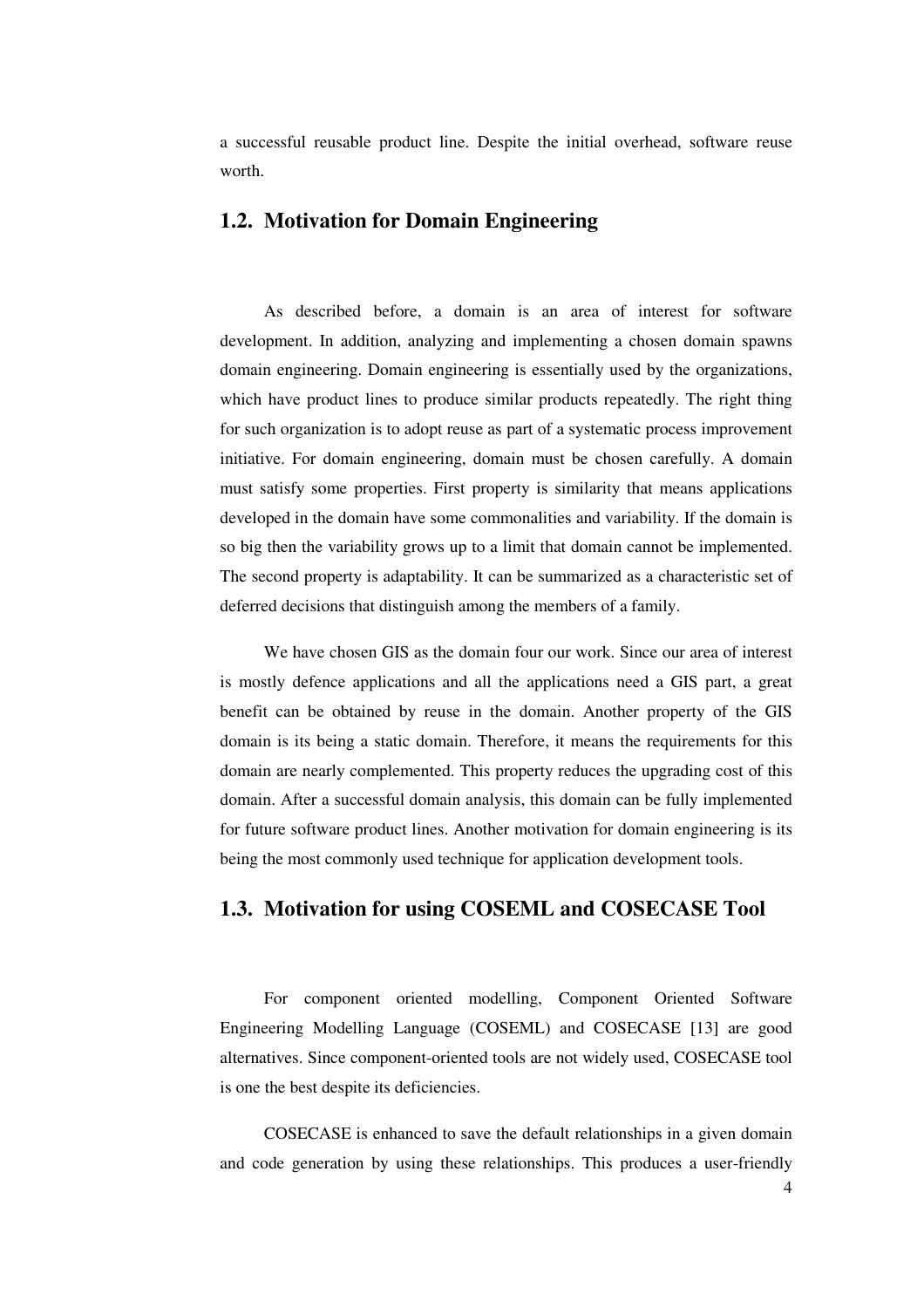domain implementation framework. The components that are implemented before are loaded and the relationships between them are saved. After loading the domain, COSECASE allows extending these relations and code generation. Parameter definition and sequence indicators are also implemented for COSECASE's general use.

### **1.4. Organization of the Thesis**

The focus of the thesis is to save default relationships such as event, method, composition links with the required parameters, and function call sequences in a domain and display them in a framework for easy code generation. Code generation is not the main part of the thesis but it is implemented to show that this approach can help automatic code generation. Moreover, domain analysis is an important phase of the thesis. After a successful analysis, the default relationships in the domain can be improved.

Nevertheless, GIS domain is chosen for demonstration purpose in this thesis. The technique can be applied to any given domain. To prove this, a simple domain other than GIS, containing only two components is created. The technique is easy; components are loaded, relations are defined and the domain is saved. Then if the saved domain is loaded, the relations and the components are ready for use. Then an easy code generation can be done. For creating and loading a domain, COSECASE must be used. Beyond this introductory chapter, the thesis is organized as follows: In Chapter 2, necessary background on software reusability and components, component-based methodology, domain engineering, and automatic code generation problems are included. Chapter 3 describes the Domain Analysis process applied to the GIS domain. Domain Analysis is conducted with a feature model of the domain as suggested by the Feature Oriented Domain Analysis (FODA) methodology. Domain implementation part is not covered in this thesis. In chapter 4, the framework structure is explained and demonstrations over the GIS domain and newly created sample domain are illustrated. Chapter 5 presents a conclusion and discuss about further works.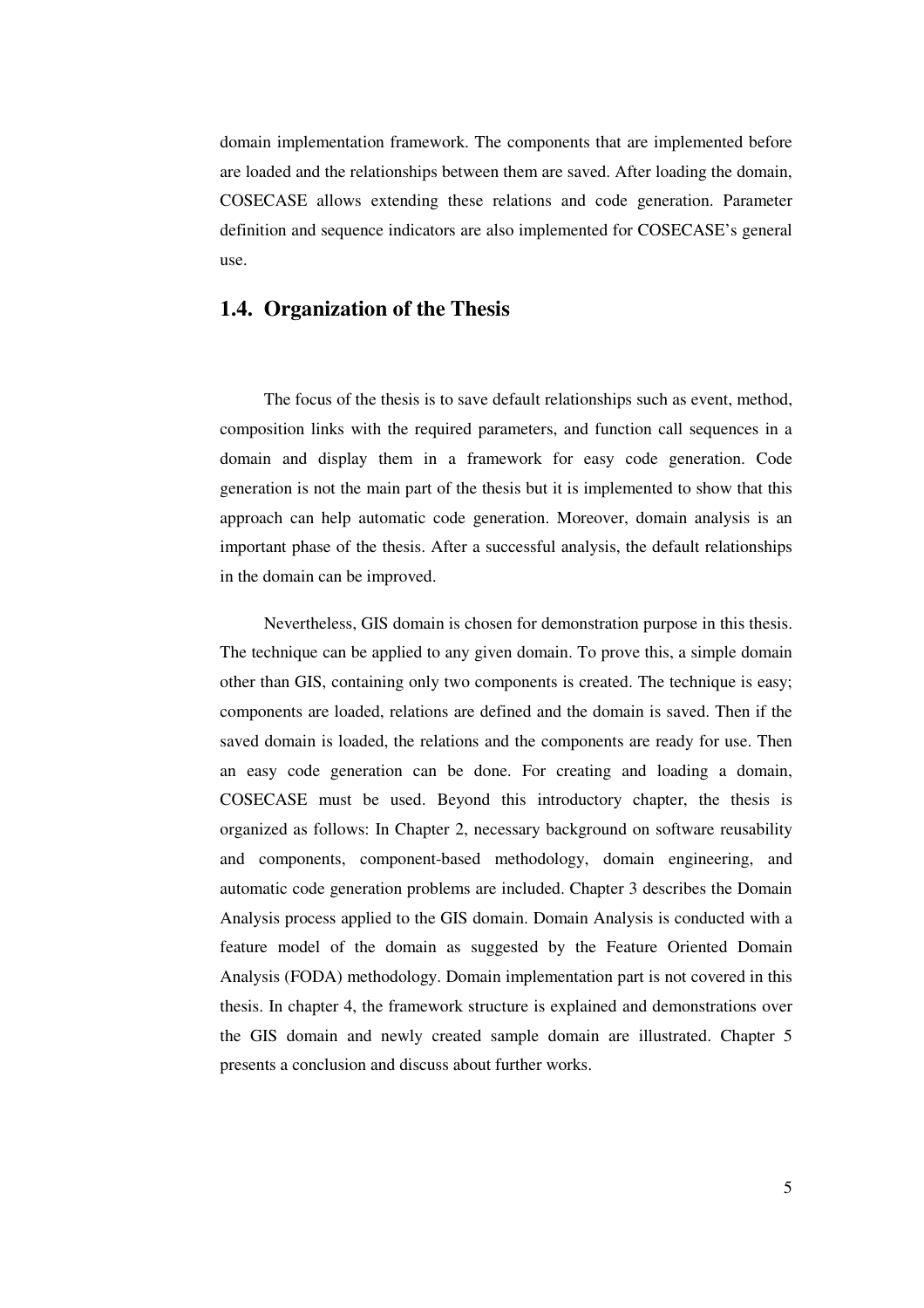## **CHAPTER 2**

## **BACKGROUND**

## **2.1. Software Components and Component Based Software Engineering**

"*Software componentry is a field of study within software engineering. It builds on prior of software objects, software architectures, software frameworks and software design patterns, and the extensive theory of object oriented programming and object oriented design of all these. It claims that software components, like the idea of a hardware component used e.g. in telecommunication, can be ultimately made interchangeable and reliable [3]."*

With the enlargement of open applications, object-oriented programming techniques advanced to a reliable, reusable technique called component-oriented programming. Although component-oriented programming technique is old, its importance is realized a short time ago. Today's large-scale projects costs too much with the standard object-oriented technique since reuse that can be obtained by object-oriented technique are limited. By designing and implementing reliable, reusable parts the gain can be obtained from these projects cannot be underestimated.

"*A component is encapsulated, distributable, and executable piece of software that provides and receives services through well-defined interfaces [9]."*

So we can think of a component as a piece of software, which interacts with outer world by using its interfaces. With components, software can be developed by composing the correct components together. The component is available in a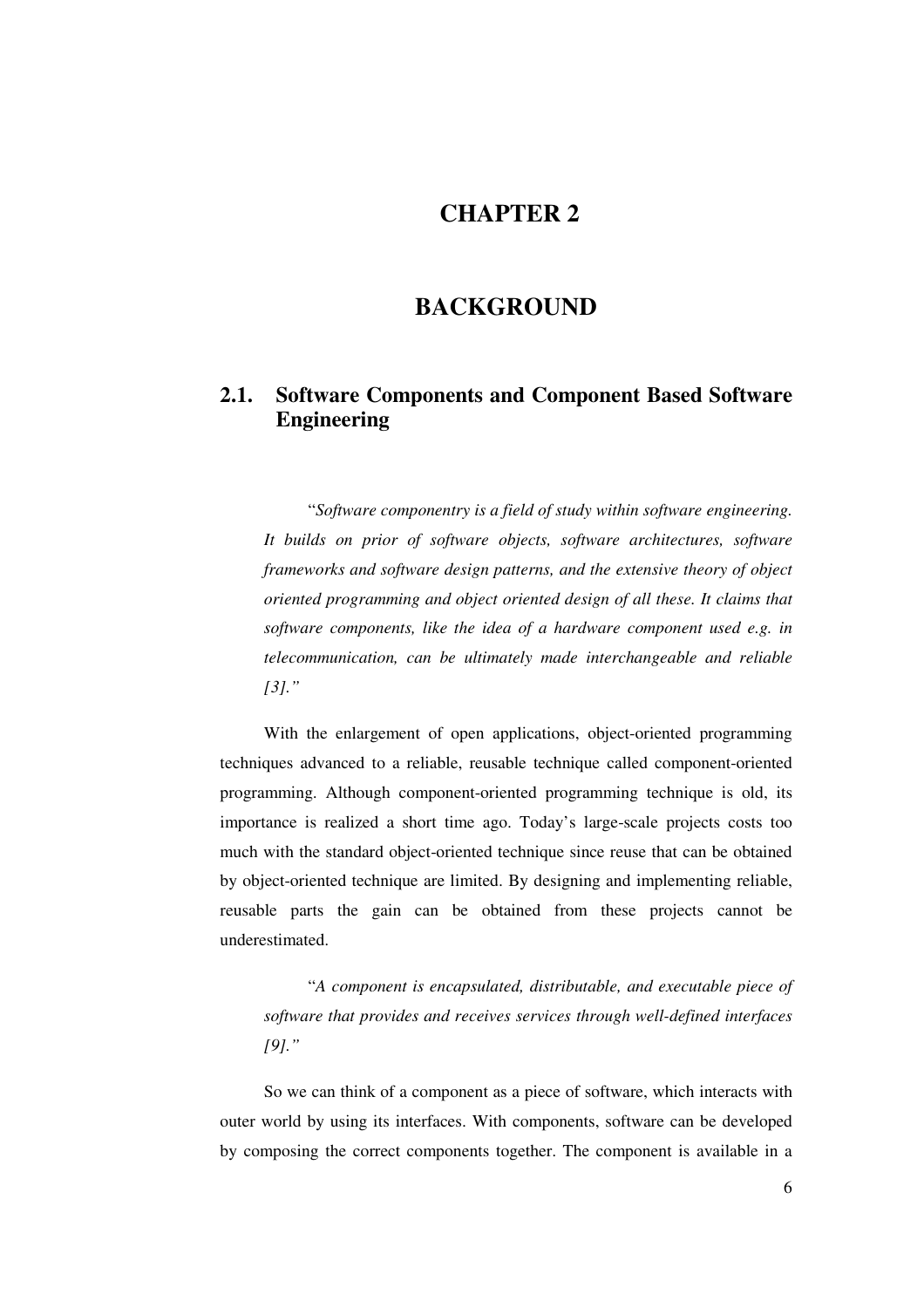black-box paradigm. Therefore, no one using components is aware of the details of the components; the only thing that the user is interested is the functions served by the interfaces of the component. Components hide implementation, conform to interfaces, and encapsulate data, just as classes do in object-oriented languages [2]. The usage of a component is shown in Figure 2.1.



**Figure 2.1** Usage of components

Since components can be used by multiple software projects, they must be well tested. This makes the software using the components more reliable. Because the parts of software are tested individually, they do not need to be tested again. Of course, this is a cost saving property for projects. Of course, components need an initial pay for development. Components must be developed by analysing for a wide use. If it is designed for a very specific process, than it will not have a general use. Therefore, the analysis and design of a component are very important for its life. Well-designed components surely will have a wide use and this will increase the benefit gained from the component orientation.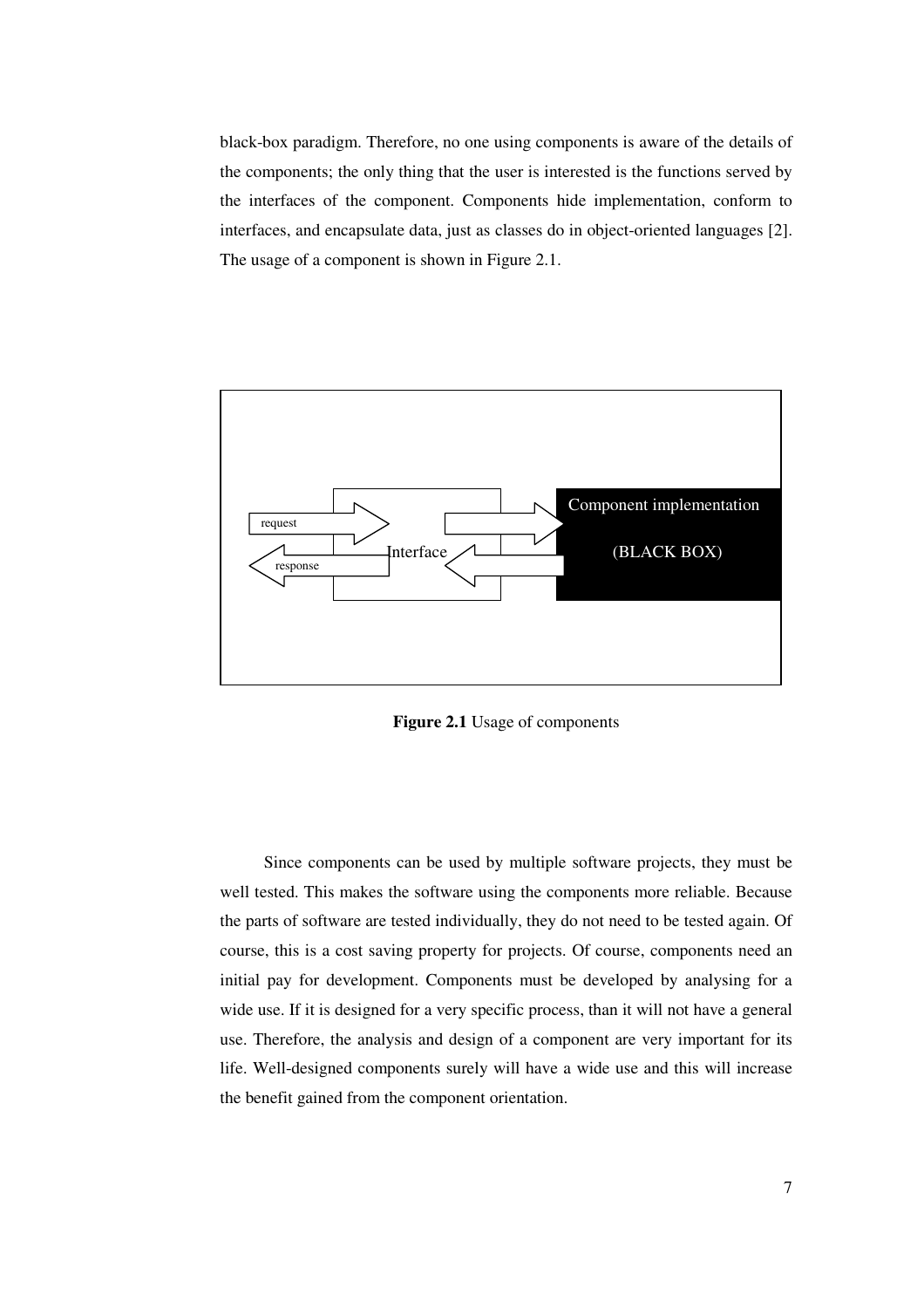Present object-oriented methodologies, lack addressing the design of reusable frameworks. To allow reuse in large-scale software projects, evolution of a new software life cycle is needed [5].

Of course, component-oriented methodologies have many problems to deal with. First problem is the lack of analysis, design and coding tools suitable with the component-oriented approach. Today object oriented technology is widely used and all the tools are compatible with object-oriented methodologies. Second problem is the lack of a definite methodology for component-oriented approach to software development life cycle. Ongoing research projects all over the world are interested with these problems. In addition, absence of component-oriented metrics is another problem on the way to component-oriented software development methodologies.

For software engineering and distributed systems, Component-based programming has an importance. There are some work areas for component-based programming, which are subfields of software architecture. These topics are [4].

- software configuration managing
- configurable and contemplative distributed systems

There are different component models such as MG's CCM, Sun's EJB, or Microsoft COM. Components described in these models can be understood as *"units of software configuration, units of dynamic system configuration, units of deployment, units of distribution and mobility, etc. [4]".* Despite these different work areas, the software engineering discipline is in need of highly flexible, highly dynamic, and mixed distributed environments. The failure of the different component models to meet several important requirements is identified by Van Hoek [23] for the analysis of component-based system models. In particular, today's component models insufficiently meet the requirement of an ideal component model.

## **2.2. Application Development Tools**

Today object-oriented programming languages are generally used for developing applications. This approach is not sufficient to offer a pointable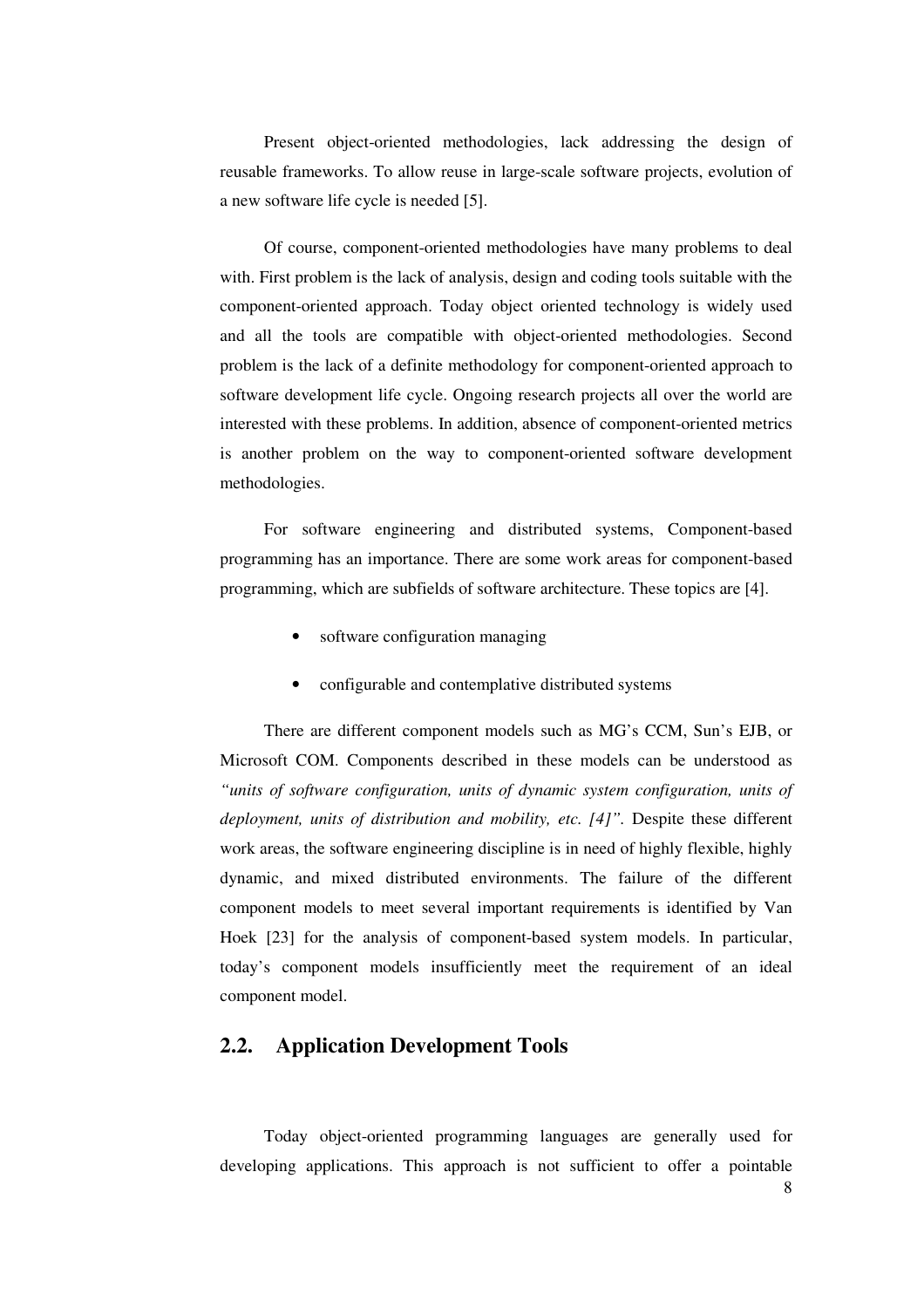improvement in programmer's productivity [4]. Therefore, component-oriented approach gains importance over object-oriented approach. The main problem to be solved in component-oriented programming is to develop reusable component sets and to minimize the effort for application development. This points us simply to an architecture where applications are developed by just uniting the components that are developed and tested before.

There are two key concepts to understand the idea behind application development tools. These concepts are;

- *"Application Engineering is the activity of abstracting the domain knowledge for selected application domains, developing reusable software components to address these domains, and encapsulating this knowledge into generic application frames";*
- *"Application Development is the activity of instantiating a specific application from a generic application frames to meet some particular requirements".*

The activity needed in here is to understand the application domain and the mechanisms to compose software components. The return on assets should take place during application development. Applications developed by this technique will be more robust and reliable since being developed by using fully tested and fully revised components. The efficiency of application development process is strongly related to application engineering techniques used and the software that offers reuse. Therefore, we can think of application engineering as a living process. It will always improve itself with new uses. In software development, the word says, "nothing is error-free". By using, the developed application developed for a sufficient period errors will be corrected and the application will be in an ideal state. By application engineering, the components used will be improved with every use.The key idea behind application engineering is, reuse is gained by design. Therefore, a good design and analysis is very important in application development tools. In addition, the environment must support and use the generic application frames structure. These generic frames drive the application development process by means of pre-packaged requirements models, application designs and software components.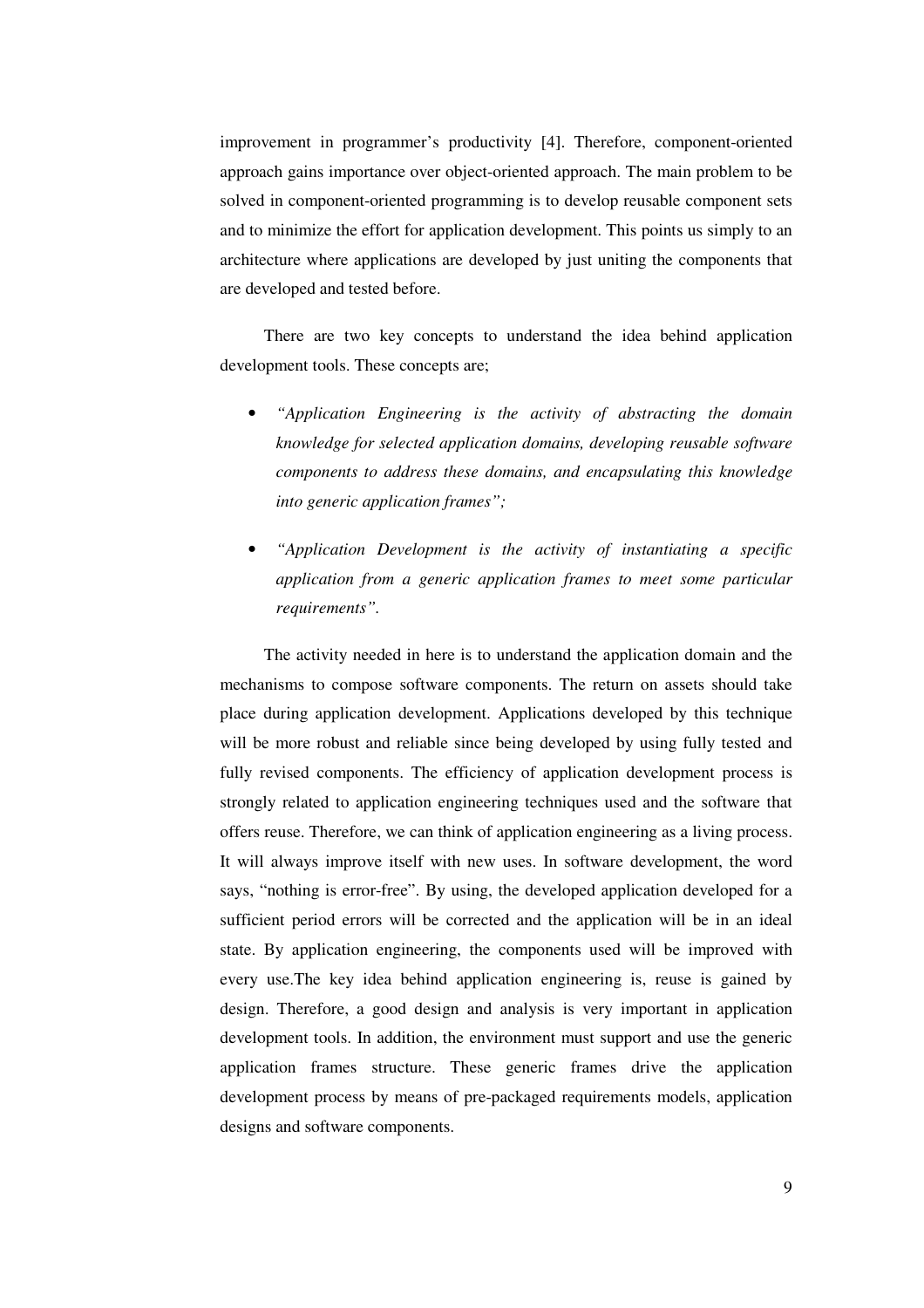## **2.3. Domain Engineering (DE)**

Today's software product lines are used to develop similar projects. Organizations have their own libraries to speed-up their software-product line and organizations improve themselves in a known area such as military applications, GIS applications, document management applications, etc. This definition supports domain and domain engineering ideas.

*"Domain engineering is a systematic process to provide common core architecture for these applications [4]."*

*"A domain can be defined by a set of problems or functions that applications in that domain can solve and has the parts;*

- *collection of problems (problem domain)*
- *collection of applications (solution domain)*
- *area of knowledge with common terminology. [17]"*

The purpose of domain engineering is to provide reuse in a product line that is used to develop similar applications. Phases of domain engineering are shown in Figure 2.2. Domain engineering process can be applied to existing systems or newly evolving systems. Domain engineering and domain analysis are sometimes distinguished. However, domain analysis is a part of domain engineering. Domain engineering is the process of;

- defining the scope ( domain definition)
- analyzing the domain ( domain analysis)
- specifying the structure (domain architecture development)
- building the components (software code)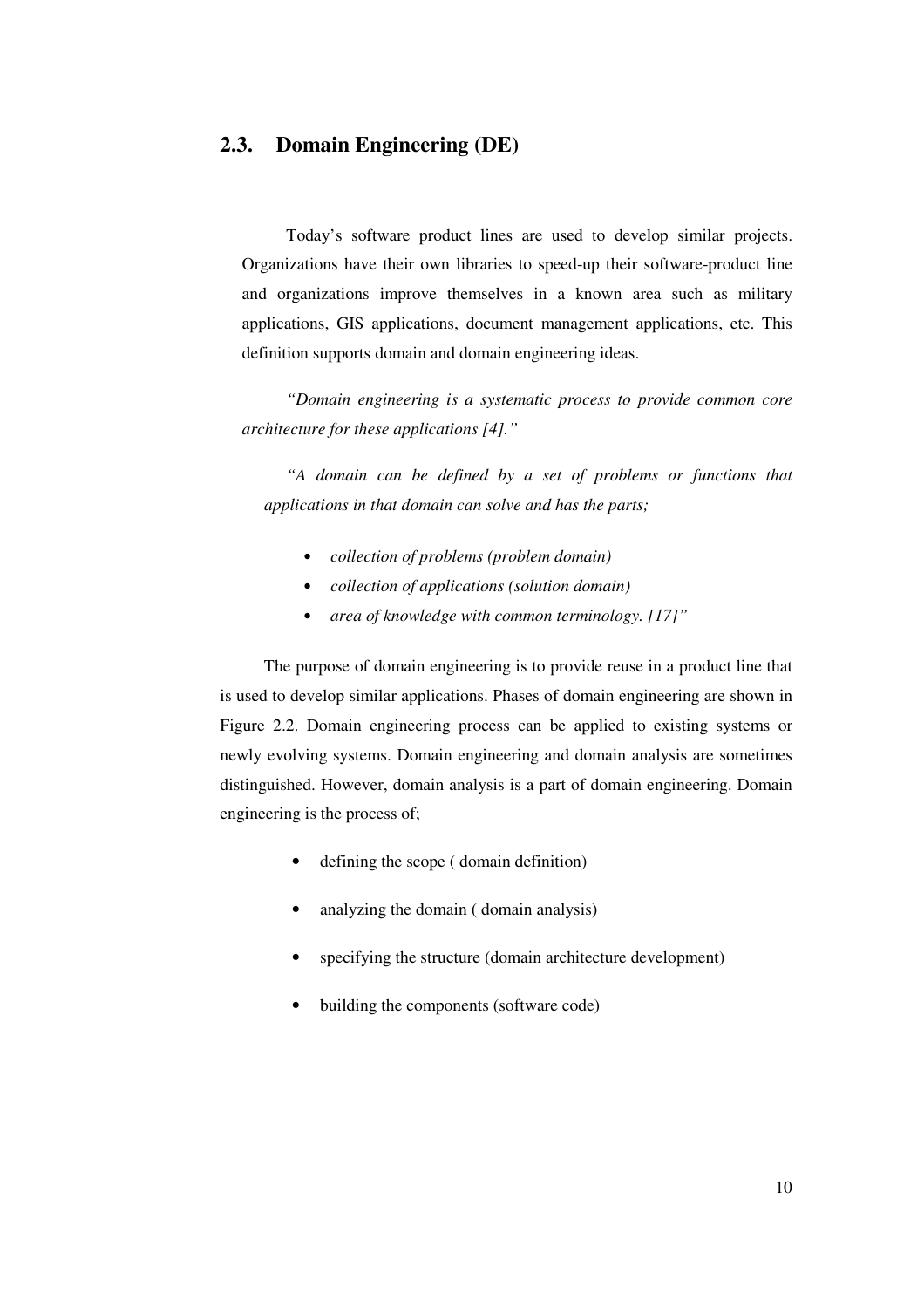

**Figure 2.2** Phases of Domain Engineering

Determining the borders of domain is the key activity in domain engineering. Domain must be selected carefully. Because the success of domain engineering is fully related with the borders of the domain, the requirements, which are inside and outside the domain, must be represented first. To determine the domain first the area of interest must be determined and checked for common requirements. However, finding domain boundaries is not an easy process. This makes the need for an experienced domain analyst.

A domain can be seen as real world or can be seen as a set of systems. The first approach is mostly used for object-oriented context. It has the advantage of a reusable domain model. Because the model is derived without care of different applications, the concepts will be stable. The requirements for the domain can change but it will not affect the model much. The second idea is suitable for component-oriented context. The different applications in the selected domain must be considered. It is mostly interested in application families. The border of the domain is determined with the similarities of the domain. It is also suitable for application engineering, which will be described later. The first approach is mostly used for single-application development and the second approach is suitable for software product lines.

There are two types of domains: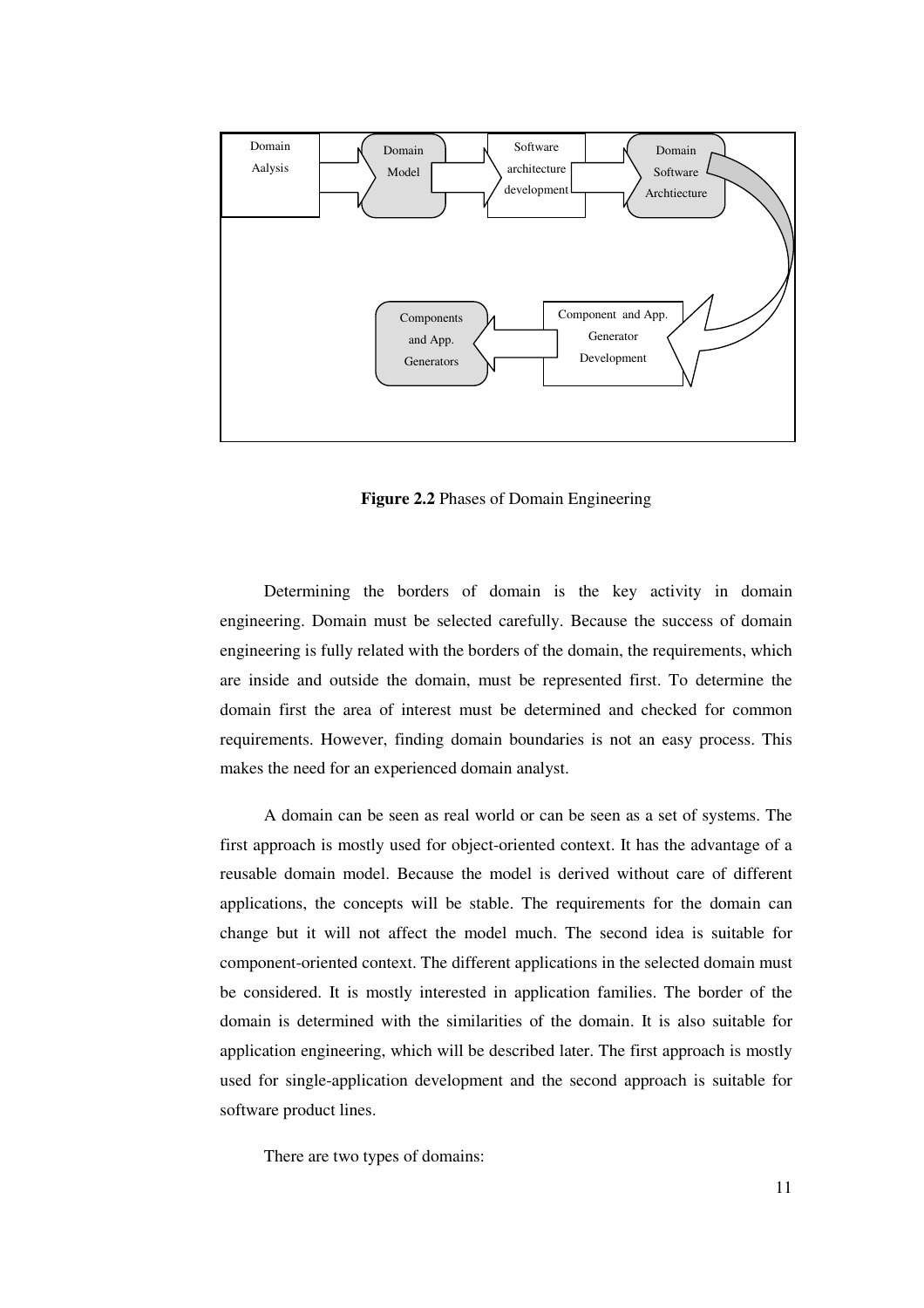- Vertical domains,
- Horizontal domains.

In vertical domains, area of interest is a business area. Existing systems are examined fully. Military systems, hotel reservation systems can be given as examples. In vertical domains, the selected domains cover the whole application area. The software product line can be applied to the selected domain. Engineering of only one domain is enough to have a software product line in the given area. Nevertheless, for huge software development product lines it can be hard to implement one domain. In this case, although the application area is strict the lateral domains will be needed to reduce the cost of management.

Horizontal domains have smaller borders than vertical domains. Parts of applications correspond to domains. Workflow systems, GUI (graphical user interface) libraries can be given as examples for horizontal domains.

Vertical domain is suitable for organizations that develop similar applications. Domain will cover the application area. However, horizontal domains are suitable for the organizations that have different software product lines. This type of organizations can reuse at the level of similarities of their product lines. So part of applications can be developed by domain engineering and the product lines will divide in sub product lines to reduce the cost and reuse the common components.

Domain engineering is generally described in three phases: domain analysis, domain design, and domain implementation [16, 17]. However, according to some sources, domain engineering can be explained in two phases, namely domain analysis and domain design.

#### **2.3.1. Domain Analysis**

"*Domain analysis (first introduced in the 1980s) is an activity within domain engineering and is the process by which information used in developing systems in a domain is identified, captured, and organized with the purpose of making it reusable when creating new systems [18]."*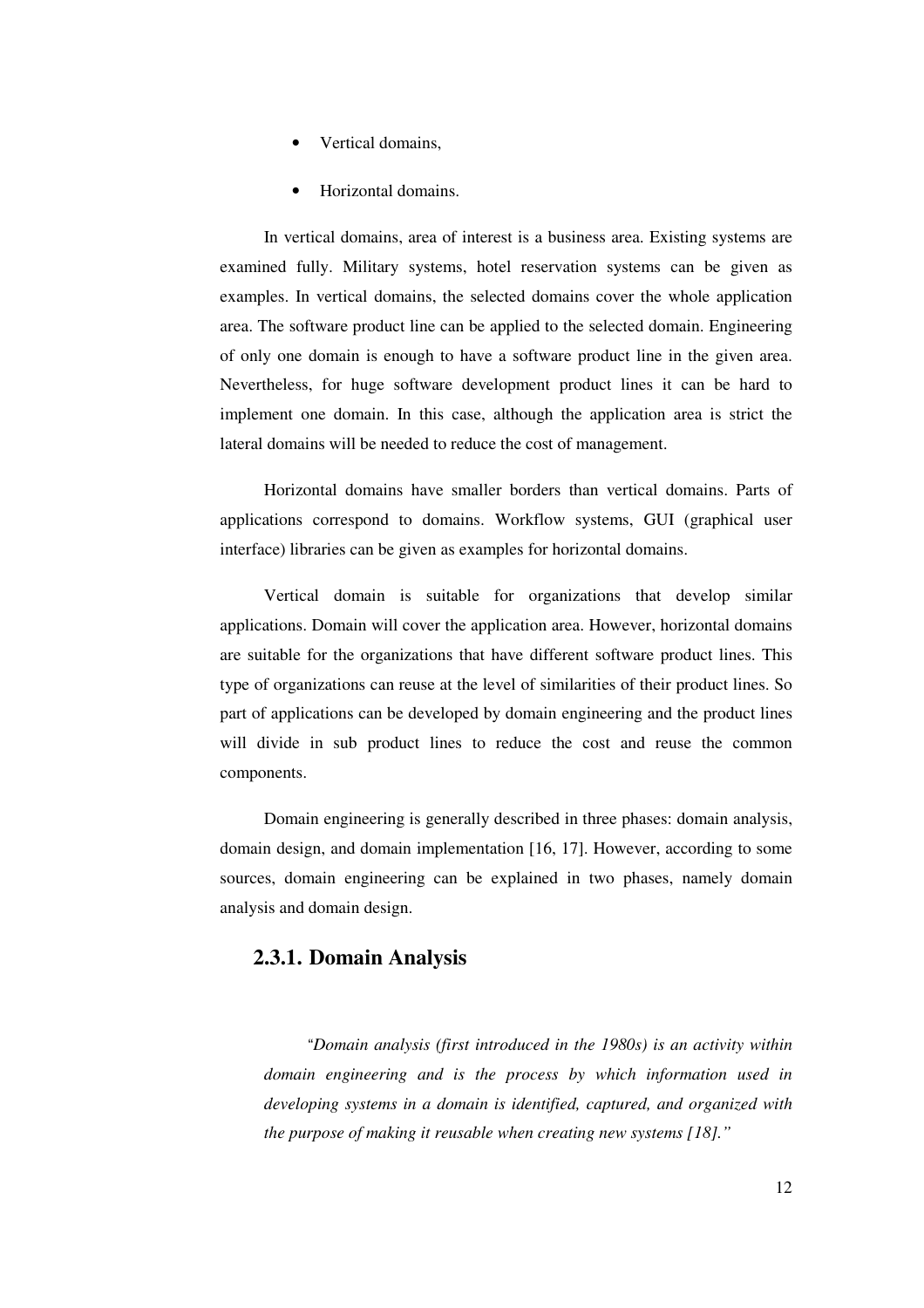As domain analysis is the first part of domain engineering, its purpose is to outline the requirements needed to implement the domain. It is similar with traditional software development cycle's analysis part. However, the interest is the selected domain. By outlining the commonalities and the differences of systems within a domain, domain analysis mainly focuses on a systematic and large-scale reuse. This process results efficient development and easy maintenance for selected domain. After the domain is selected and the borders are ruled, the similarities of applications in the selected domains are covered. Domain analysis can be done for single-system engineering or product-line engineering. After completed domain analysis, domain model is sketched. The ingredients of domain models are different from references to references. Nevertheless, mostly domain definition, domain requirements, domain dictionary, concept modelling and feature modelling can be counted as ingredients of a domain model.

First step in domain analysis is to find the boundaries of the domain and is called domain scoping. In this process, example applications in the interested domain are examined. Sometimes applications, which are out of domain, are examined to find out the requirements out of the domain. Some references divide scoping into three phases as domain scoping, product line scoping, and asset scoping. As understood from the name, domain scoping is used for domain engineering. Product line scoping is used to find out the boundaries of the software product line and is related with application engineering. Finally, asset scoping is used to scope the components in a domain. Requirement document and domain dictionary are prepared after scoping process. Domain dictionary is used to have a common language for the domain. The other documents and implementation are completed using this dictionary.

Characteristics outlined from requirements for a domain and that are reusable among individual applications are called features [17]. A feature is a characteristic of a system. Feature models are prepared to understand the relationship between features. Features can be mandatory, optional or alternative as used in FODA (Feature Oriented Domain Analysis). After extracting the features in a group of application or domain, the analysis proceeds to find similarities and differences between applications. Once the similarities and differences are outlined, domain model can be prepared. Some features may not be implemented due to rare use. Nevertheless, for an optimum analysis all the features that can be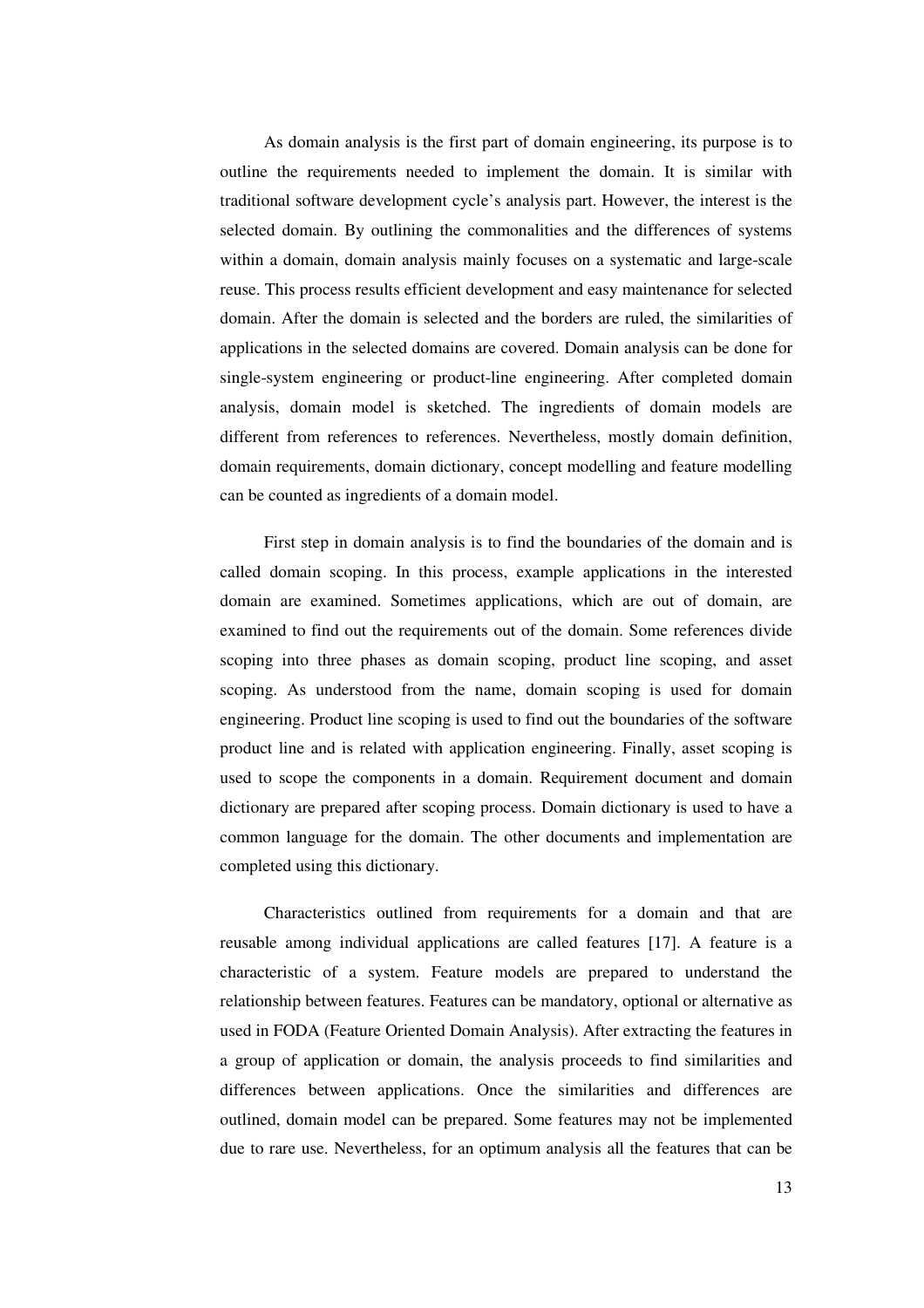used in an application for that domain's software product line must be implemented. After completing domain engineering it is hard to add new features to the domain since the process must go backward in domain engineering (from implementation to analysis).

Feature diagram is outlined to the find the features in a domain. In a feature diagram, the top item is an application having several properties called features. All features can have sub features and so on. Feature diagram is a part of domain model. According to selected domain, different outputs can be prepared for domain analysis.

*"For example, interactive systems may require use cases and scenarios. In addition, data-centric applications can be more easily described by entity-relationship diagrams or object diagrams. Special properties such as real-time support, distribution, and fault tolerance may require special modelling techniques [17]. "*

Domain model is the general name used for outputs of domain analysis. Therefore, every output for understanding domain easily can be prepared inside domain model. These outputs help the domain implementation.

#### **2.3.2. Domain Design**

Domain design is the second step for domain engineering. It is the general design of family of applications. The inputs of domain design are domain model and software/system architecture. Using generic design techniques, coordination models, portioning strategies, and design specification design model is extracted.

By using the domain model completed after domain analysis, domain design is documented for an easy domain implementation. The core architecture prepared must be generic enough to reply to requirements of any application in selected domain. The decision of which features or core assets will be implemented is given in this part. The decision belongs to, which components have a general use and which components are special parts of applications in the domain. After deciding the features to be implemented, production plan is prepared. Production plan contains descriptions of the systems with their interfaces and serves as a guideline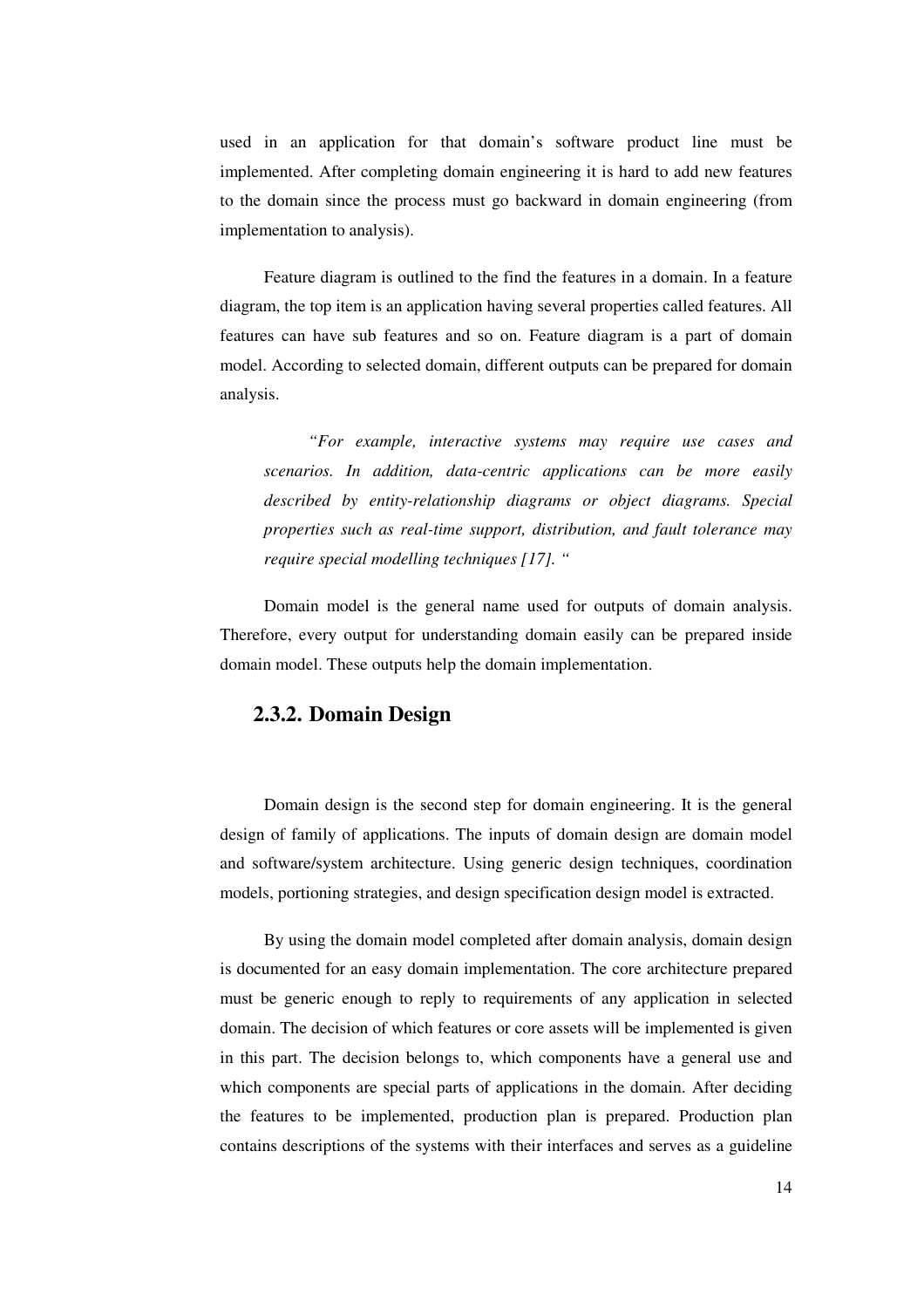for the assembling process of the components [17]. The key difference between the domain design and the domain model is the knowledge gained for software system reuse. The potential risks concerning the architecture also outlined in this process. In addition, the architecture are outlined from design model can be used for the software product line.

#### **2.3.3. Domain Implementation**

Domain implementation is the final process of domain engineering. Using compiler tools, coding standards, design models, and application generators, reusable components are completed. Companies use their core assets, COTS or standard libraries to achieve the goals. Reusable components that are created are catalogued into a component library for software product line. Management and maintenance of a repository of reusable components also play an important role in domain implementation [19].

The knowledge gained by domain engineering should be maintained and updated all the time according to new applications and new requirements. In addition, the feedback from users or application engineers must be reflected to domain implementation. Domain model can never be completed, since there are always new requirements.

## **2.3.4. FODA**

The Feature-Oriented Domain Analysis (FODA) methodology resulted from an in-depth study of other domain analysis approaches. Successful applications of various methodologies pointed towards approaches that focused on the process and products of domain analysis.

FODA is a technique of domain analysis where the core aspects are features. Features cover common and uncommon aspects among a family of applications. There are two key concepts in FODA. One is context analysis which points to defining the extent (or bounds) of a domain for analysis and the other one is domain modelling providing a description of the problem space in the domain that is addressed by software. In context analysis, operating environments and standards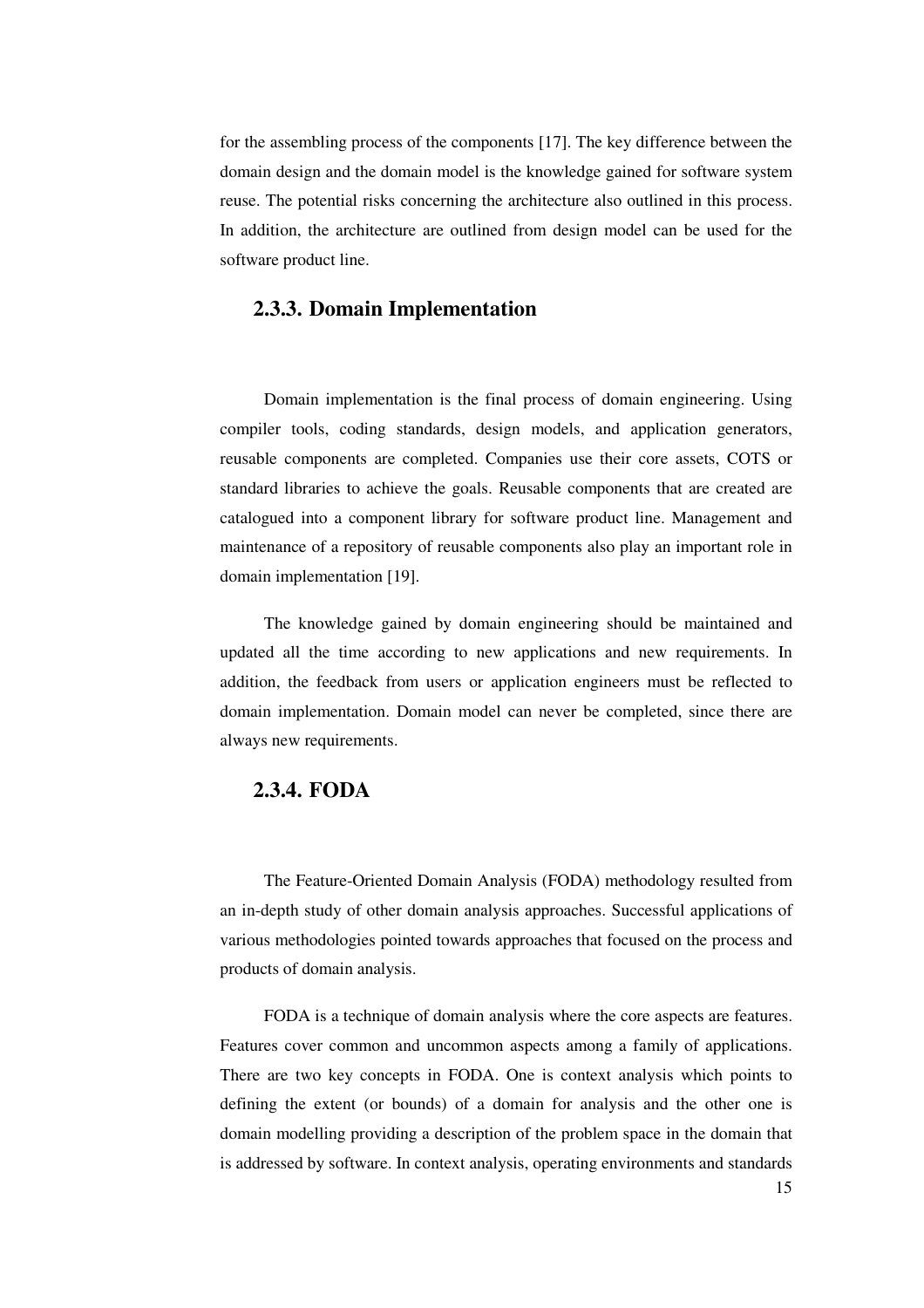used to output the context model, which consists of structure diagram and context diagram. Domain modelling consists of three distinct parts; feature analysis, information analysis, and operational analysis. Feature analysis uses features and context model to achieve feature model. In information analysis application, domain knowledge is used to get the information model. Finally, operational analysis takes domain technology, context model, features model, information model, and requirements to output operational model, which consists of behaviour and functionality.

FODA is currently a part of the in-based approach of domain engineering [4]. This approach is used both domain engineering and application engineering. In addition, FODA is further extended into FORM (Feature-Oriented Reuse Method) to include also software design and implementation phases

#### **2.3.5. Domain Engineering versus OOA/D methods**

The classical approach for software engineering is object-oriented analysis and design (OOA/D) methods. Unfortunately, object oriented methodology is suitable for single system development. Nowadays the agreed idea is that techniques and methodologies for reuse must be invested. Domain engineering is the best alternative offering reuse. Domain engineering can be applied to object oriented methodologies but this limits the reuse that can be obtained by domain engineering.

## **2.3.6. Application Engineering**

For product line engineering, software engineering is divided into two different processes: domain engineering and application engineering. These two processes use their inputs and outs to obtain a fully functional software product line. Domain engineering is used to obtain abstract design, core components and application development tools. Then application engineering is used for a specific application. The focus of application engineering is a single system whereas the focus of domain engineering is on multiple related systems within a domain. The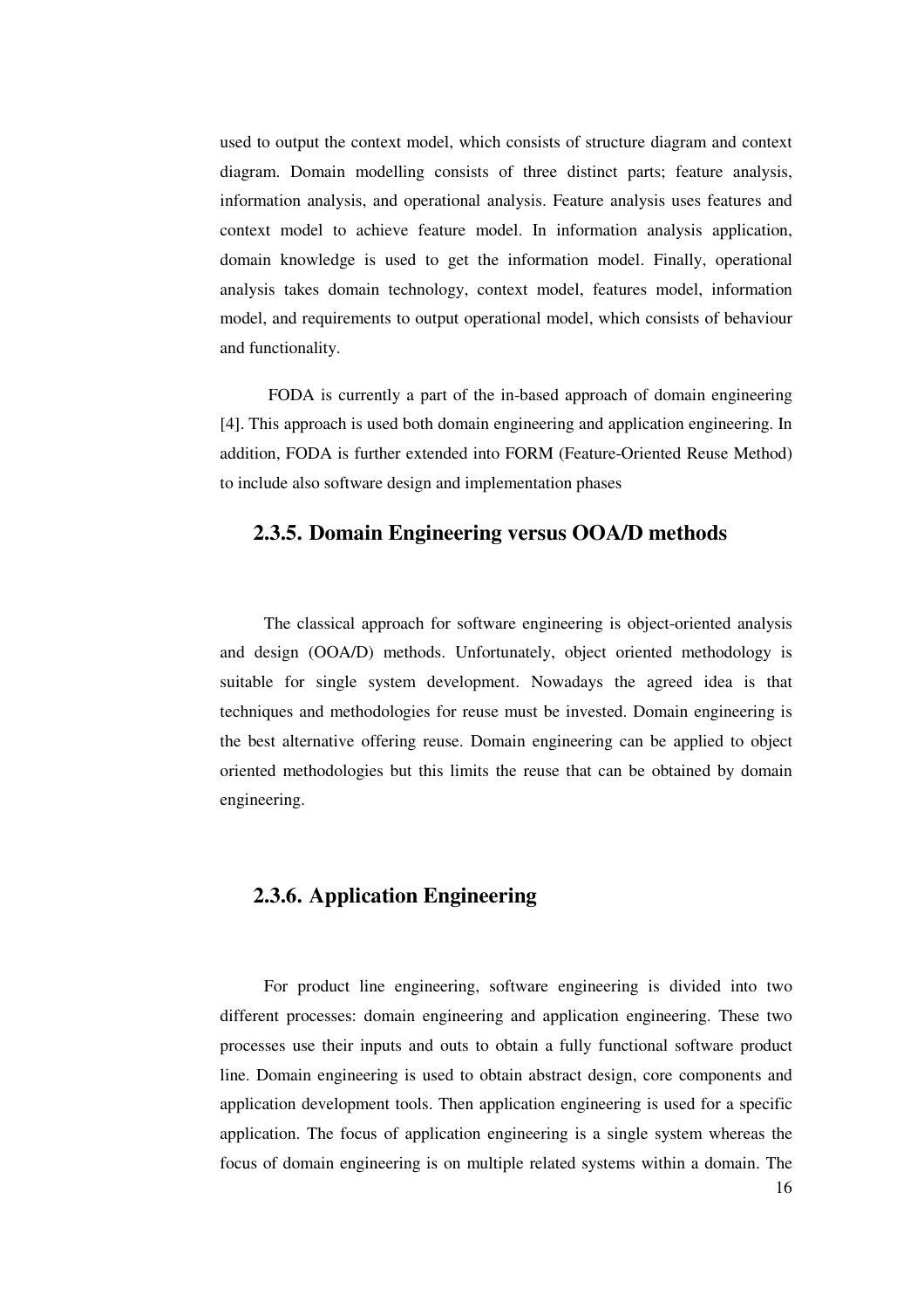abstract design model is used to model the specific application by using new requirements. Then this model is used with core components and application development tools to accomplish the application. The new requirements, error reports and other artefacts are used for domain engineering to revising the domain model and core components.

The phases of application engineering are called requirements engineering, design analysis, and integration and testing. Figure 2.3 depicts such a process.



**Figure 2.3** Interactions Between Domain Engineering and Application Engineering

In requirement, engineering part domain model is used to satisfy the customer needs. The requirements for customer needs are decided. Moreover, features to be used are exploited from domain model. By using requirements and feature list, a custom design is obtained for specific application. For custom design, generic design model obtained from design analysis of domain engineering is used. By using application generators and component library, system implementation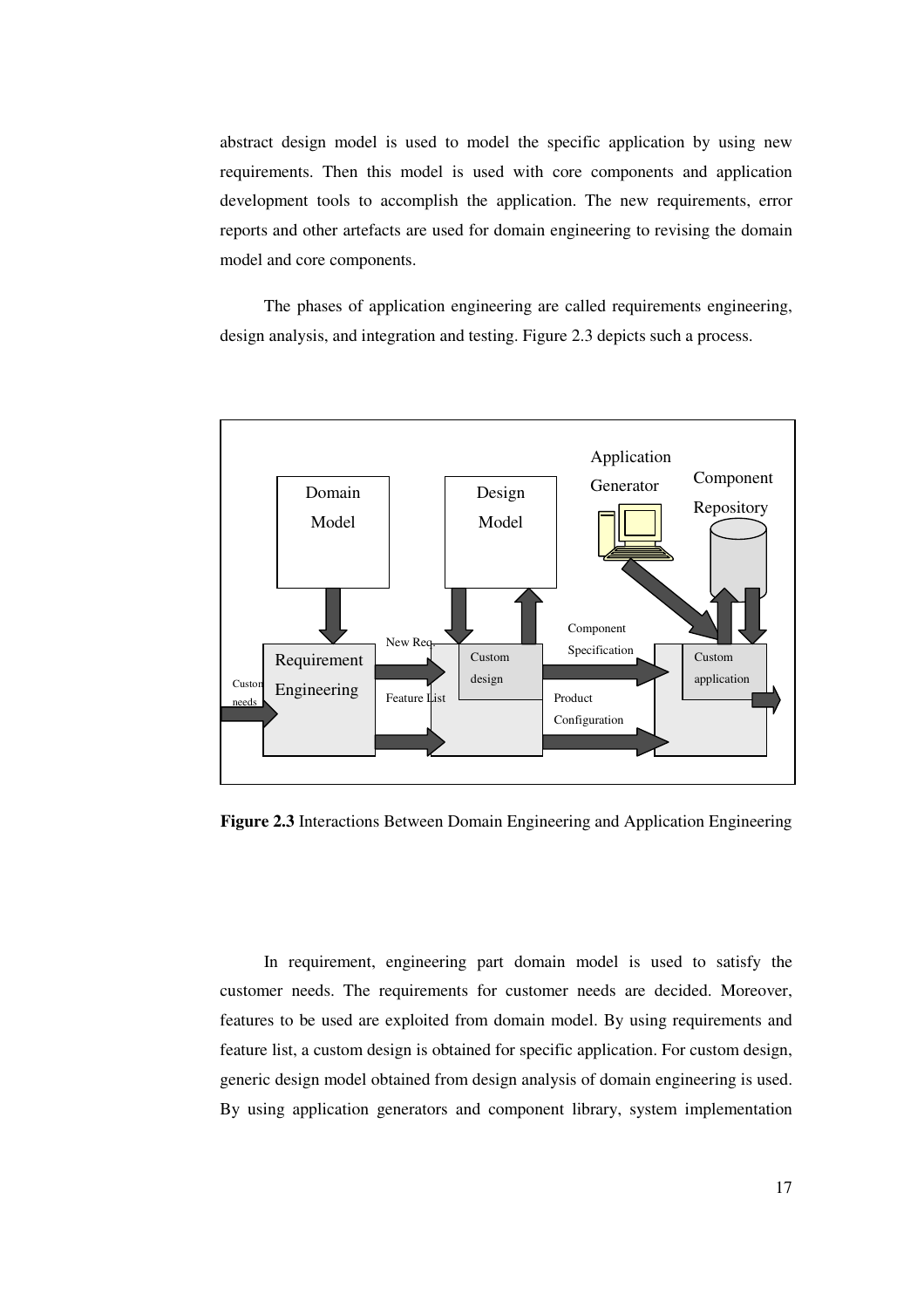implements one system, while domain implementation produces reusable components, core architecture, and production process.

## **2.4. COSE Modelling Language (COSEML) and COSECASE**

COSEML is a component oriented modelling language and COSECASE is a tool implemented for COSEML. The user interface part of this thesis is implemented by extending the COSECASE tool. Graphical symbols used in COSEML are shown in Figure 2.4. Table 1 presents all graphical symbols in COSEML with further details.



**Figure 2.4** Graphical symbols in COSEML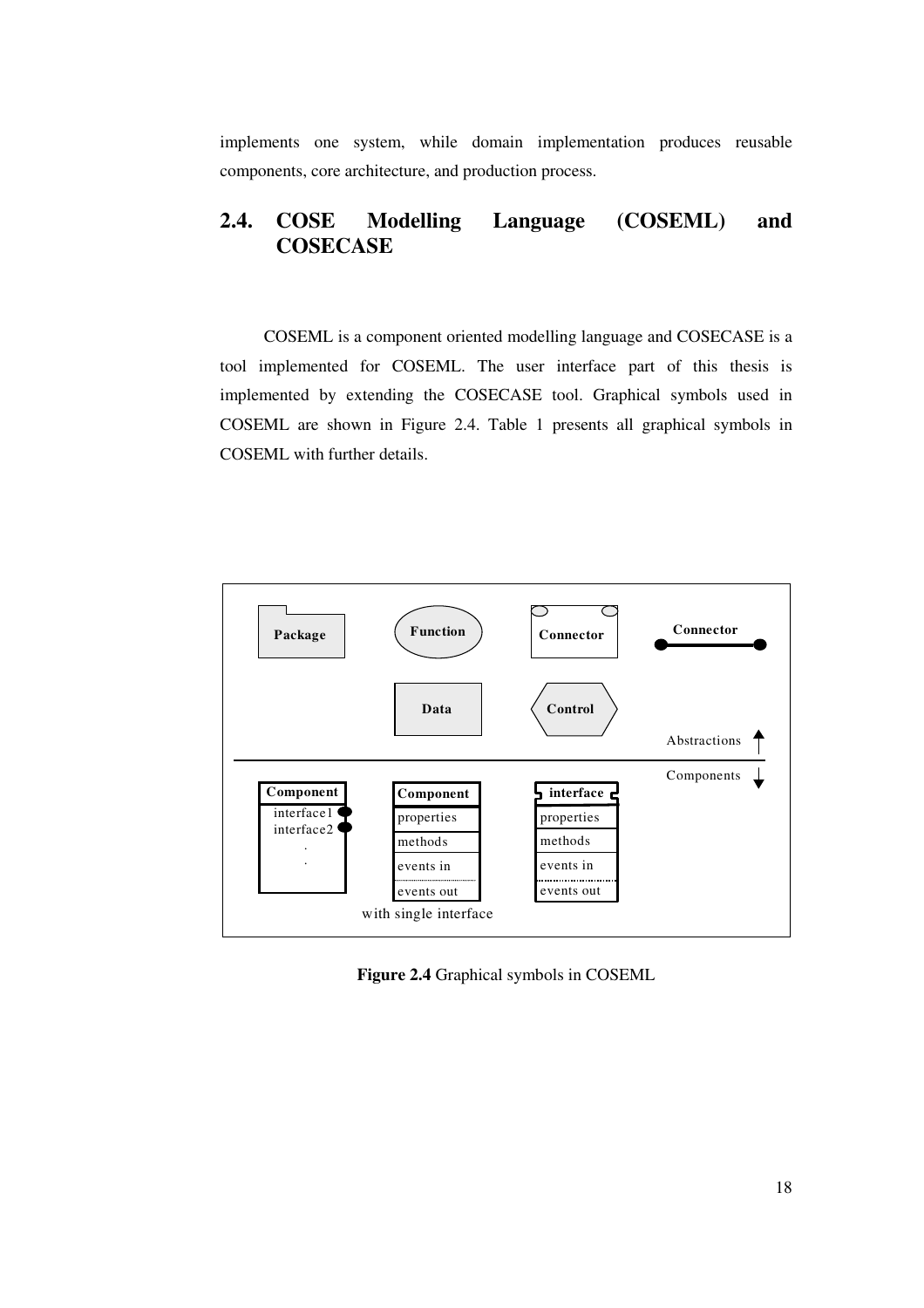| Symbol | Explanation                                                                                                                                                                                                                                                                                                                                                                                                                          |
|--------|--------------------------------------------------------------------------------------------------------------------------------------------------------------------------------------------------------------------------------------------------------------------------------------------------------------------------------------------------------------------------------------------------------------------------------------|
|        | Package: Package is for organizing part-whole relations. A container that wraps<br>entities and functions etc. at a decomposition node. Can contain further package,<br>data, function, and control elements. Also can own one port(s) of one or more<br>connectors. Can be implemented by a component. The contained elements are<br>within the scope of a package; they do not need connectors for intra-package<br>communication. |
|        | <b>Function:</b> Function abstractions represent a high-level function. Can contain<br>further function, data, and package elements. Can own connector ports. Can be<br>implemented by a component.                                                                                                                                                                                                                                  |
|        | <b>Data:</b> Data abstractions represent a system-level entity. Can contain further data,<br>function, and package elements. Can own connector ports. Has its internal<br>operations. Can be implemented by a component.                                                                                                                                                                                                             |
|        | <b>Control:</b> Control abstractions correspond to a state machine within a package.<br>Meant for managing the event traffic at the package boundary, to affect state<br>transitions, as well as triggering other events. Can be represented by a component.                                                                                                                                                                         |
|        | <b>Connectors:</b> Connectors represent data and control flows across the system<br>modules. Cannot be contained in one module because two ports will be used by<br>different modules. Ports correspond to interfaces at components level.                                                                                                                                                                                           |
|        | <b>Component:</b> A Component corresponds to the existing implemented component<br>codes. Contains one or more interfaces. Can contain other components. Can<br>represent package, data, function, or control abstraction.                                                                                                                                                                                                           |
|        | <b>Interface:</b> An Interface is the connection point of a Component. Services<br>requested from a component have to be invoked through this interface. A port on a<br>connector plugs into an interface.                                                                                                                                                                                                                           |
|        | Represents Relation: A Represents relation indicates that an abstraction will be<br>implemented by a component.                                                                                                                                                                                                                                                                                                                      |
|        | <b>Event Link:</b> An Event link is connected between the output event of one interface<br>and the input event of another. The destination end can have arrows corresponding<br>to the synchronization type.                                                                                                                                                                                                                         |
|        | Method Link: A Method link is connected between two interfaces to represent a<br>method call. Arrow indicates message direction.                                                                                                                                                                                                                                                                                                     |
|        | Composition and Inheritance Relation: UML class diagram relations are<br>utilized. Diamond: Composition, Triangle: Inheritance.                                                                                                                                                                                                                                                                                                      |

## **Table 1** COSEML symbols and their meanings.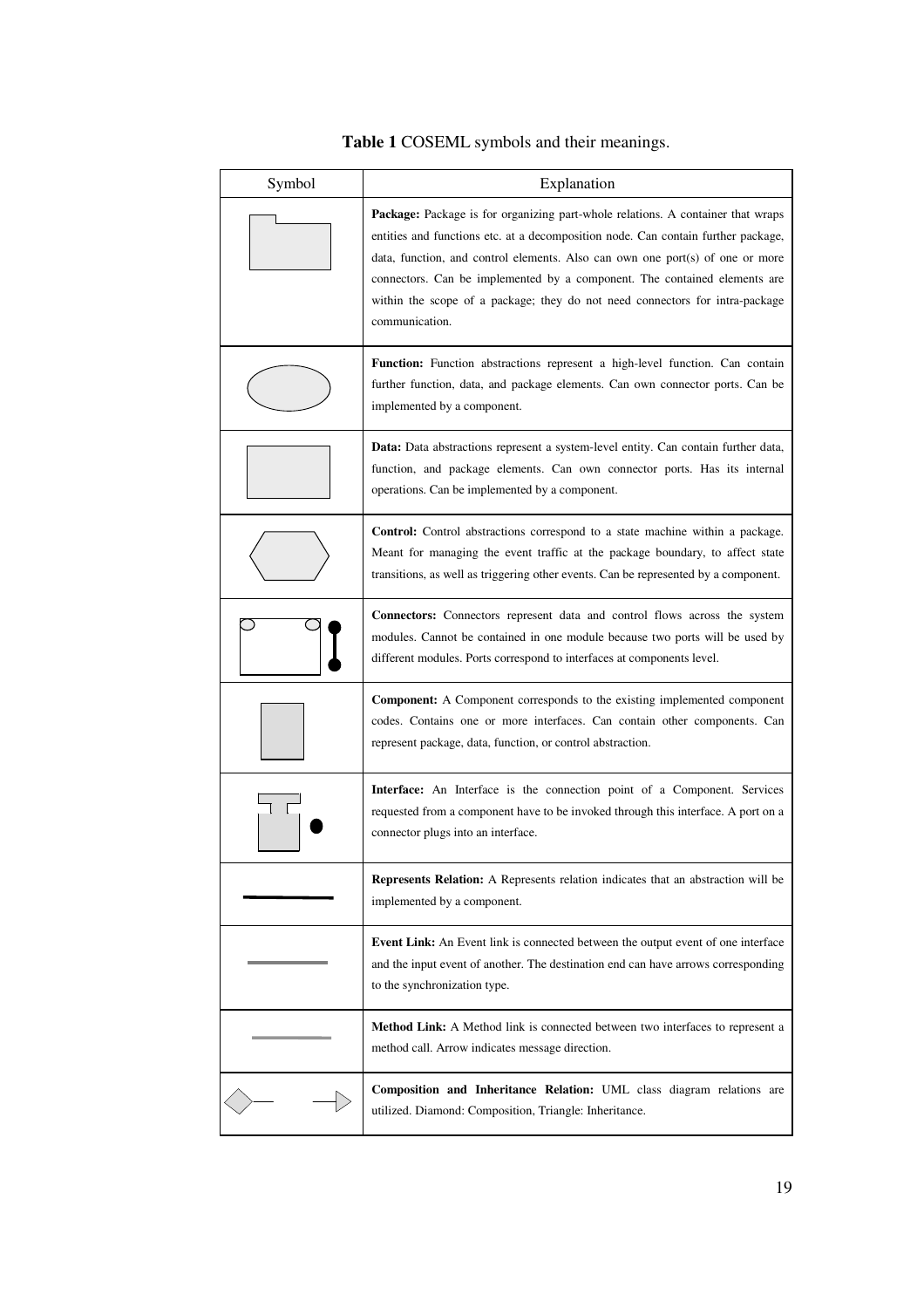## **CHAPTER 3**

## **DOMAIN ENGINEERING IN GEOGRAPHICAL INFORMATION SYSTEMS (GIS) DOMAIN**

This thesis offers default relationships between components in a domain for easy application development. To realize this, the components should be uncovered and the relations between these core assets should be outlined. Therefore, domain analysis is strictly required to understand the needs and to outline the relationships in the domain. Although another key point in this thesis is to develop a generic application development tool, GIS domain is dealt with as a case study.

Domain modelling and domain implementation are not parts of this thesis. These two processes for the GIS domain are completed in [8]. Requirements analysis for some defence projects, outlining feature trees and feature charts have been completed for this work.

The next part of the work is to develop a generic application developer for the GIS domain by using components prepared in [8]. In this chapter, steps in domain analysis will be discussed.

### **3.1. Domain Analysis for GIS Domain**

An important step in domain analysis is to outline the customer (user/developer)'s needs. The organization that is inspected, works on defence projects area. During the analysis step, a general approach is used. All the features that must be found in general GIS domain are outlined. However, features not needed for the company are deleted.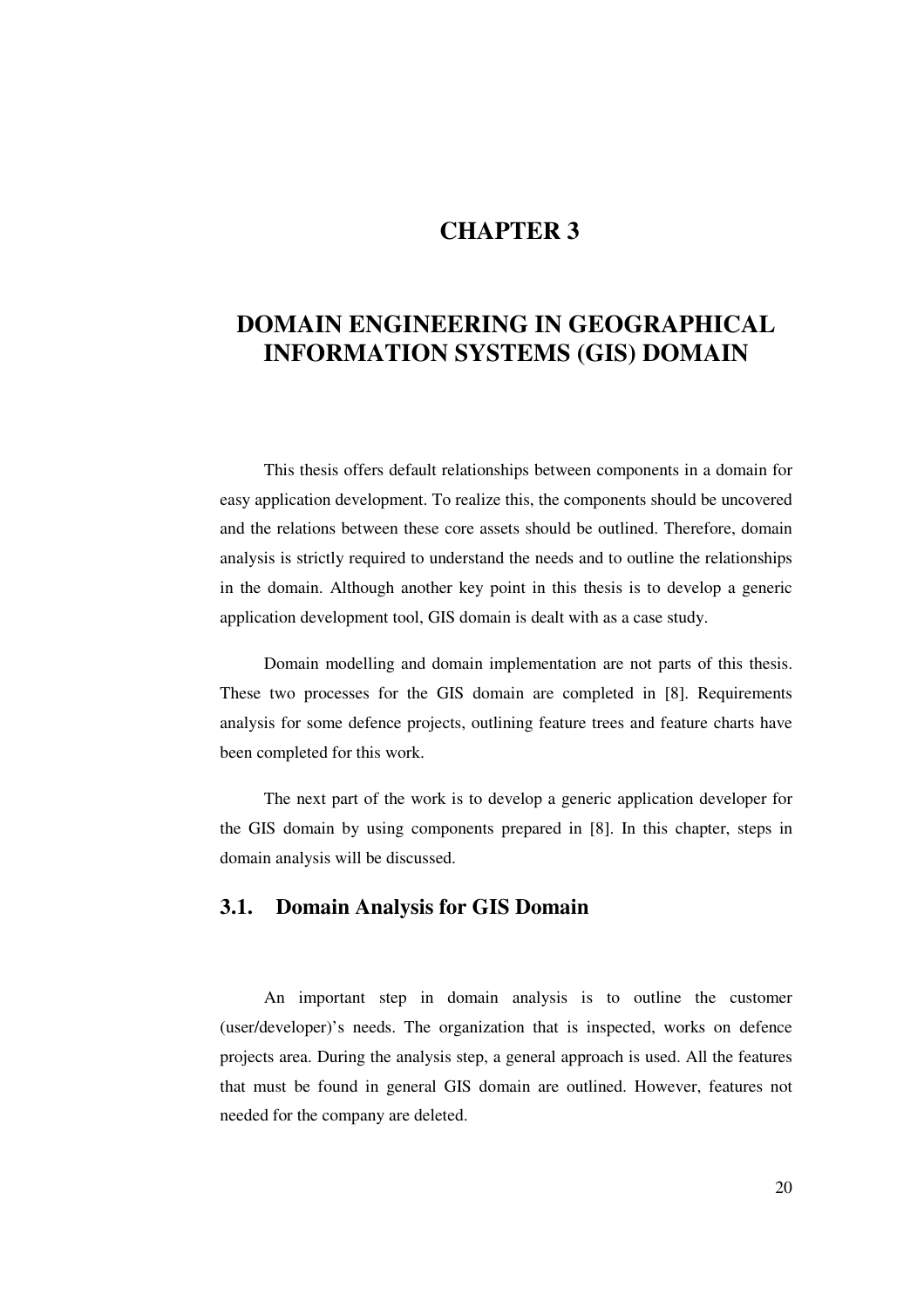#### **3.1.1. Context Analysis for GIS Domain**

The purpose in context analysis phase of domain analysis is to find the boundaries of the domain. In order to understand the scope of a domain, basic knowledge about the higher-level domains of which the target domain is a part must be collected. In addition, understanding the usage of domain and determining how the target domain is used by several applications are important.

A general context analysis report is prepared to find the boundaries of GIS domain. The results achieved are summarized below:

- A basic GIS application must cover simple functions like pan, zoom, extend, show map, distance analysis, and some 3D functions such as visibility and profile analysis.
- The usage of GIS software in military applications extends beyond the displaying of maps and other simple functions. Such software is also used for displaying information that comes from sensors, radars or other units in the battle area. Therefore, a GIS application must have interfaces to accept some predefined data into system and display this data. While displaying data, near real time constraints are sometimes enforced by the applications. In addition, some terrain analysis is needed. In addition, to achieve fire capabilities in the battlefield the system uses some vector data in the map. In addition, visibility analysis and profile analysis are involved. GIS application must serve this information to outside and must have the ability of displaying some predefined symbols and geometries. In addition, integration with GPS plays a chief role for GIS applications used in command and control systems.
- In addition, some general properties must be served by GIS applications like saving data in a relational database such as MSSQL or Oracle, porting application to different platforms, and integration with different GIS applications by predefined interfaces.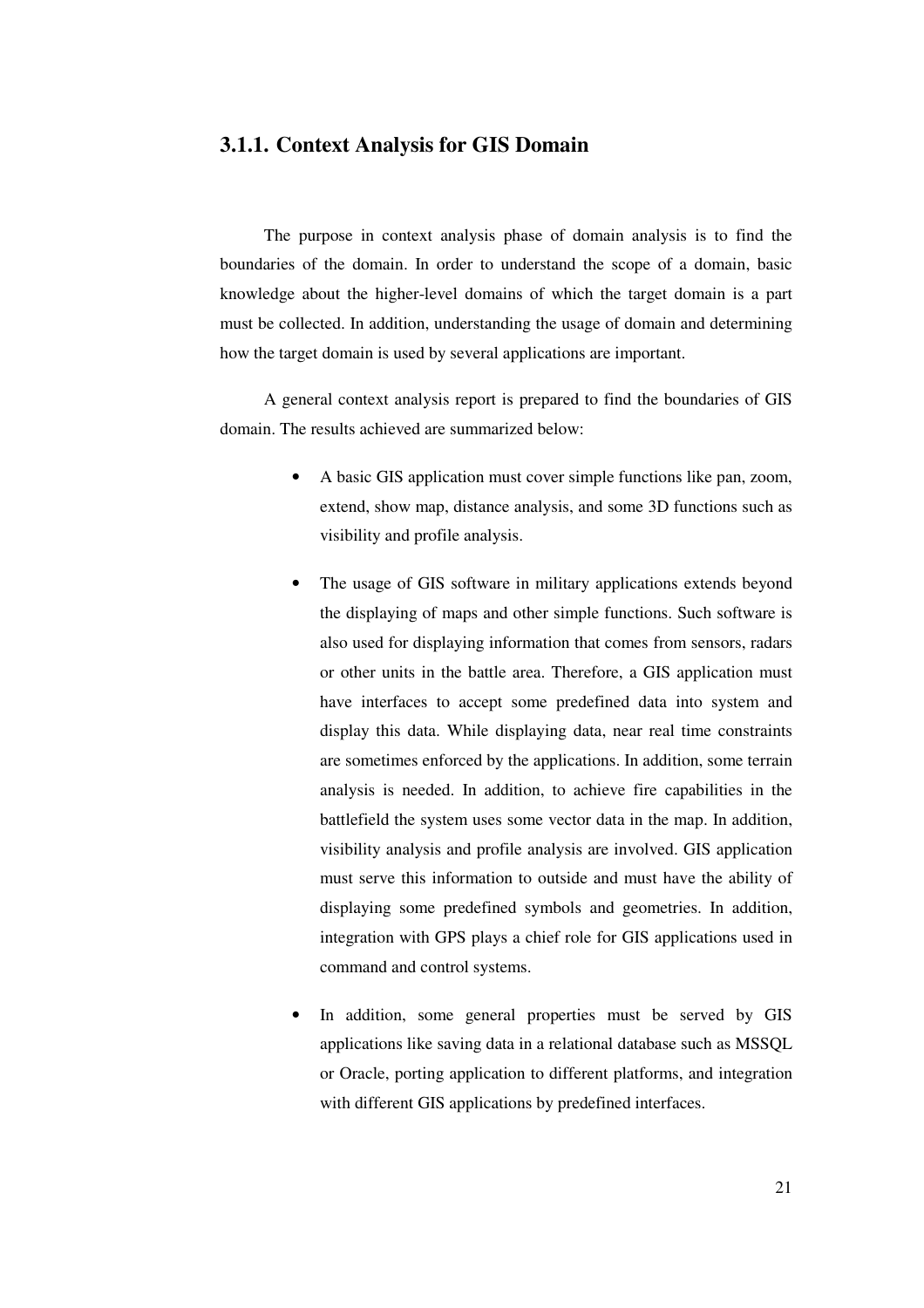• Some GIS applications offer functionality on web, like serving maps and manipulating geographical data. Although this functionality is not needed by the military applications, this ability is concerned to find the boundaries of a general GIS application.

## **3.1.2. Context diagram**

After discovering the boundaries of a domain, the structure context diagram is outlined.



**Figure 3.1** Context Diagram of GIS Domain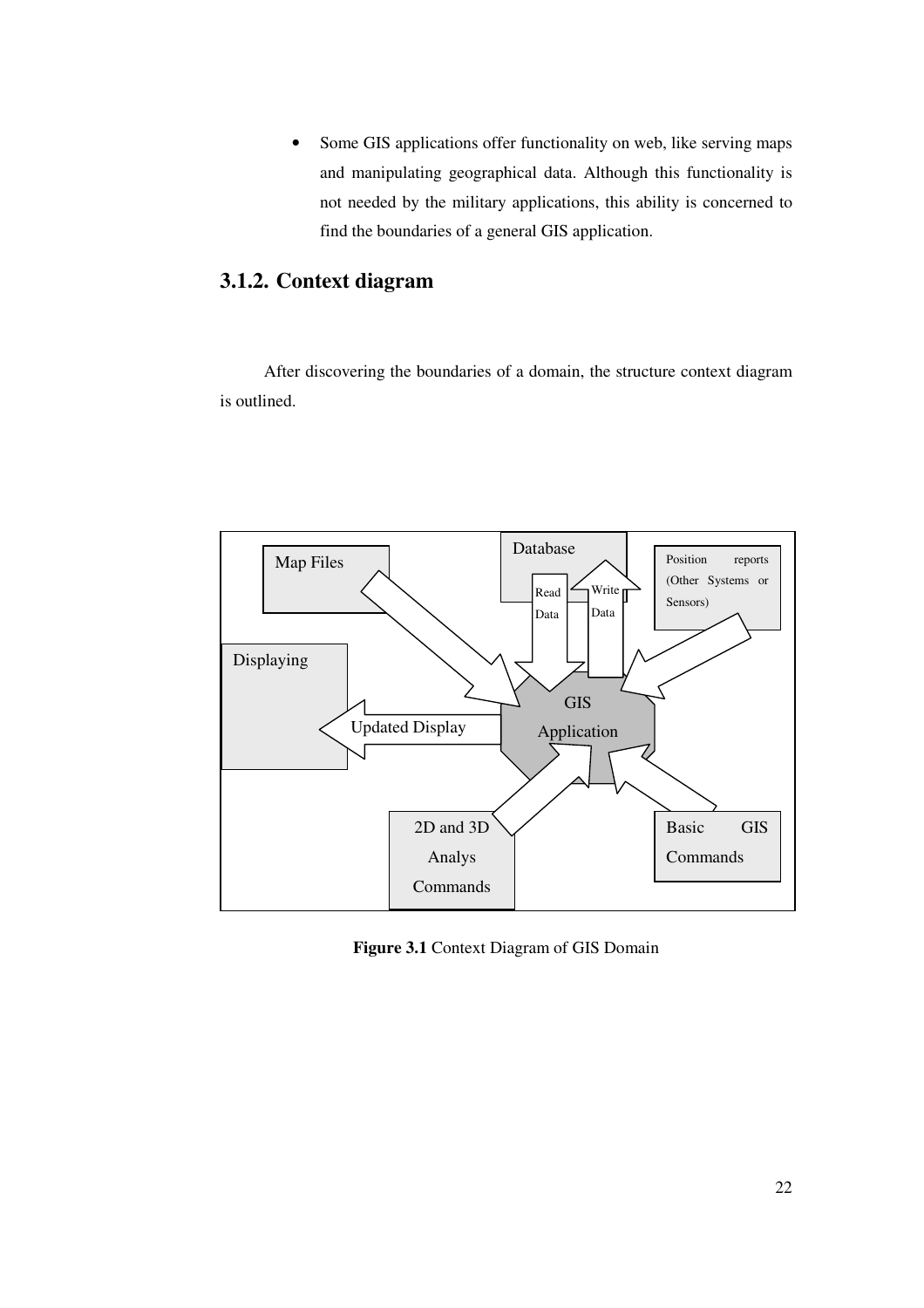## **3.1.3. Requirement Document**

After completing context diagram to show the interfaces of the GIS domain with outer world, the requirements document is prepared. While writing these requirements the general needs of military applications are used. These requirements are:

- 1. The application must be portable to different operating systems. Therefore, the language selected to implement the domain must satisfy platform independency. Java and C++ languages are compared and java is selected since COSECASE tool is coded in java.
- 2. Raster and vector data can be shown by the application.
- 3. Raster maps must be shown automatically according to the current scale of the map.
- 4. More than one raster or vector layer can be shown on the map at the same time. The ability of adding and removing layers must be supported by the application.
- 5. A symbology layer must be included to show custom symbols for applications. A symbol can be a font, a geographical layer, or a picture.
- 6. Custom GIS operations like, zoom in/zoom out, pan, extend, and scale must be achieved.
- 7. Distance between two points can be calculated.
- 8. 3D analysis like visibility analysis, and profile analysis can be achieved.
- 9. Ability of conversion between Universal *Transversal Merkator (UTM) and Geographic* coordinate systems must be covered.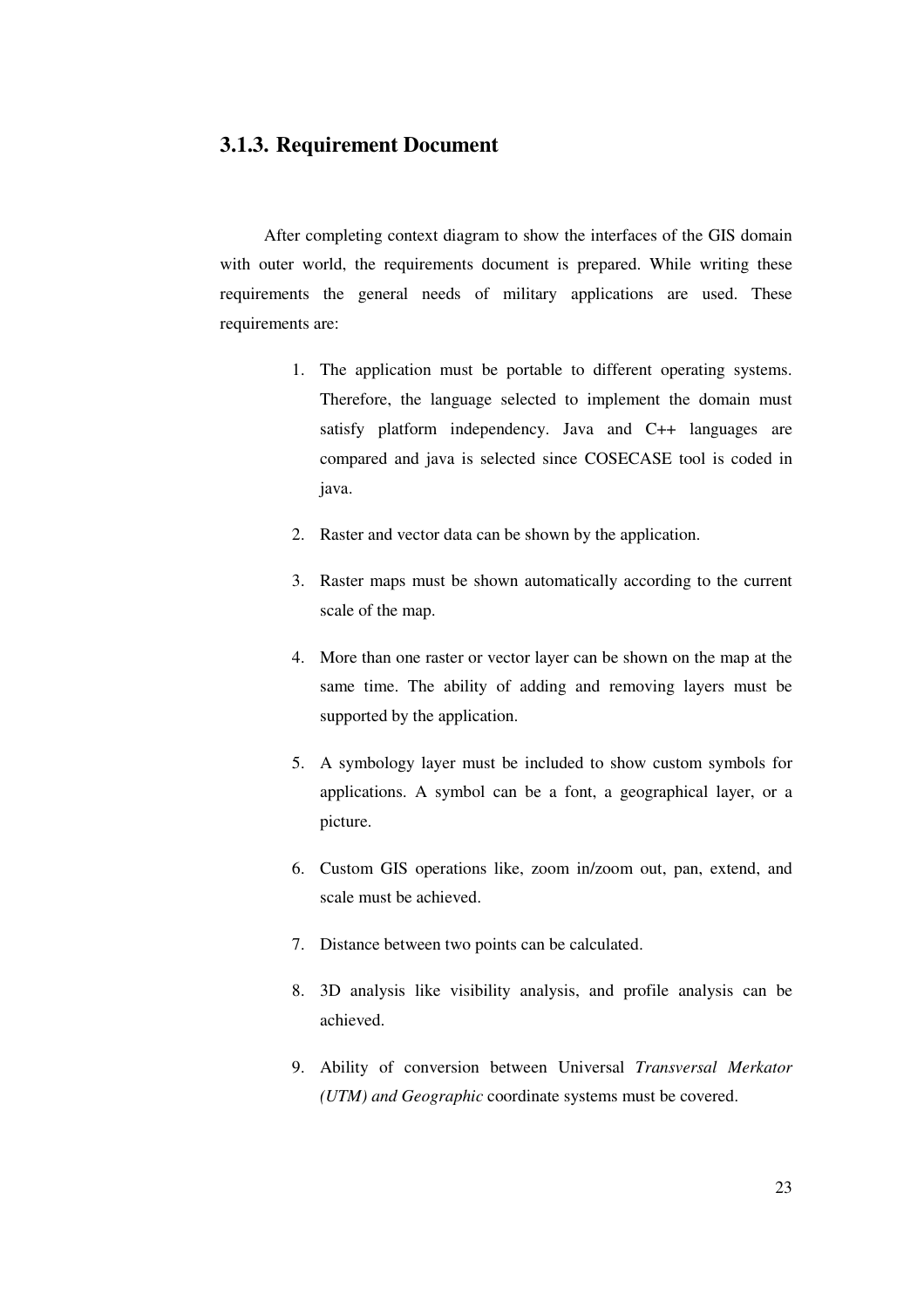- 10. Getting coordinates and altitude of a selected point on the screen must be covered.
- 11. Getting and setting extent of the map: Extent of the map can be set and accessed by the applications.

# **3.1.4. Feature Table**

By using the requirements given below, a feature list is prepared and then this list is used in a feature chart to find similarities and differences among different military applications that use the GIS domain. Most of the projects are classified so they are not revealed in detail here. Feature table is represented in **Table 2.**

|                              | Project                   | Project                   | Project                   | Project                   | Project                   |
|------------------------------|---------------------------|---------------------------|---------------------------|---------------------------|---------------------------|
| <b>Map Layout</b>            |                           |                           |                           |                           |                           |
| Raster Map                   | X                         | $\boldsymbol{\mathrm{X}}$ | $\boldsymbol{\mathrm{X}}$ | ---                       | X                         |
| Vector Map                   | X                         | X                         | X                         | X                         | X                         |
| Platform                     |                           |                           |                           |                           |                           |
| <b>Windows</b>               | X                         | X                         | X                         | $---$                     | $---$                     |
| Unix                         | ---                       | ---                       | ---                       | $\boldsymbol{\mathrm{X}}$ | $\mathbf X$               |
| <b>Tools</b>                 |                           |                           |                           |                           |                           |
| Zoom In                      | $\boldsymbol{\mathrm{X}}$ | $\boldsymbol{\mathrm{X}}$ | X                         | $\boldsymbol{\mathrm{X}}$ | X                         |
| Zoom Out                     | X                         | X                         | X                         | X                         | X                         |
| Zoom Scale                   | X                         | X                         | X                         | X                         | $\overline{\text{X}}$     |
| Pan                          | X                         | X                         | X                         | X                         | X                         |
| <b>Symbols</b>               |                           |                           |                           |                           |                           |
| Font Symbols                 | X                         | X                         | X                         | X                         | X                         |
| <b>Image Symbols</b>         | $\overline{a}$            |                           |                           | $\overline{a}$            | $\overline{a}$            |
| Geometric                    | X                         | ---                       |                           | $\boldsymbol{\mathrm{X}}$ | $\mathbf X$               |
| 2D Analysis                  |                           |                           |                           |                           |                           |
| Distance                     | X                         | ---                       | $\boldsymbol{\mathrm{X}}$ | $\boldsymbol{\mathrm{X}}$ | $\boldsymbol{\mathrm{X}}$ |
| Altitude                     | $\boldsymbol{\mathrm{X}}$ | ---                       | $\mathbf X$               | X                         | X                         |
| 3D Analysis                  |                           |                           |                           |                           |                           |
| <b>Visibility</b>            | $\overline{X}$            |                           |                           |                           | X                         |
| Profile                      | $\overline{\text{X}}$     | ---                       | ---                       | ---                       | X                         |
| <b>Coordinate Conversion</b> |                           |                           |                           |                           |                           |
| <b>UTM</b>                   | X                         | $\boldsymbol{\mathrm{X}}$ | X                         | X                         | X                         |
| Geographic                   | X                         | X                         | X                         | X                         | X                         |

**Table 2** Feature Table Generated For Five Projects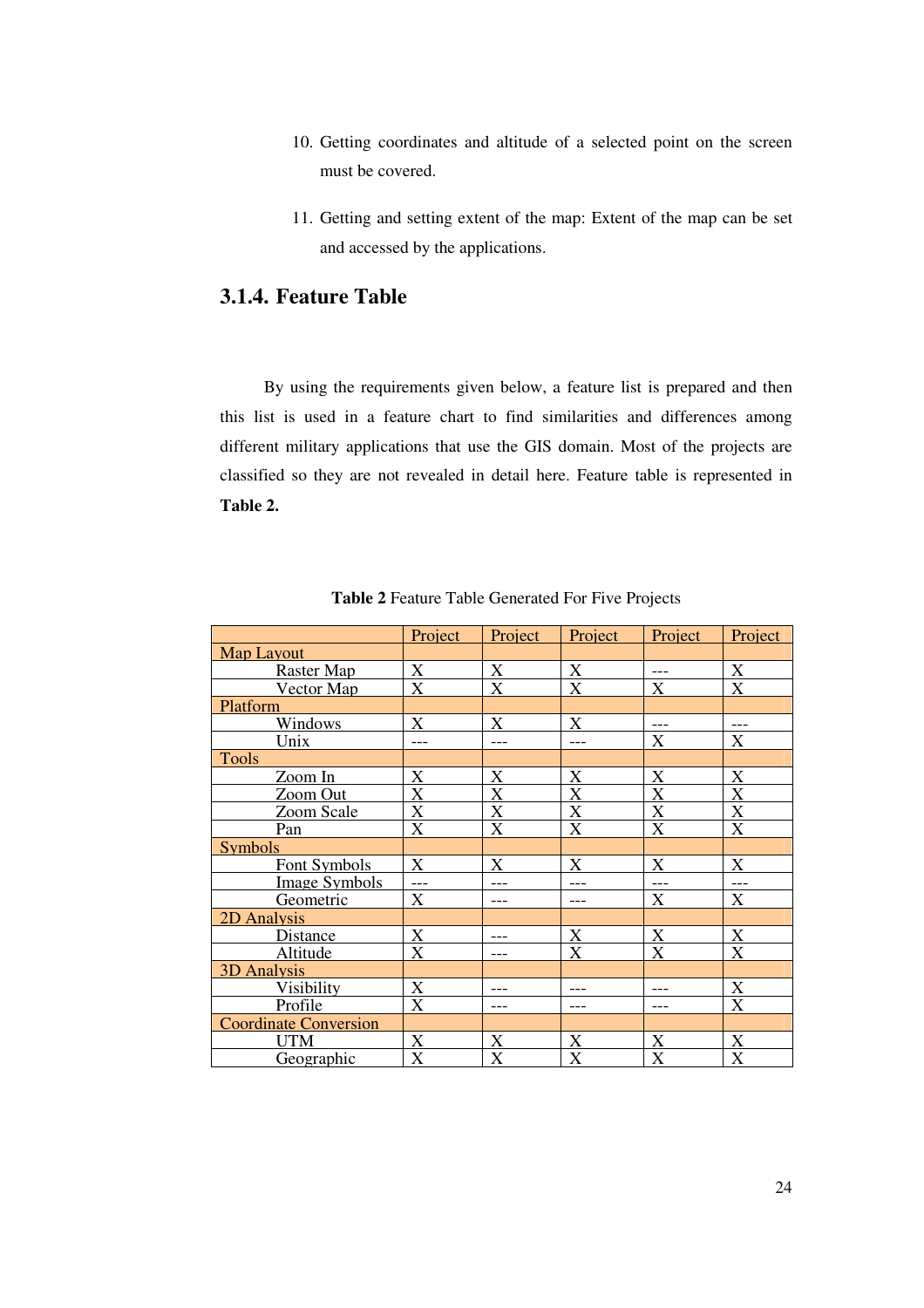As shown in the feature table nearly all the features are similar for the applications. 3D analysis can be mentioned as an exception because it is not common to all applications. In addition, image symbols are not used in any of the projects. This is because the symbology abilities of used COTS. Since we design a generic framework and COTS can change, we use image symbols as a feature of our domain.

After completing the context diagram, requirements document, feature diagram, and feature table, the analysis part is completed. The next step for domain engineering is outlining the domain model and implementation of the domain. In this thesis, modeling and implementation parts are not emphasized. Our task is to develop an application development framework by using the components prepared by [8]. The components are prepared and their usages are discussed in [8] with details.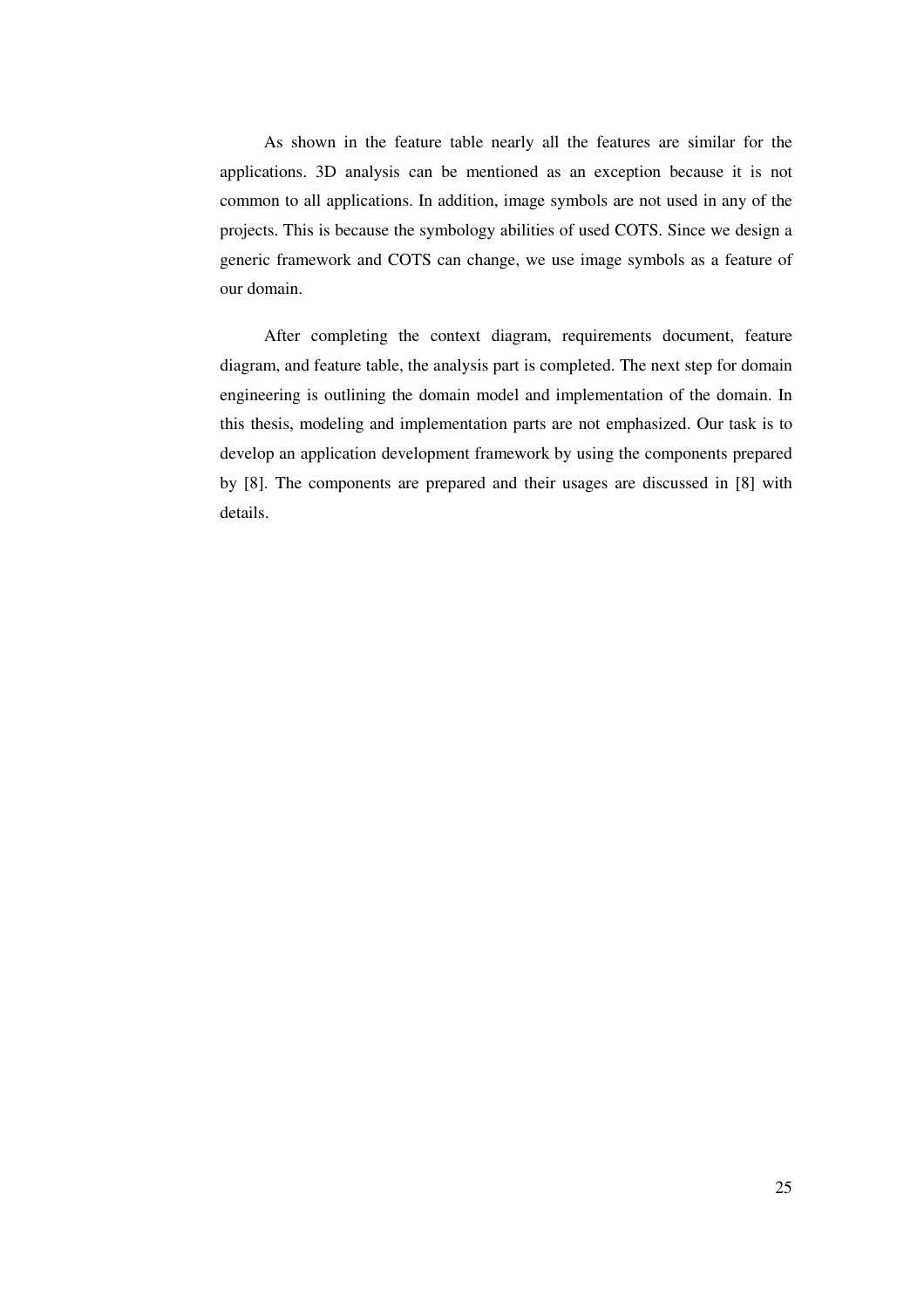# **CHAPTER 4**

# **APPLICATION DEVELOPMENT FRAMEWORK IMPLEMENTATION**

After completing the domain analysis and components for GIS domain are implemented, a generic application development framework is developed. This developed framework is tested with the analyzed GIS domain and a sample domain, which is created for test purpose. By inspecting the structures of several code generators and usage of Java Beans, a generic approach is developed for offering default relations and code generation part. This approach allows creating code generator for any domain and by loading components and defining relations. The approach is also suitable for other components such as COM and CORBA. Because of the tool used for GUI is coded in java, code generation for java and Java Beans are used. This approach assumes that the interaction is always between the application and the components. Components interact with each other by passing parameters or with event mechanisms. This approach is applied for GIS domain and an application developer is completed for this domain. For GUI part of the application developer, the COSECASE tool is used. This tool provides the ability of component oriented design and analysis. The domain creation and application development parts are implemented for this tool.

# **4.1. A General Code Generation Approach using Java Beans**

Since the main idea behind this thesis is to develop an application generator for the GIS domain, a generic approach is needed to solve the problem. Application developers and components are traditional outputs of a domain engineering process. An application developer uses the generic domain model to develop a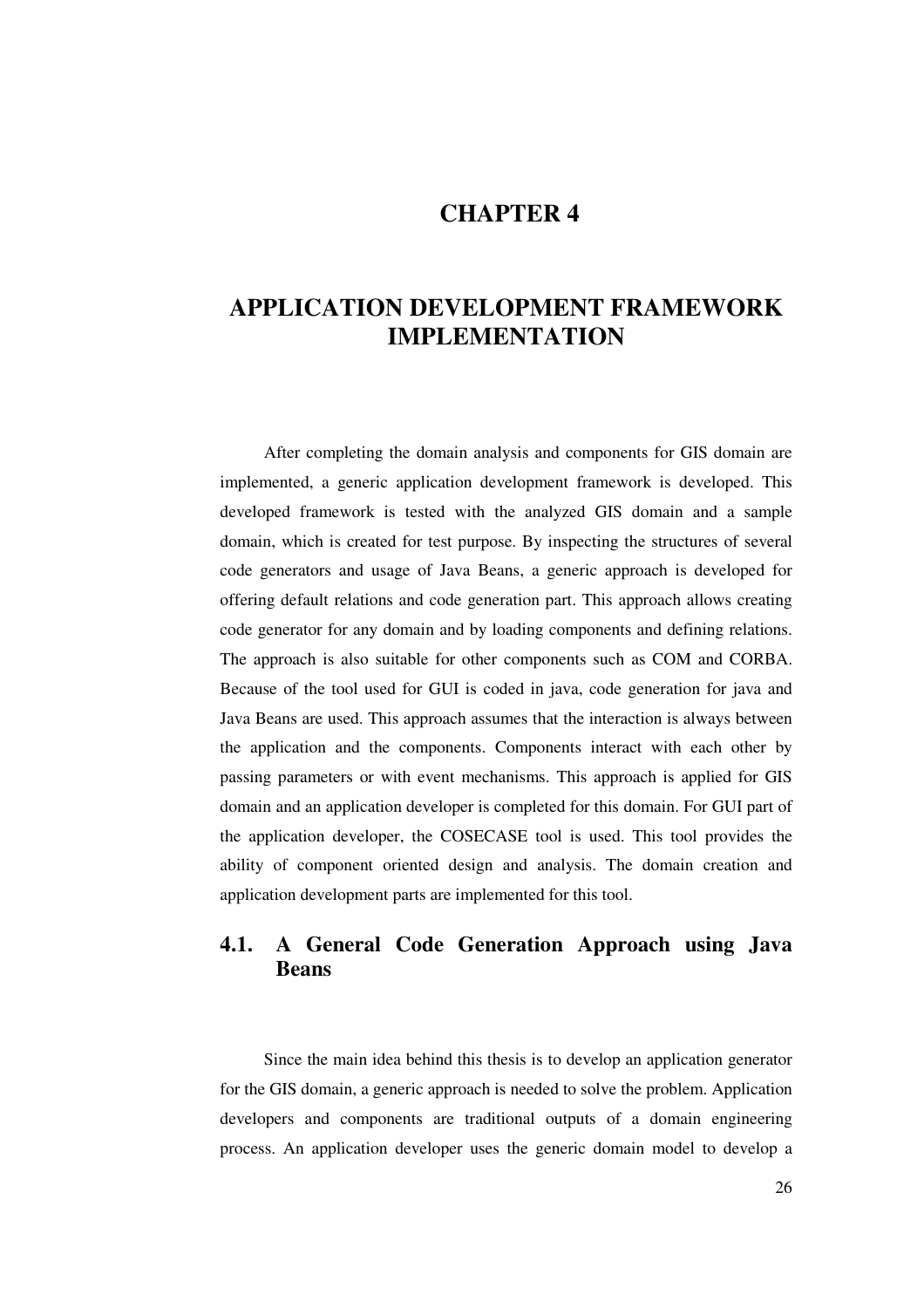special application for the domain. Our idea is to go one-step further and design a technique for developing an application developer.

The components interact with each other by their interfaces. Moreover, an application uses components as parameters to send to other components or directly through function calls defined in their interfaces. By using this approach, applications can be developed if we can define the components to be used, the interfaces that will be used by other interfaces, the parameters that will be passed to interfaces and interface call sequence for the application. This interaction is showed in **Figure 4.1.**



**Figure 4.1** Interaction Between Components by using Application

Components that are developed in java do not interact with each other directly. The function calls are only allowed between the application and a component. Although some programming languages use event mechanism for direct function call, java uses a listener mechanism for events fired by components. For this mechanism, components implement some interfaces of the event listener.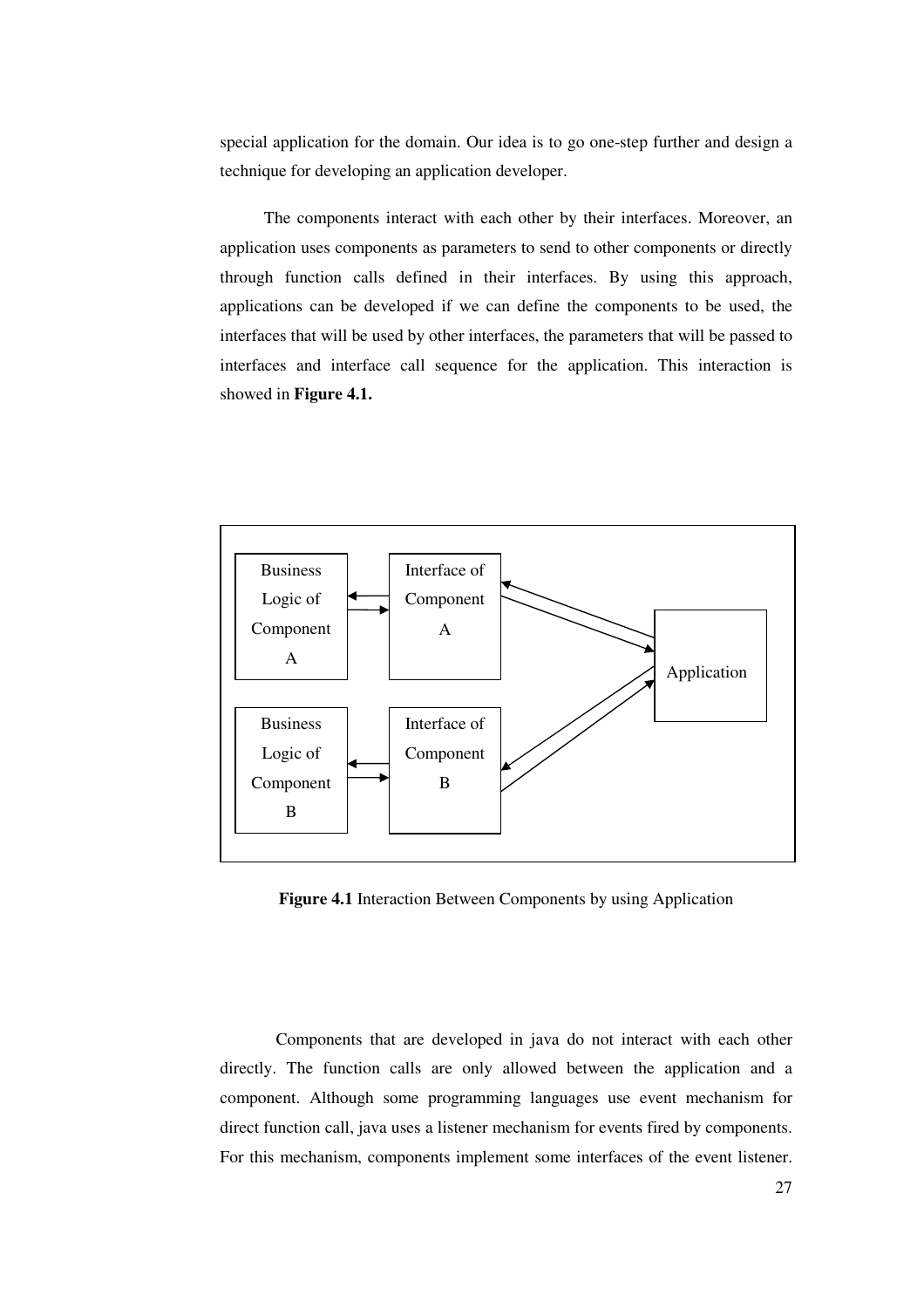In addition, the implementation of what to do for the fired event is implemented as business logic for the component. To add a listener to a component's event, another component implementing the related event interface can be passed through the application. Therefore, to implement event mechanism for the java beans, the application must transmit objects that implement the correct interface.

If we can define and save relations between interfaces and application then the user, (application developer) can use these default relations to generate simple applications. The relations can be expressed as a data structure explained below:

- Application Class Name (name of the application class that makes the function call to component)
- Application Function Name (function name that the application calls)
- Component or Application Class Name (name of component or application class related to the function called)
- Component's Interface Name (name of interface that has the given function)
- Component's Function Name (name of the destination function)
- Parameters (can be expressed as another component or a function call from any of the components used in the component repository and denotes an array)
	- o Object or Function designator
	- o Object name
	- o Function name (empty if object is passed as parameter)
- Function Call Sequence Number (sequence number of the destination function call)

As an example, consider that Component A and Component B will be used for an application. Application has a function called main and this function is executed with the program execution. First, application calls for the function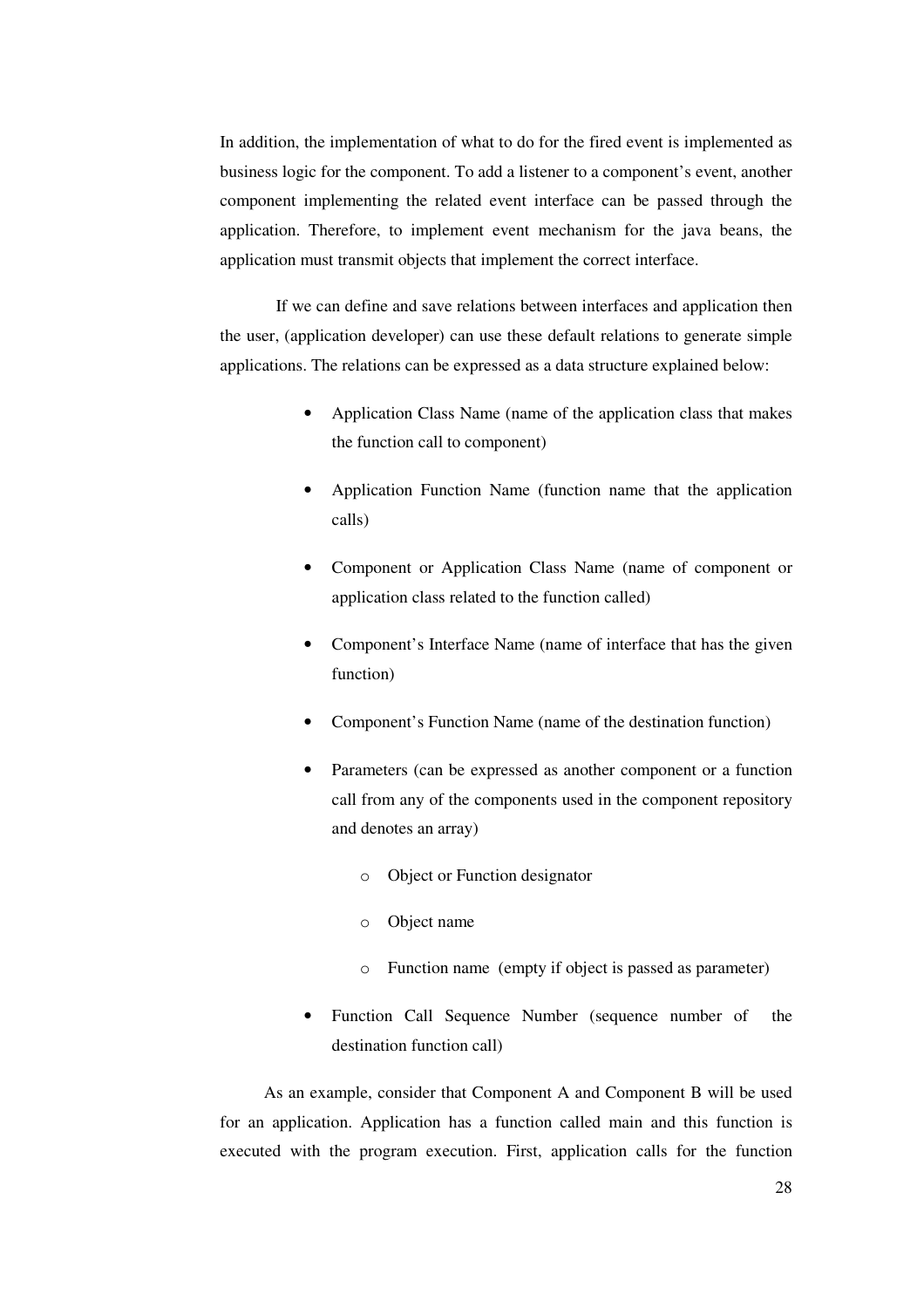"AInterface1Func1" from component A's Interface "Interface1" by using two parameters (an instance of B and "AInterface1Func2" function). Then "AInterface1Func3" function is called from the application. "BInterface1Func1" function is called at the end of the application. The sequence diagram and the data structures that are saved for these relations are given in **Figure 4.2**. The data structure is shown in UML notation since UML offers a universal approach for data representation.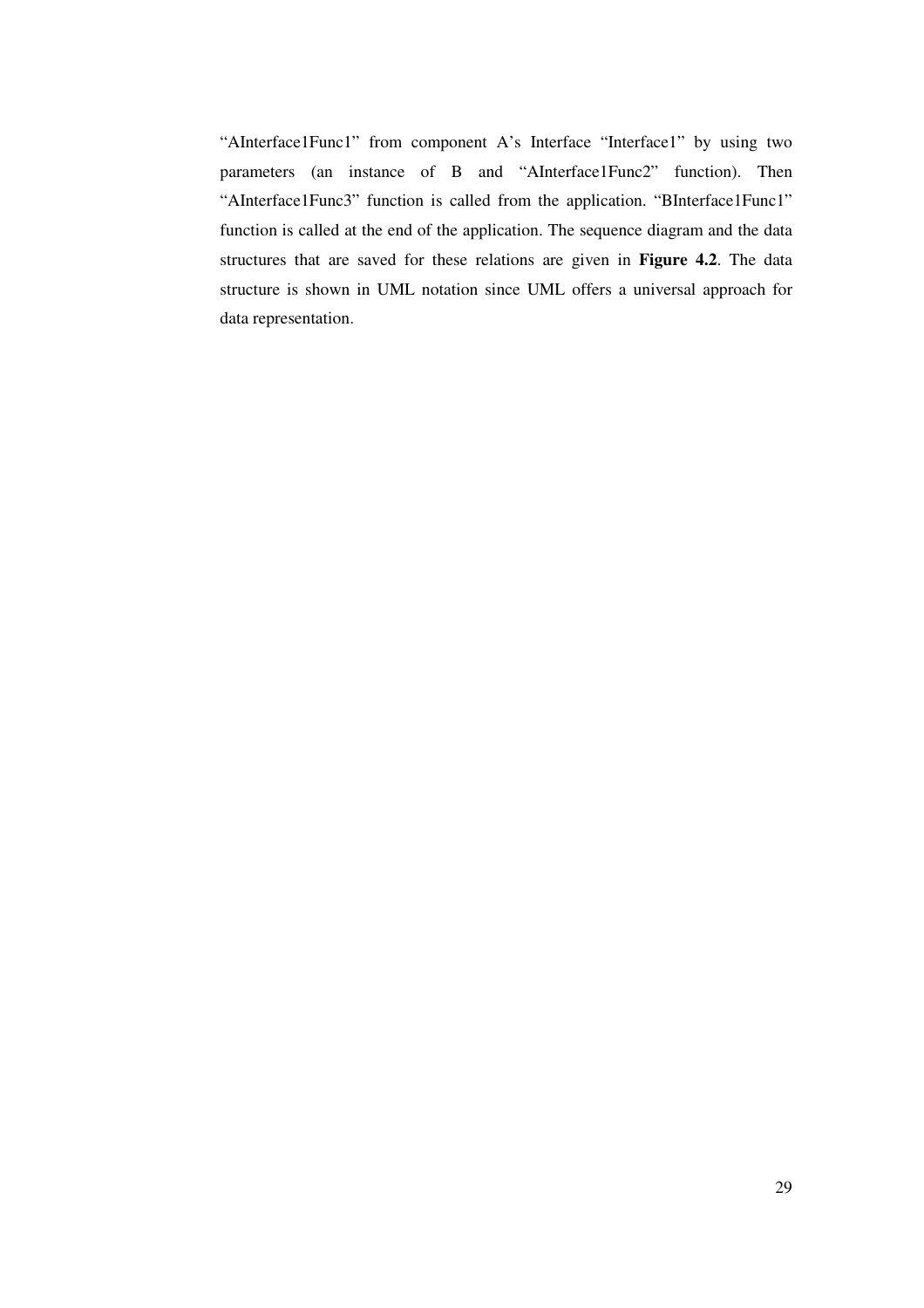< R ela tio n s > < R ela tio n > <Source Class Name> Application </Source Class Name> <Source Function Name m ain </Source Function Name <Destination Class Name> A </Destination Class Name> <Destination Interface Name> Interface1 </Destination Interface Name> <Destination Function Name> AInterface1Func1 </Destination Function Name> <Parameters> <Parameter> <
Object of Function Designator> Object <
/
Object of Function Designator> <Object Name> B </Object Name> <Function Name> </Function Name> </Parameter> <Parameter> <
Object of Function Designator> Function <
/Object of Function Designator> <Object Name> A<br></Object Name> <Function Name> AInterface1Func3 </Function Name> </Parameter> </Parameters> <Call Sequence> 1 </Call Sequence> < / R ela tio n > < R ela tio n > <Source Class Name> **Application** </Source Class Name> <Source Function Name m ain </Source Function Name <Destination Class Name> A </Destination Class Name> <Destination Interface Name> Interface1 </Destination Interface Name> <Destination Function Name>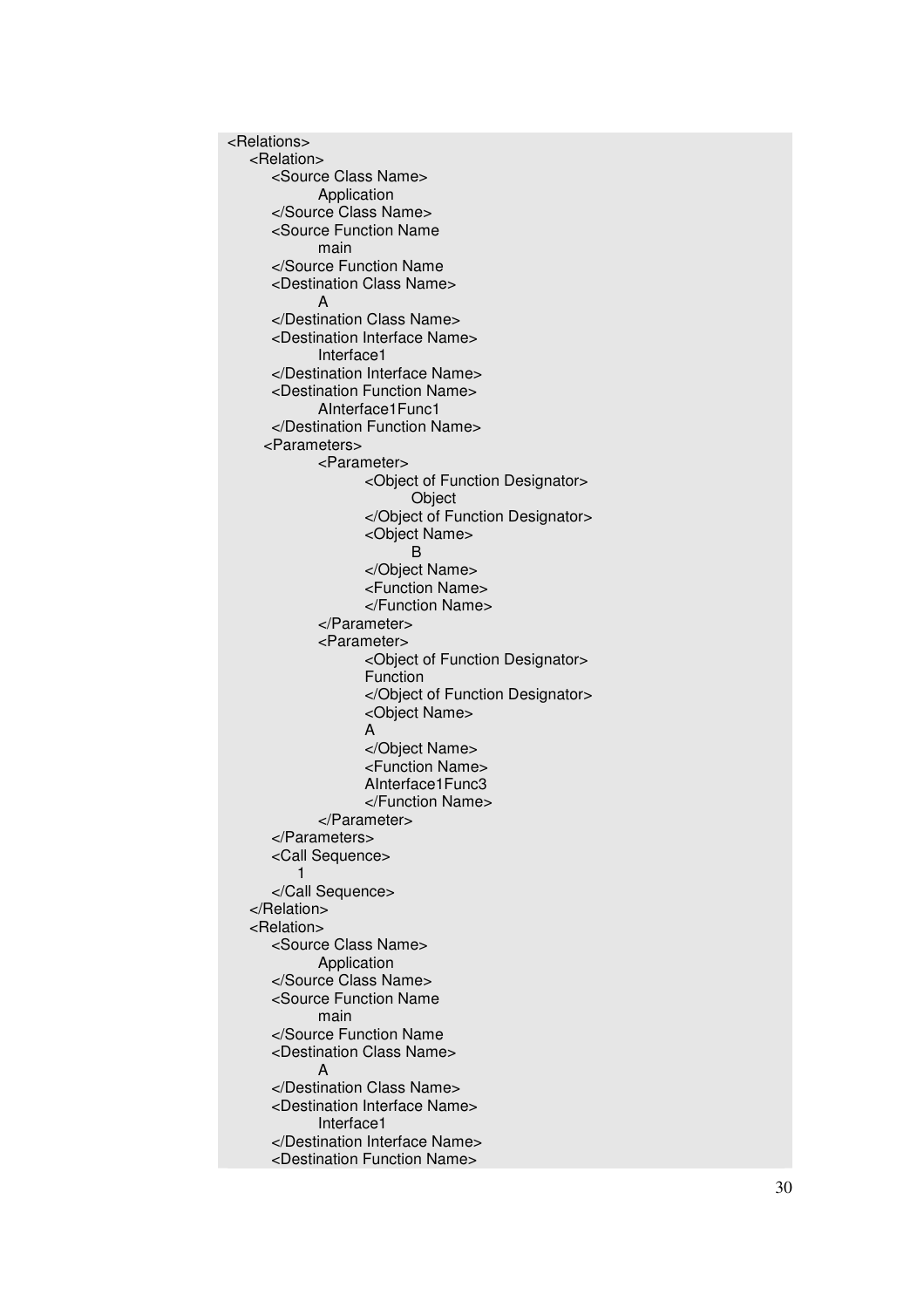```
AInterface1Func3
  </Destination Function Name>
  <Parameters>
        <Parameter>
        </Parameter>
  </Parameters>
  <Call Sequence>
    2
  </Call Sequence>
</Relation>
<Relation>
  <Source Class Name>
        Application
  </Source Class Name>
  <Source Function Name
        main
  </Source Function Name
  <Destination Class Name>
        B
  </Destination Class Name>
  <Destination Interface Name>
        Interface1
  </Destination Interface Name>
  <Destination Function Name>
        BInterface1Func1
  </Destination Function Name>
  <Parameters>
        <Parameter>
        </Parameter>
  </Parameters>
  <Call Sequence>
       3
  </Call Sequence>
</Relation>
```
</Relations>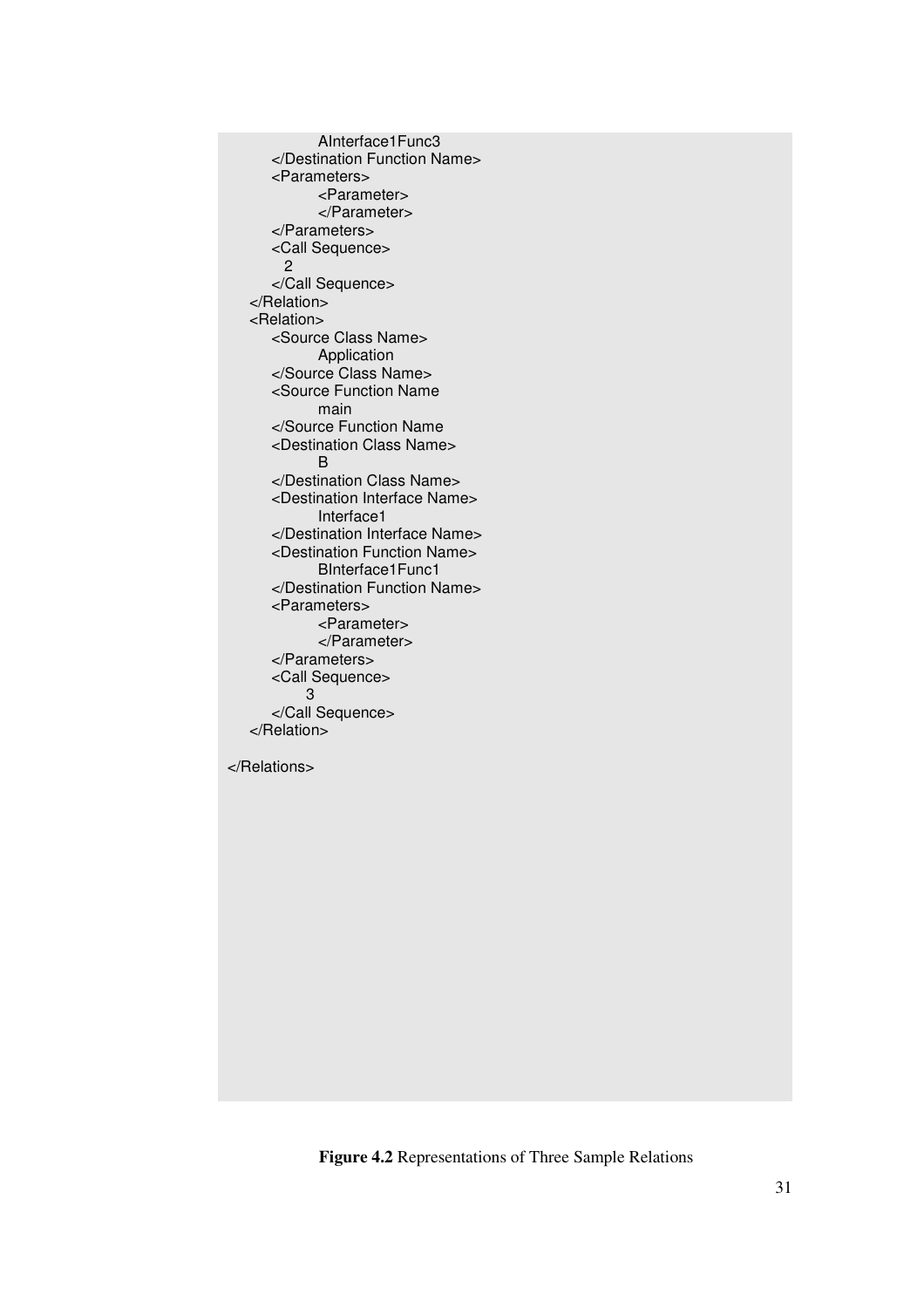Moreover, to enhance this approach, we assume that the relations between the application layer and components are mostly defined. Therefore, if we can save these relations and components as a domain, the architecture for application development will be ready.

Anyone who wants to develop a custom application can use these default relationships for a rapid application development. Our suggestion is saving the components implemented after a successful domain analysis, and default relations uncovered in the step of domain analysis, is enough for application generator for any component repository.



**Figure 4.3** Design For An Application Developer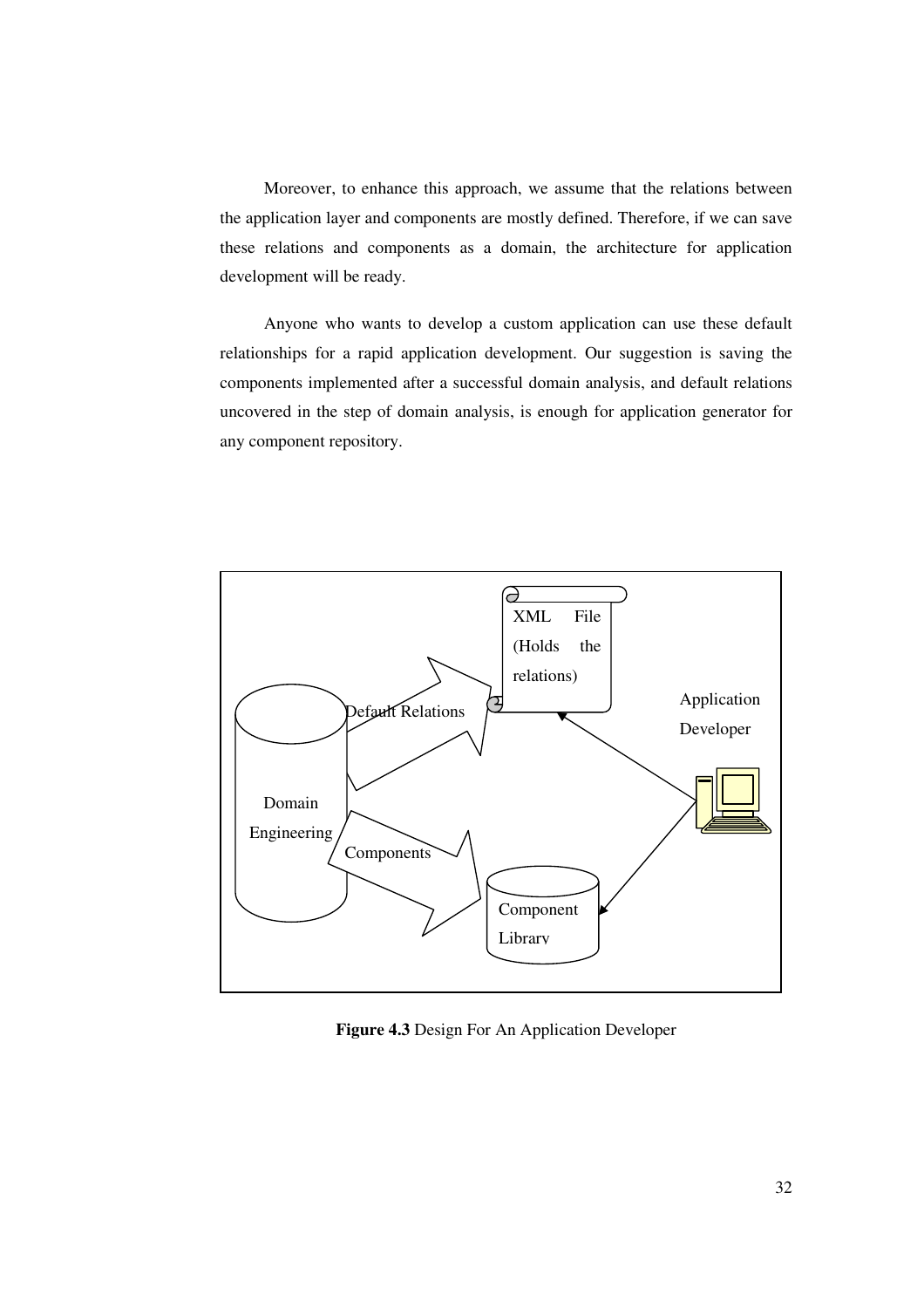This generic approach is tested with the GIS domain and a simple test domain that is developed for demonstration purpose. By using the implemented framework, some sample applications are generated and the goals of reuse are achieved.

# **4.2. Data Structures Used for Porting Java Beans into COSECASE and Overview of Framework**

The framework has two aspects for data structures. One is "Mapping Java Beans to Component Model for Domain Creation" and the other is "Mapping Component Model to Java Code for source code generation".

Previously created jar files are being reused. Each jar file is abstracted and java classes residing inside the jar are regarded as components. Interfaces are connected to the component via composition relation. Inheritance and composition relations defined between java classes are mapped as inheritance and composition relations between components. While mapping java classes to components, properties, methods in, events in and events out information of the component interface are collected through applying reflection API of JAVA and certain filtering operations on java classes in jar files.

Properties of components are obtained through accessing fields of java classes through *public Field[] getFields() throws SecurityException* API of Class. If the field type is primitive (int, long, char etc.), is interface or is abstract they are taken into account as properties. However if field type is a class that does not fall into above categories and resides in jar library; it is regarded as a new component that is connected through composition relation to the component that is parsed.

All the classes in a given jar file are not ported to components. A special package is filtered and classes in this package are ported as components. This special package name is read from a configuration file since the name of the package can vary across different domains. There are two reasons for why package filtering is used.

First reason is, if there was no filter on the package or jar files - though any java class can still be mapped – then the project would go beyond its scope by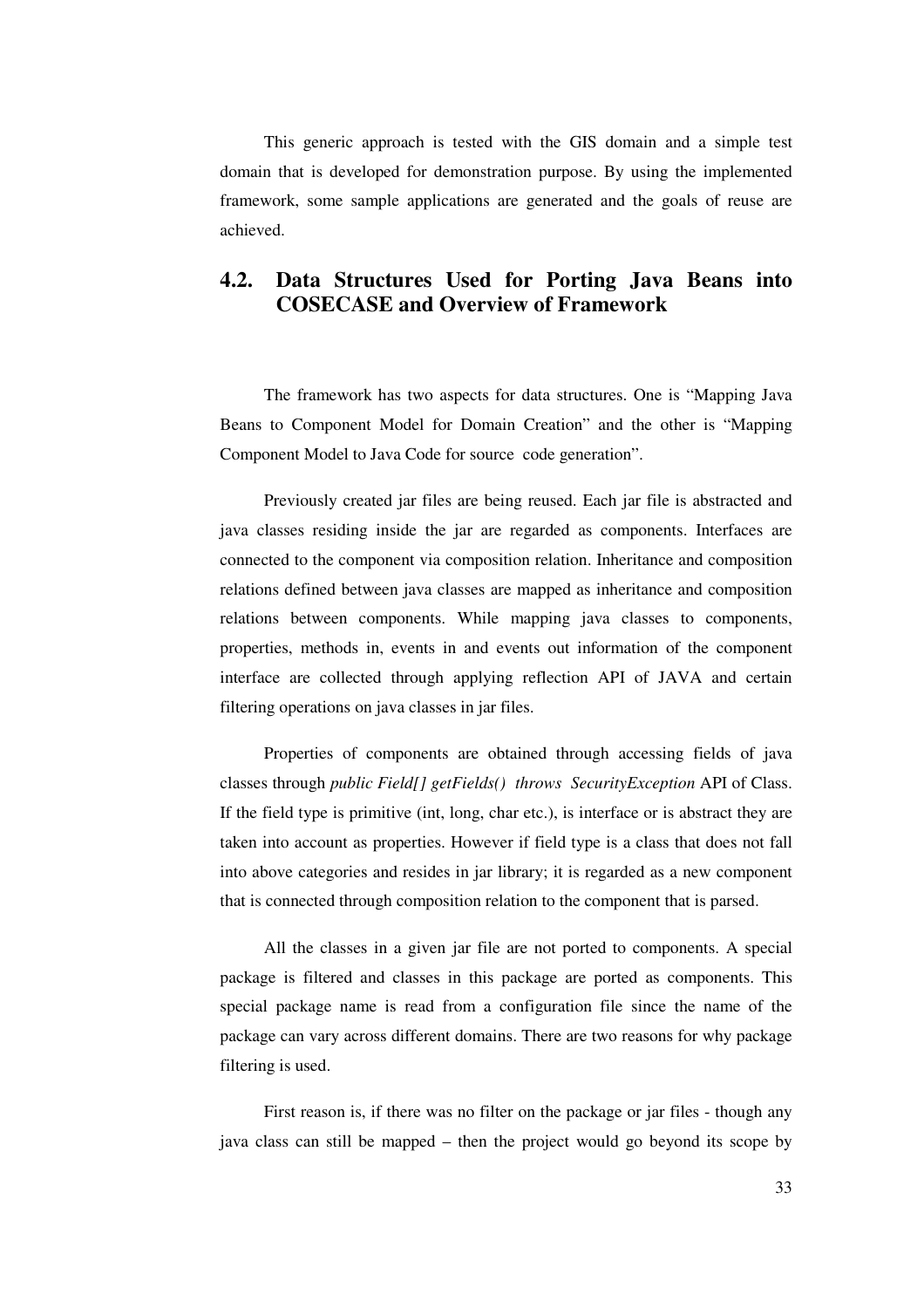trying to display hundreds of components connected through spider-web like links, making everything unnecessarily complex to perceive. Thinking about how many times a field with type *java.lang.String or Java.lang.Object* is declared in a class, the tremendous frequency would make COSE nothing but just useless blocks of information displayed. The vision is to be able to create new GIS domains; save, reuse them and generate executable java source code resulting in functional output GIS API without writing source code, but just with preserving the component links drawn throughout COSEML tool.

In addition, the special package choice is needed for java code generation. At the beginning, for the GIS domain the *"GISFramework.Interfaces"* package is selected as the special package. However, to allow code generation the choice is changed and the *"GISFramework.Beans"* package is selected. Both of them display the same interfaces but by using Beans package, the code generation part can be more accurate. For the Test domain, *"Test.Beans"* package is selected. The implementation also allows using all of the classes in a jar file by giving a higher package name as a special package. For example if the *"GISFramework"* package is selected in the configuration file, all the classes in the jar file will be ported as components since all of the other packages reside in this package.

Methods of a component are obtained through the elimination of Public methods of the corresponding java classes. There is also an extra decomposition between public methods since a public method may map onto a component's method-in, event-in, or event-out. In Java language, event handling is carried out through the observer pattern. Events-in means the output of an event notifies events-in of the component that is desired to be notified and events-out means the source of the event. Let us convert the above statements into JAVA language, events-out fall into methods that help to register an observer on the observed, which in return will notify the observer about the changes through events-in of the observer. Then this perspective directs us to the steps listed below:

The template for events-out discovery:

- add<ListenerType>(<ListenerType> listenerType)
- remove<ListenerType>(<ListenerType> listenerType)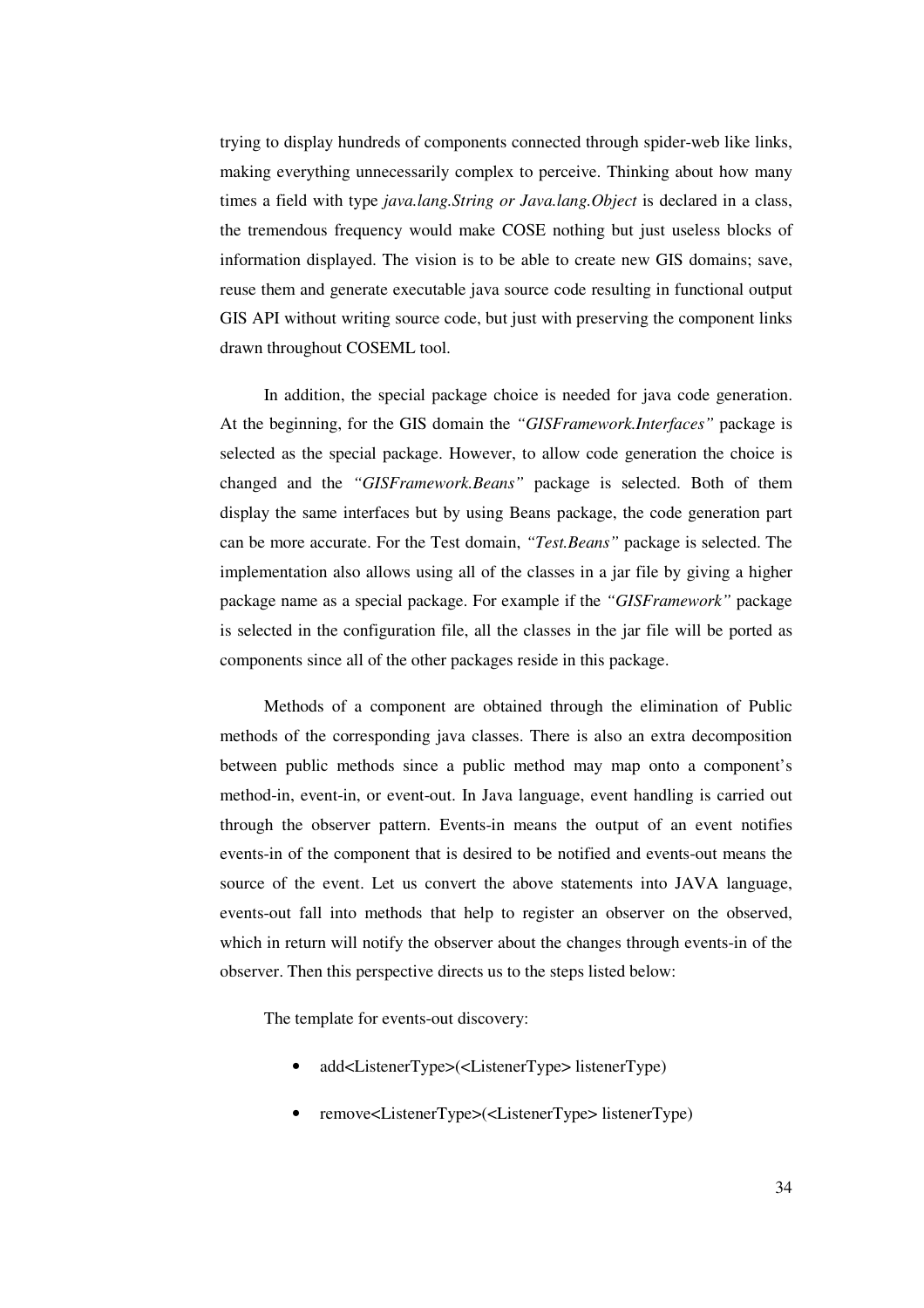where <ListenerType> has to be a subclass of java.util.EventListener

The template for events-in discovery:

• Void <eventOccurenceMethodName>(<EventObject Type> evt)

The class which public method is declared has to be a subclass of a class that implements *java.util.EventListener* or implement *java.util.EventListener*. Briefly the candidate class should be assignable to a java*.util.EventListener* object and the parameter <EventObject Type> should be derived from *java.util.EventObject*. If the public method is not in any of two categories, then it is placed into methods-in set.

Inheritance relations are almost the same as they are in the object-oriented perspective. If the class implements a java class or the superclass is abstract, then this class is not converted into a component. Otherwise, the superclass is mapped into a component which is connected by a component inheritance link to the subclass representing the component.

Method links can not be drawn from byte-code due to the limited information contained in the java class; which method of which java class is called can not be revealed. Though events-in and events-out can be determined, event links cannot be drawn because of the same reason for not having the capability of drawing method links no matter how reflection package is provided. **Table 3** and **Table 4** list required information for mapping. Also, **Figure 4.4** shows the representation of a sample component in the framework

| Table 3 Availability of COM Interface Features in Mapping Jar Files to COM |  |  |  |
|----------------------------------------------------------------------------|--|--|--|
|----------------------------------------------------------------------------|--|--|--|

| <b>COM Interface Features</b> | <b>Properties</b> | Methods-In | Events-In | <b>Events-Out</b> |
|-------------------------------|-------------------|------------|-----------|-------------------|
| <b>Availability</b>           | Available         | Available  | Available | Available         |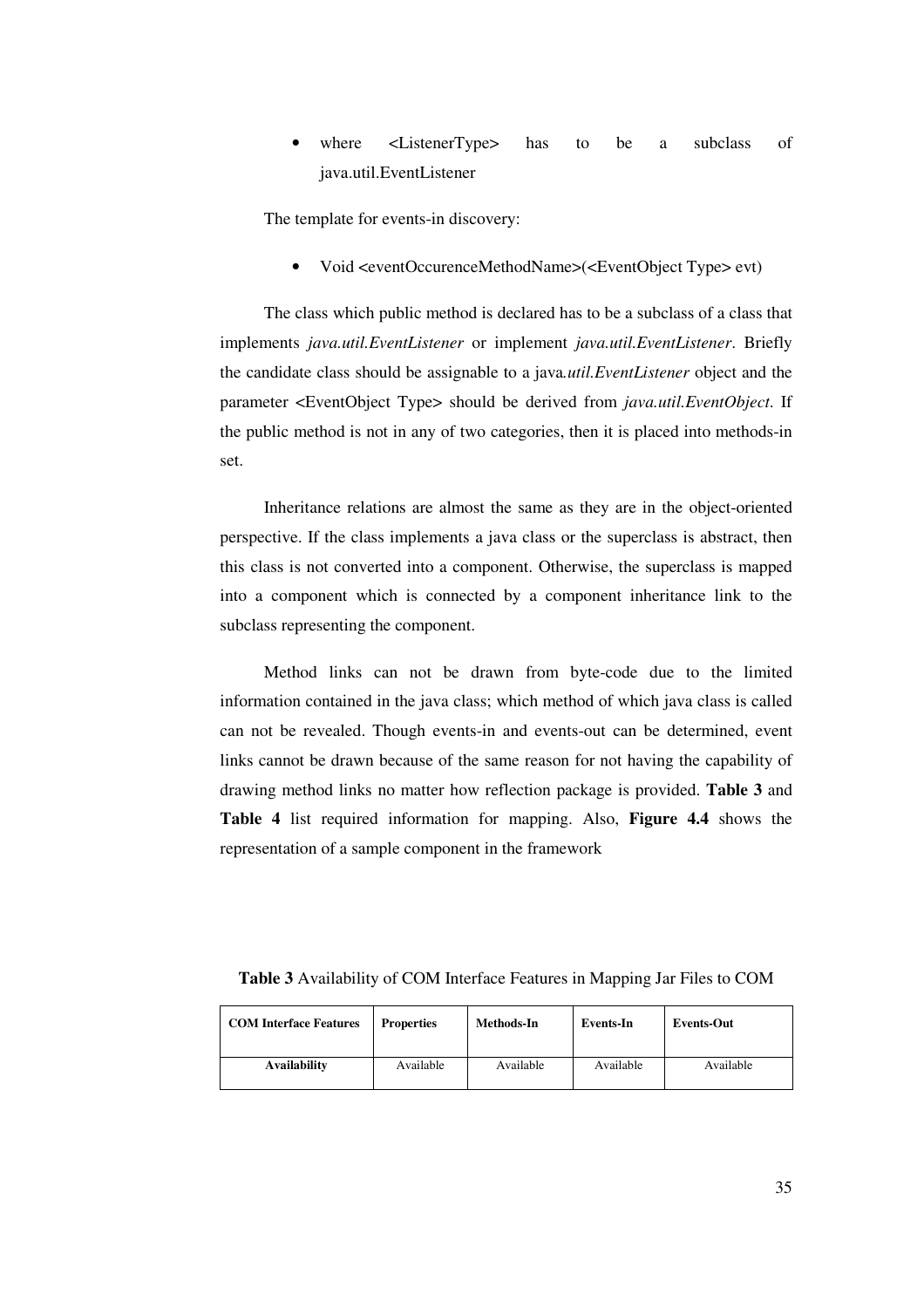| <b>COM</b>        | <b>Method</b>           | <b>Event Link</b>       | <b>Inheritance</b> | Compositio | Connector        | <b>Represents</b>       |
|-------------------|-------------------------|-------------------------|--------------------|------------|------------------|-------------------------|
| <b>Link Types</b> | Link                    |                         | Link               | n Link     | Link             | Link                    |
| Availability      | <b>Not</b><br>Available | <b>Not</b><br>Available | Available          | Available  | Not<br>Available | <b>Not</b><br>Available |

**Table 4** Availability of COM Links in Mapping Jar Files to COM

One of the goals of this thesis is to ease usage of a jar file corresponding to the selected component repository to obtain an executable program. User is allowed to draw new method links that will be included in code generation. User can generate an executable code through a special component named *Application* that does not exist in any of the jar files. It is the main class for generated code execution. When user defines a method link, the sequence number is automatically assigned. Moreover, on the method link user can set parameter values for the method that is invoked. To set the link properties/parameters first "select the method link" then "right click the method link and select Properties menu from popup menu".

Through properties tab;

- 1. It allows displaying parameter values.
- 2. It allows user to select a pair of values consisting of class type and method, which the declared class owns and whose return type can be assigned to the parameter type.
- 3. It allows user to define and edit values both for java reference and java primitive types manually.

When user selects "Domain Operations->Generate Domain Source Code"; the java code mapping to the entire picture is generated and displayed. In case user may want to run the code displayed then if there is a compilation or runtime problem, user is warned, else the code runs.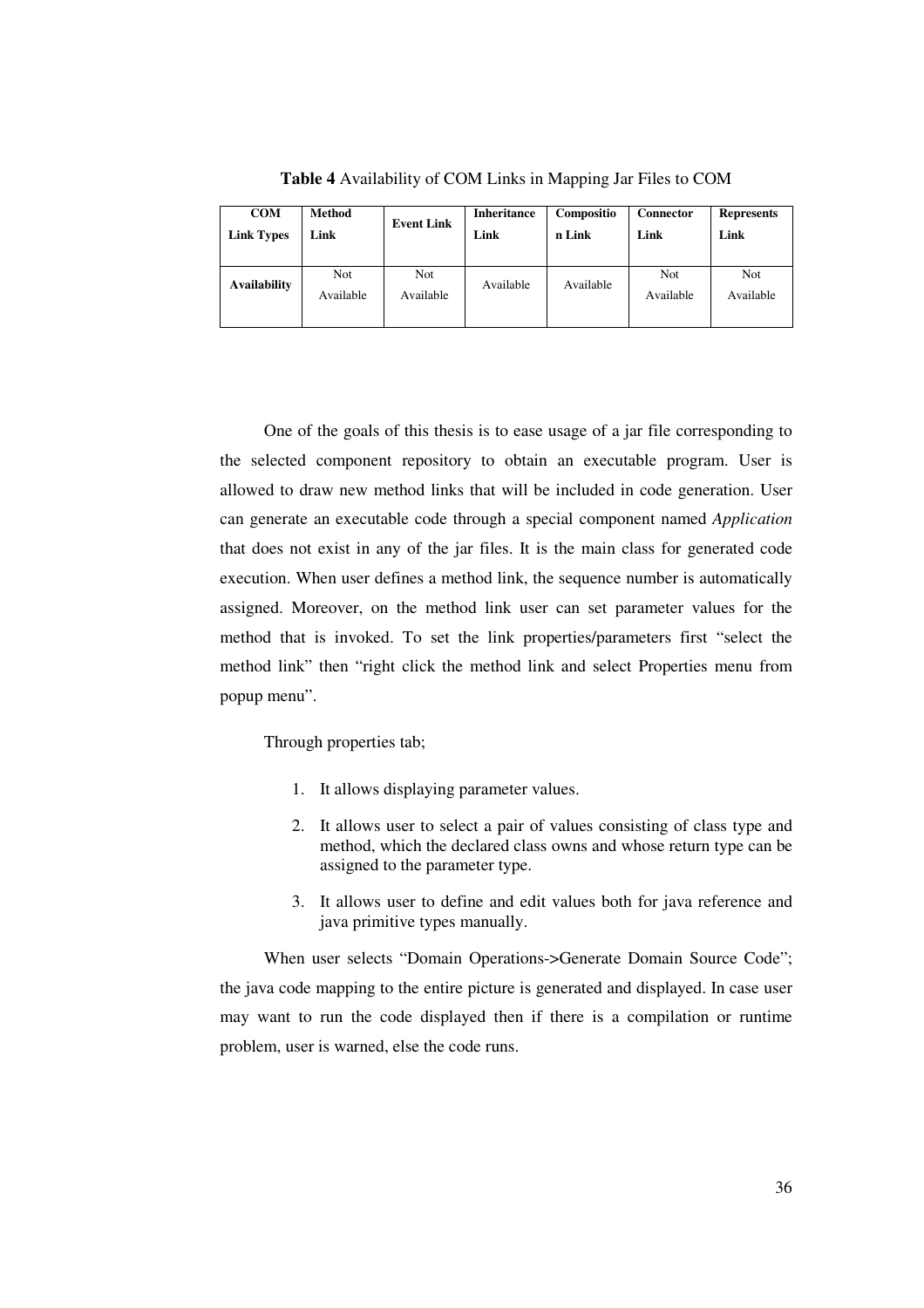

**Figure 4.4** Representation of a Sample Component in Framework

Some data structures are designed and coded for COSECASE to allow domain creation. Some key classes and their usages are given below.

*"ADTOO2COMComponent"* is coded for porting java beans to COSECASE environment. Every bean is created as an *"ADTOO2COMComponent"* instance.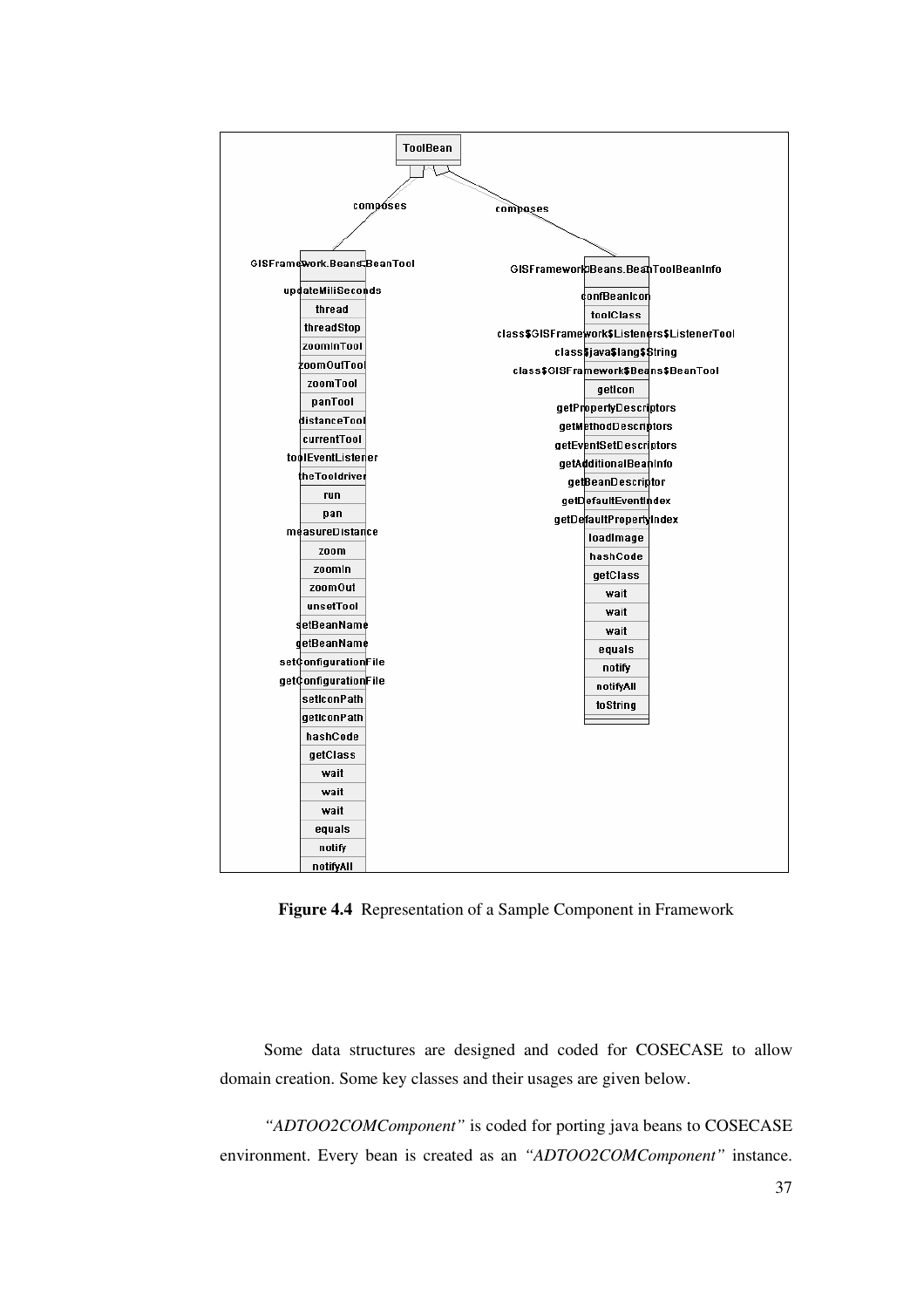This class has five properties. First one is an array to hold the relations from this class to other classes, the other is a class object that refers to the ported bean, the third one is a file descriptor which refers to the full path of the jar file containing the bean, the fourth one holds an instance *"AKComponent"* that is used for the graphical view of the component, and the last one is the name of the component. The class declaration is shown below:

public abstract class ADTOO2COMComponent { private Vector relations;//holds the relations created from this component private Class javaClass; //class of bean ported private File containingJarFile; //full path of jar file containing the bean AKComponent graphicalCOSEView; String name;//name of the component /\*Standard set and get methods\*/ }

*"ADTOO2COMInterface"* is coded for showing interfaces of components. As soon as the java bean is ported to COSECASE, the interfaces that are implemented by components are discovered and initiated as *"ADTOO2COMInterface"* instances. This class has the variables to hold properties, event-in functions, event-out functions, and other functions. The class declaration is shown below: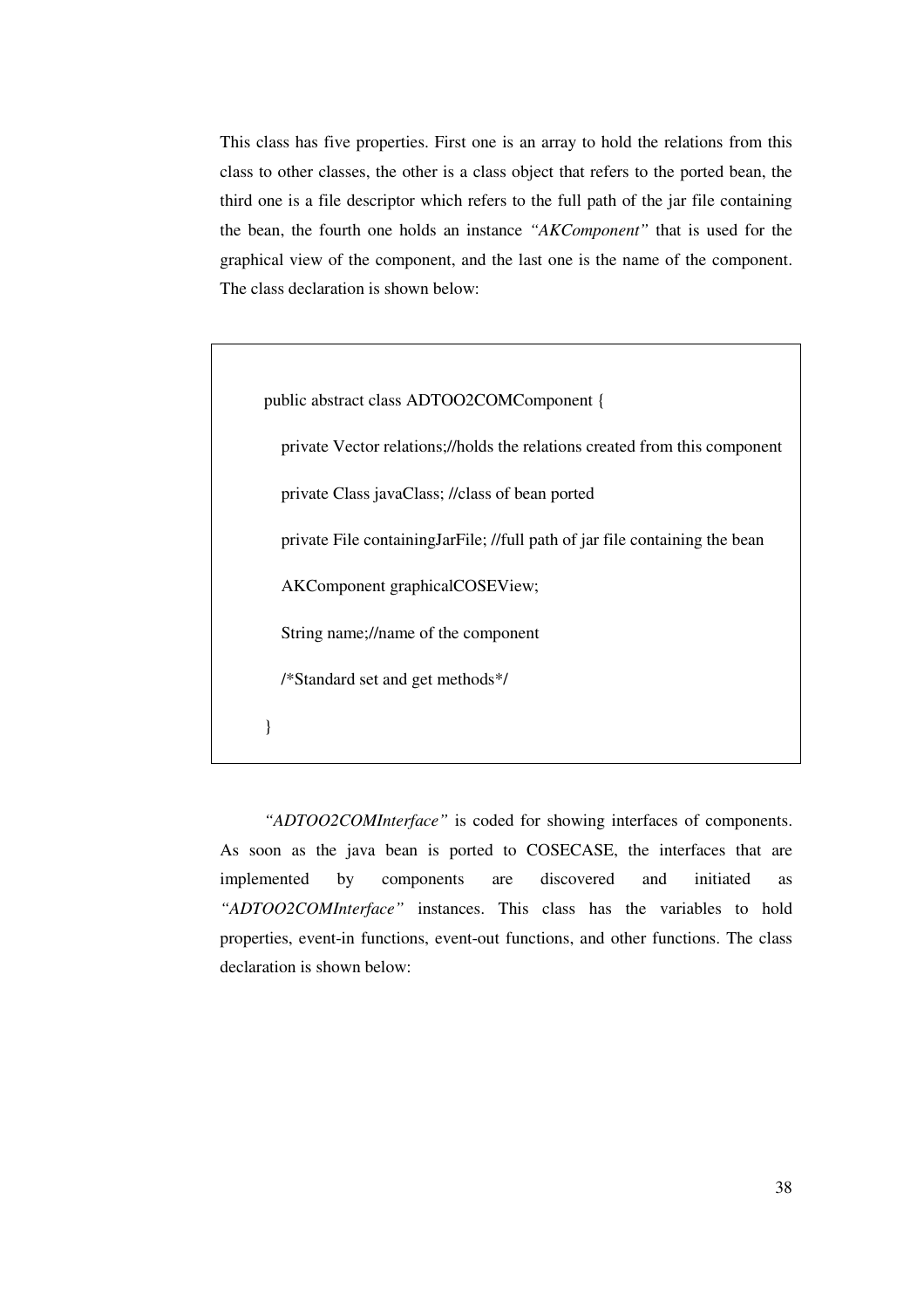| public abstract class ADTOO2COMInterface { |  |
|--------------------------------------------|--|
| Vector properties;                         |  |
| Vector methods;                            |  |
| Vector eventsIn;                           |  |
| Vector eventsOut;                          |  |
| /*Standard set and get methods*/           |  |
|                                            |  |
|                                            |  |

By using *"ADTOO2COMInterface", "ADCOM2OOMethod", and "ADTOO2COMComponent"* classes the transformation of a jar file is shown in **Figure 4.5.**



**Figure 4.5** Transformation of a Jar File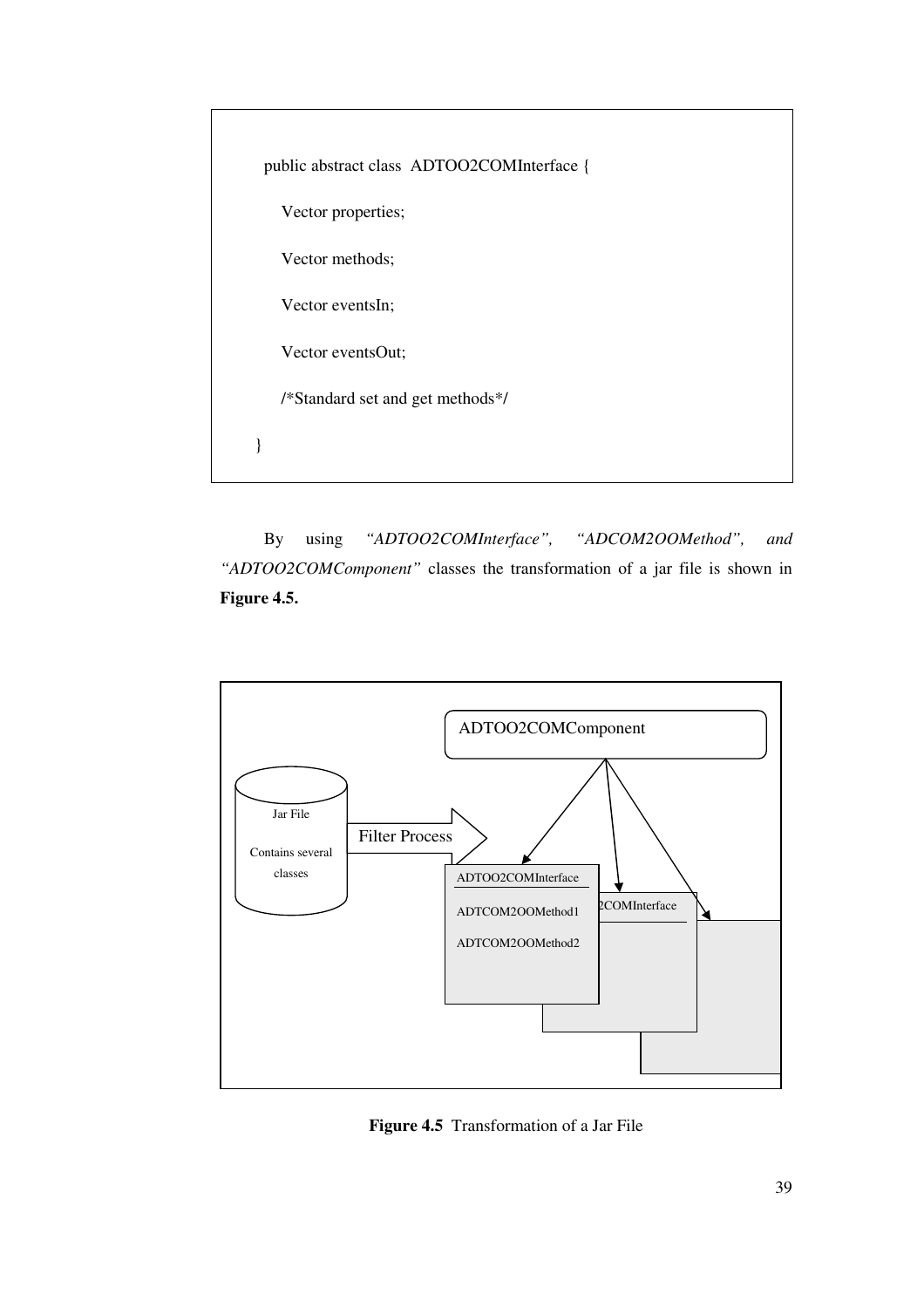*"ADTOO2COMRelation"* class is used for holding the relations inside the beans. These can be event-links, method links, inheritance, composition, and represents. But in the implementation part even-links and method links are not used. Because jar files includes compiled classes, the interaction inside beans is somewhat not possible to discover. Also represents and composition relations are not used because they are not needed. The class declaration is shown below:

public abstract class ADTOO2COMRelation {

ADTOO2COMBaseComponent startRelationOwnerComponent;

ADTOO2COMBaseComponent endRelationOwnerComponent;

AKLink2 graphicalCOSEView;

/\*Standard set and get methods\*/

}

*"ADTCOM2OOMethod", "ADTCOM2OOParameter",* and *"ADTCOM2OOParameterValue"* classes are used for code generation. Also these classes are serialized to an XML file to allow saving the relations created in the domain creation part.

*"ADTCOM2OOParameter"* class is used for saving user defined parameters. It has three properties. First one is the parameter sequence number in the related function, the second one is the value of the parameter which is an instance of *"ADTCOM2OOParameterValue*", and the last one is the type of the parameter. The class declaration is shown below: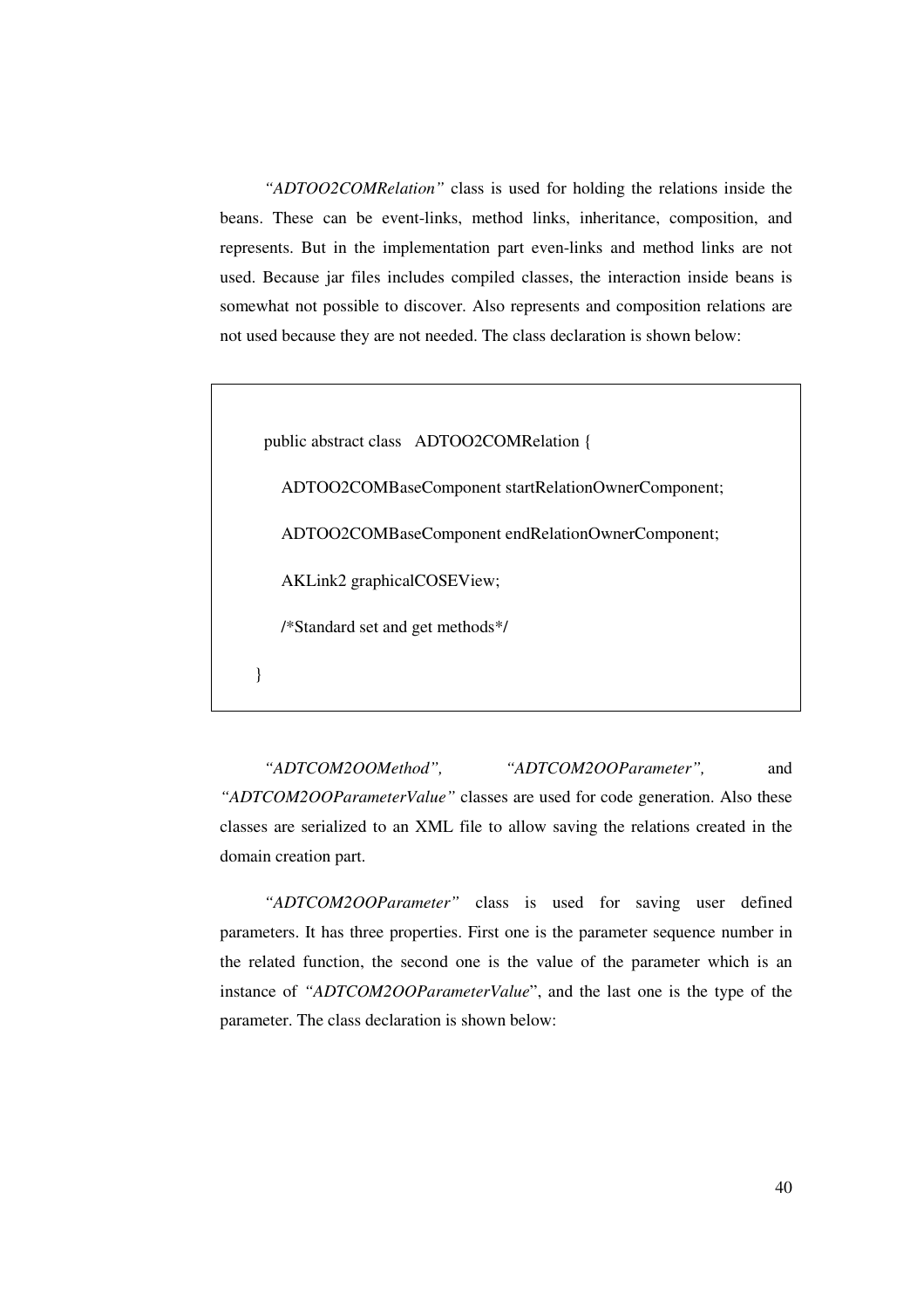```
public abstract class ADTOO2COMRelation {
   int parameterSeqNum = -1;
   ADTCOM2OOParameterValue parameterValue;
   Class paramtype;
   /*Standard set and get methods*/
}
```
*"ADTCOM2OOParameterValue"* holds the user defined parameter value that is used for user defined function calls. The parameter can be a function call from any component, an instance of a component, or a basic type as integer or string. To allow all of these, this class has the properties such as component name, function name, instance or function call descriptor and value for basic types. The class declaration is shown below:

```
public abstract class ADTCOM2OOParameterValue {
   String jarName; //name of the jar
   Class aClass; //name of the class
   Constructor constructor; //used as constructor or function call descriptor
   Method method; //method property if a function call is used
   String value;//holds the simple type parameter
    /*Standard set and get methods*/
}
```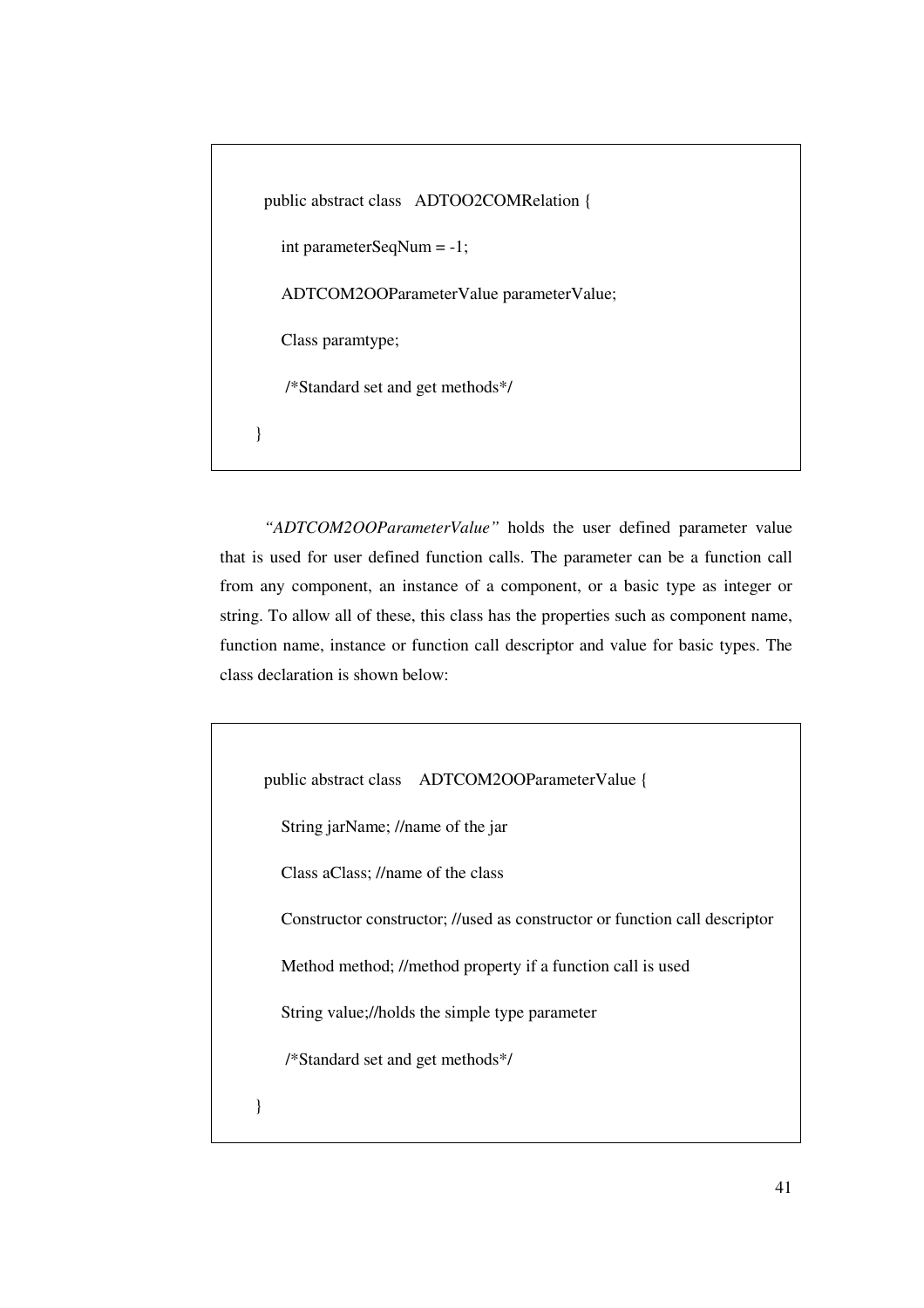In addition, the *"XMLDomainData"* class is coded to hold the array of components used in the domain and the relations between these components.

## **4.3. Creating Domain from Implemented Java Beans**

First part of creating an application generator is to apply the domain design to the application generator. To do this *create domain* functionality is added to the COSECASE tool. The functionality serves a user interface to user for loading beans that belong to a specific domain and defining basic relationships in that domain.

To achieve domain creation, COSECASE extended with domain operations menu. This menu is shown in Figure 4.6. The first element of domain operations menu is "Create Domain".



**Figure 4.6** Domain Operations Menu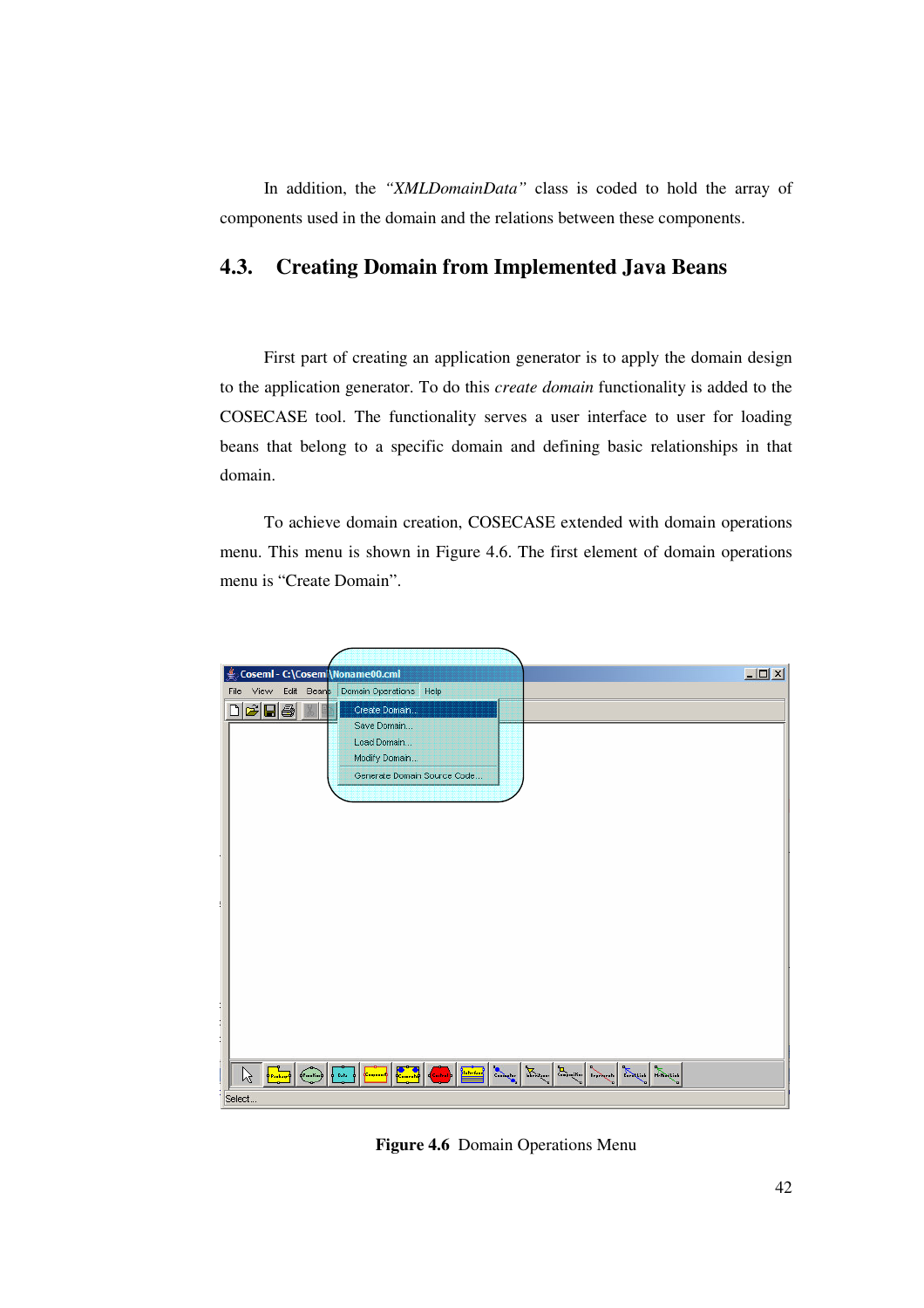When create domain menu item is selected by the user, an empty screen is created and application component is initially put on the screen. This application component plays a chief role in the domain creation part since code generation will be done according to the interaction between the application component and other core components. User can add external components for the component repository by selecting the components placed in the left side in the window. The component repository listed in the left side contains the components residing in a special folder defined in the configuration file. The component repository used for the GIS domain is shown in **Figure 4.7.**



**Figure 4.7** Components used for Creation a Domain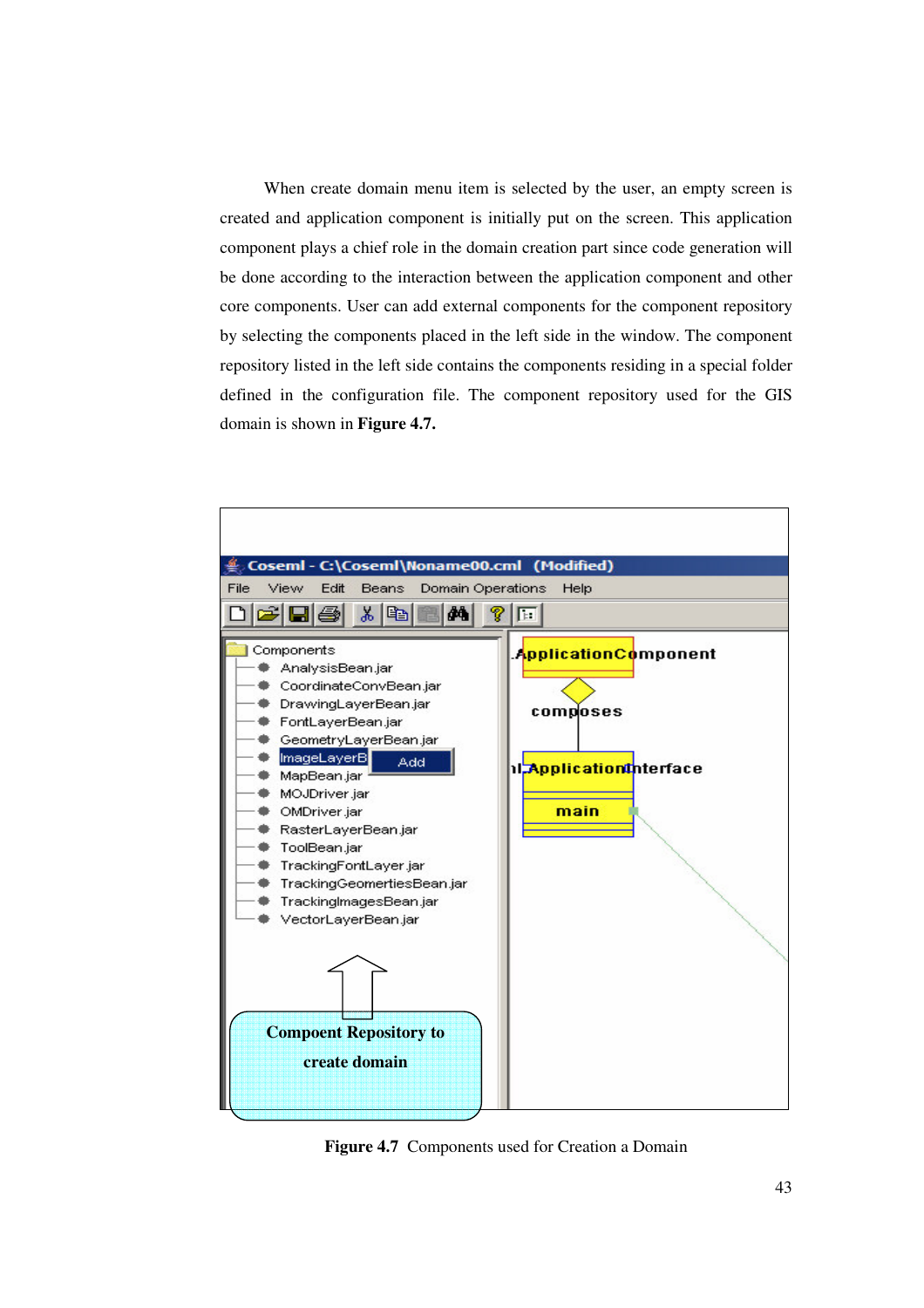The components that are selected and added to the domain are converted to COSEML representations and displayed on the screen. All the interfaces that are implemented by the bean are shown on the screen. This operation is done recursively to show all the functions that a component serves with its interfaces. After all the components for the domain are added, the relations between components and the application component are defined. To define a relation in a domain, *method links* are used. *Event links* are not used since event mechanism is implemented by using the listener design pattern.

To create a relation between components on the screen, *"event link"* is selected and the start and end locations of this link are defined. The orders of relations are the same as the defining order. When a relation is defined, the next sequence number assigned for it. Therefore, the sequence numbers are given in an increasing order. The representation of a sequence number in a method link is shown in **Figure 4.8.**



**Figure 4.8** Representation of Sequence Number in Design Mode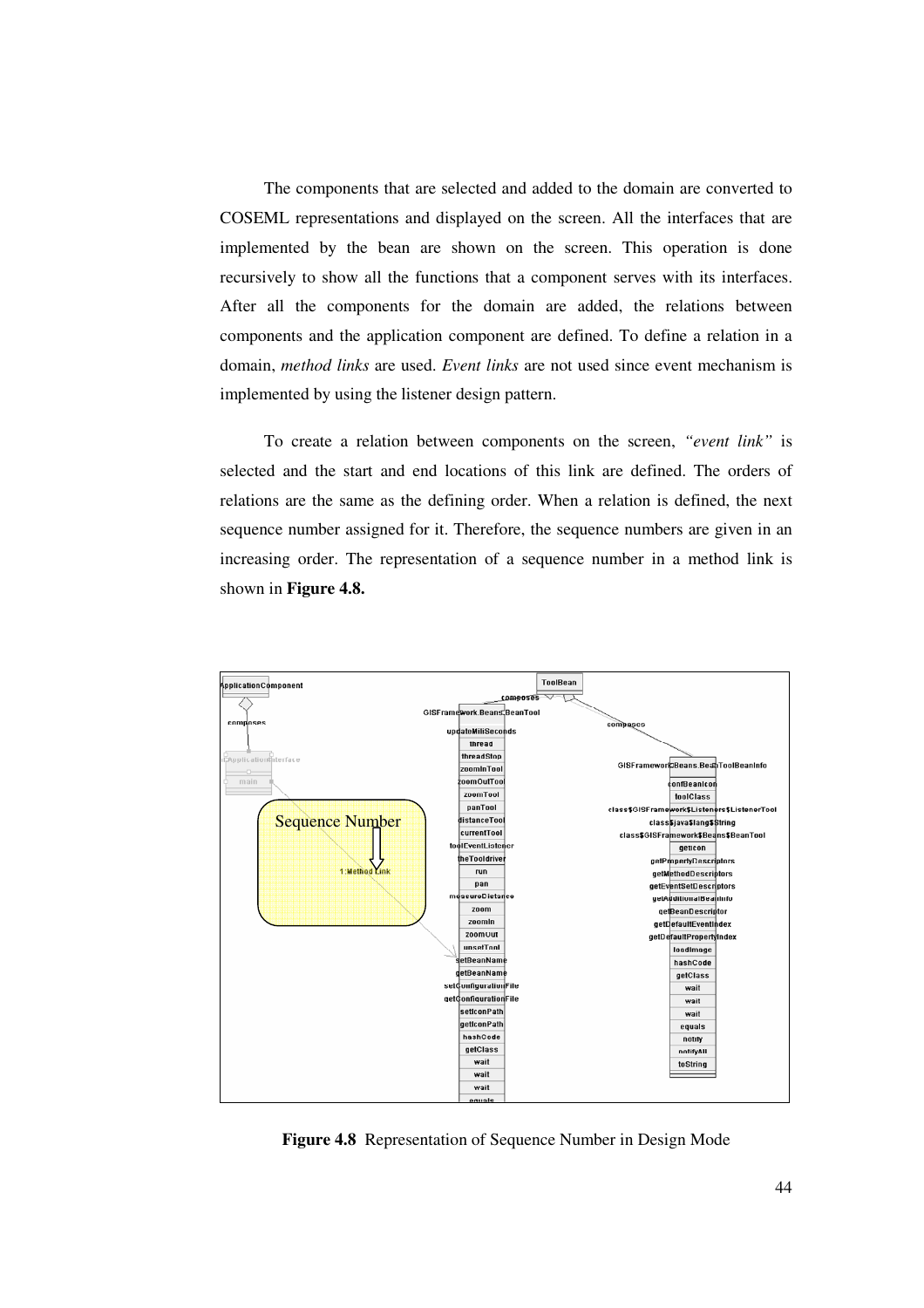The parameters that a function's signature has must be defined to save a full domain. To define the parameters between interfaces and the application, a *vector* property is added to method link in COSECASE. This property holds the array of parameters. A user friendly GUI for defining parameters is also implemented.

A parameter can be an instance of a component, a return value of an interface function of a component, or a basic type like string or integer. The types of the parameters are presented in the signature of the function. The parameter type is checked and a set of selection is offered to user. This selection is done by finding the same types in the functions or constructors of components that are added to the domain. Then the user can select the parameter. **Figure 4.9** displays the parameter definition screens.



**Figure 4.9** Parameter Definition Screens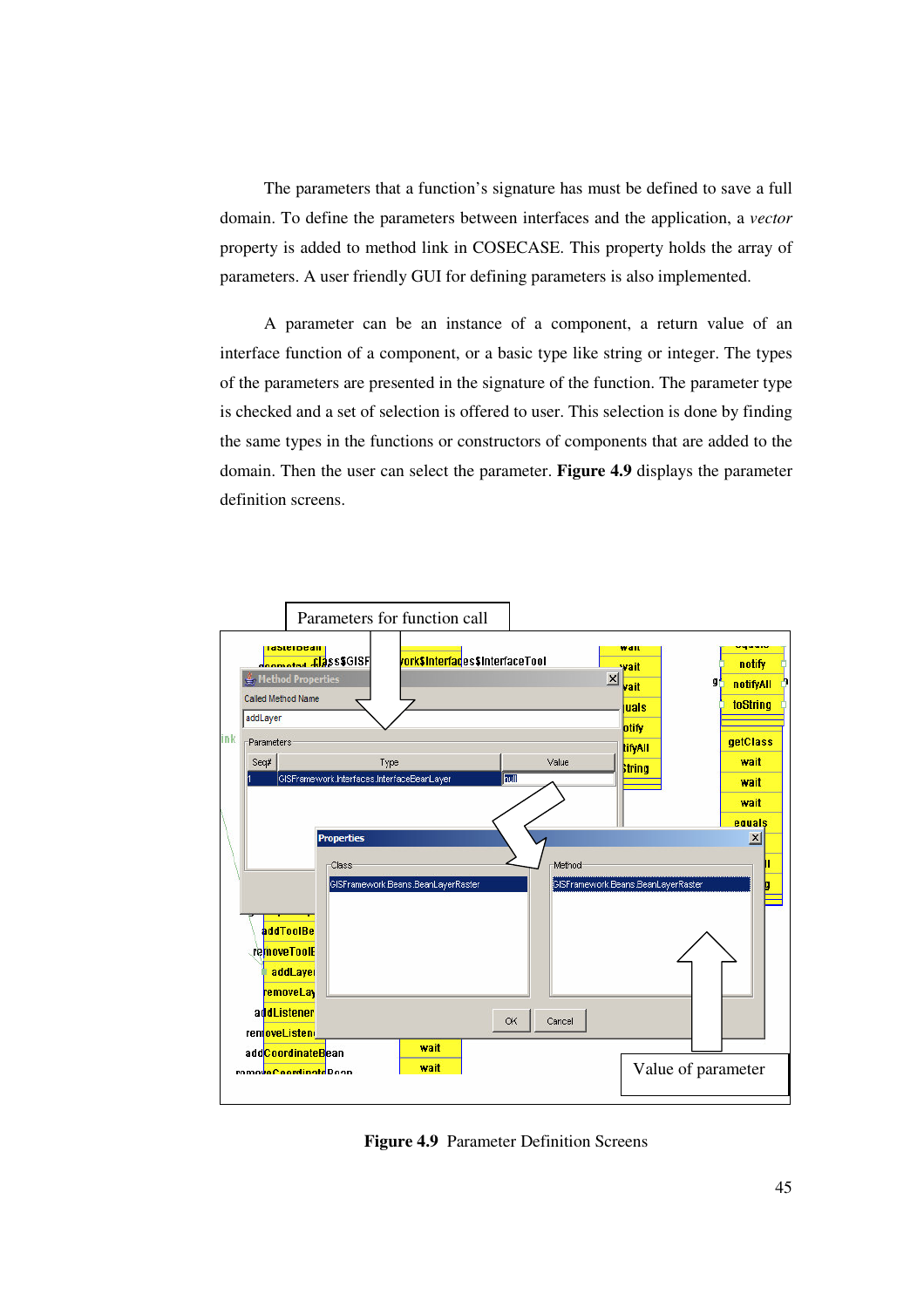After the parameters and the orders of function calls are defined, the components and XML representation of relations are saved in a directory. After the domain is created once any developer can load and use default relations for code generation for several times.

#### **4.4. Modifying Domain**

After a domain is created, several changes can be made to the domain. To reflect these changes *modify domain* function is used. When modify domain function is selected the domain created by domain engineer is loaded and all the relations are shown automatically. Then the engineer can modify and save the last state of the domain. After the domain is saved, the last state of the domain will be used for all engineers developing applications by using this framework.

## **4.5. Loading Domain**

The application developer will use *load domain* function. Since the main idea of this thesis to offer default relations in a domain, application developer can use this function to make a smart start for the application. When load domain function is selected, the domain list is presented to the user. Our approach offers a generic design for offering default relationships. Different domains can be created and can be loaded at any time. The user first selects the domain of interest. As soon as the user selects the domain, the components in the component repository will be displayed at the left side of screen.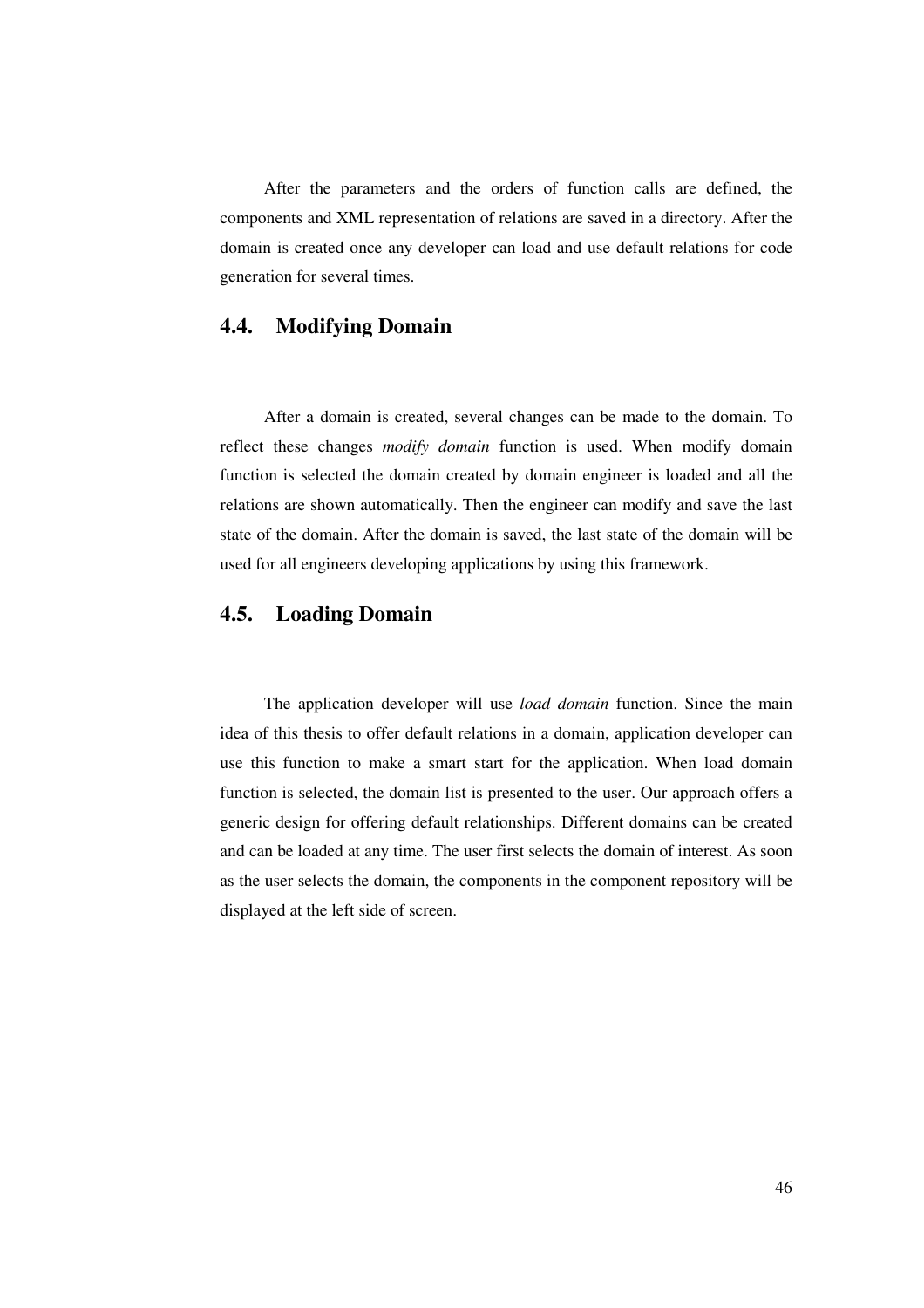

**Figure 4.10** Components Available for Code Generation

The user can use any of these components for custom applications. When user adds a component, any relation between this component and the application will be displayed automatically. User can delete this method link or user can add some new method links for the custom application. The sequence numbers will be increased in increasing order as in domain creation part. Likewise, parameter definitions can be done with the same method used in the domain creation part.

#### **4.6. Code Generation**

Code generation is the final part of this work. Although our main problem is not code generation, we claim that our approach offers a generic way for code generation.

After an application engineer extends the default relations offered by the framework, he can get the source code of the application by using the *generate domain code* function. The java code is generated from components and relations displayed in the screen. In addition, user can extend the code displayed in the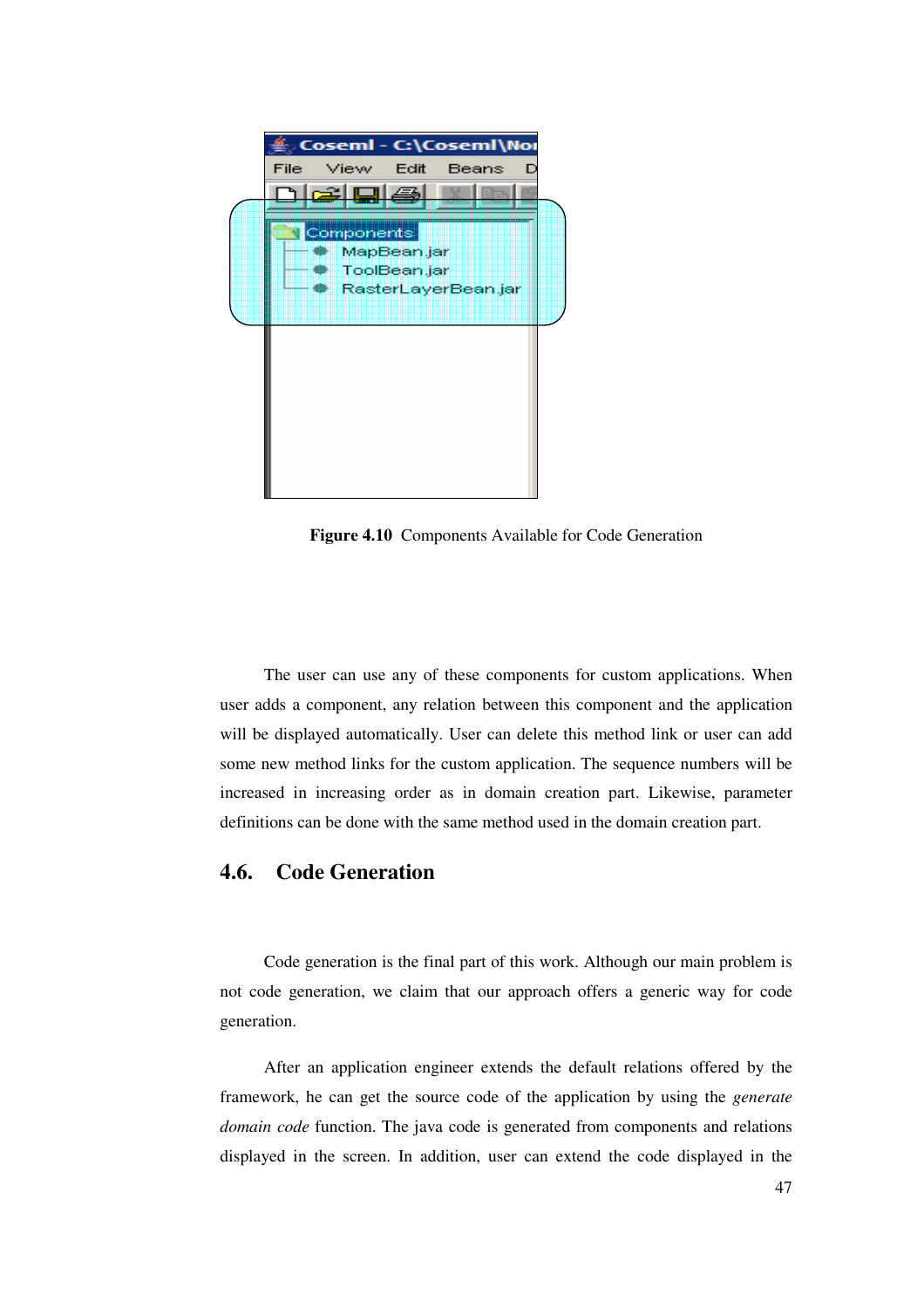screen just like using a text editor. When the *run* function is selected, the source code is compiled and run. If an error occurs in the compilation part, the user is warned. Figure 4.11 shows the code for a sample application generation.



**Figure 4.11** A Sample Code Generated from Framework

Code generation approach is somewhat like similar approaches. First the components used for the custom application are determined and these components are imported to the source code by using the import statement. Then the instances of components used in the application are created to get the instances of these components. Finally by using relations between the application component and other components, function calls are placed into the main function in the source code. The generated code is also saved to the disk for future use.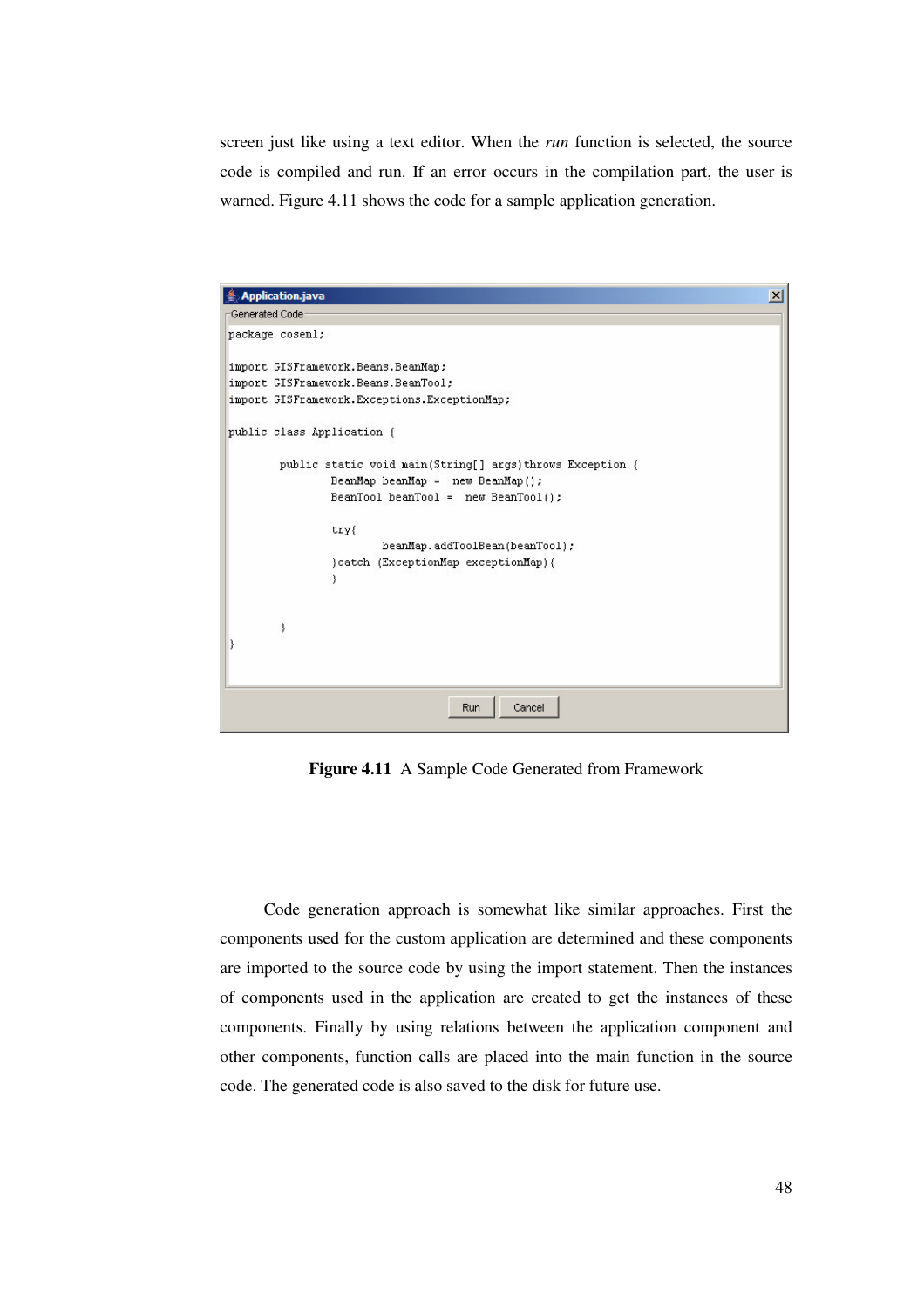## **4.7. GIS Domain Creation**

The framework offers a generic approach and this approach can be applied to any domain. To demonstrate the success of the methodology and the framework, GIS domain is selected.

The components used for GIS domain and their definitions are given below.

- a. "*BeanMap"* component forms the main user interface component of the GIS domain. The main interaction is supplied by this component. It is the basic map component. The layers are added to this component to show different raster and vector maps.
- b. "*BeanTool"* component is implemented for the custom GIS operations like zoom in/out, extend, and scale. This bean is added to MapBean by using its addToolBean interface function. This bean calls some pre-defined functions in the time of fired events. These pre-defined functions form an interface and this interface is implemented by the "*MapBean*" component.
- c. "*BeanLayerSymbolsFont*" component is used for drawing symbols that are displayed as fonts. This layer is added to the "*MapBean*" component as a layer.
- d. "*BeanLayerSymbolsGeometry*" component is used as a custom drawing layer. This layer provides the ability of drawing different geometries in the need of custom application. It is added to the "*MapBean*" component as a layer.
- e. "*BeanLayerSymbolsDrawing*" component is used as a symboldrawing layer. This layer is added to the MapBean layer and interaction is obtained by mouse events.
- f. "*BeanLayerSymbolsImage*" component is used as a custom imagedrawing layer. This layer provides the ability of drawing images to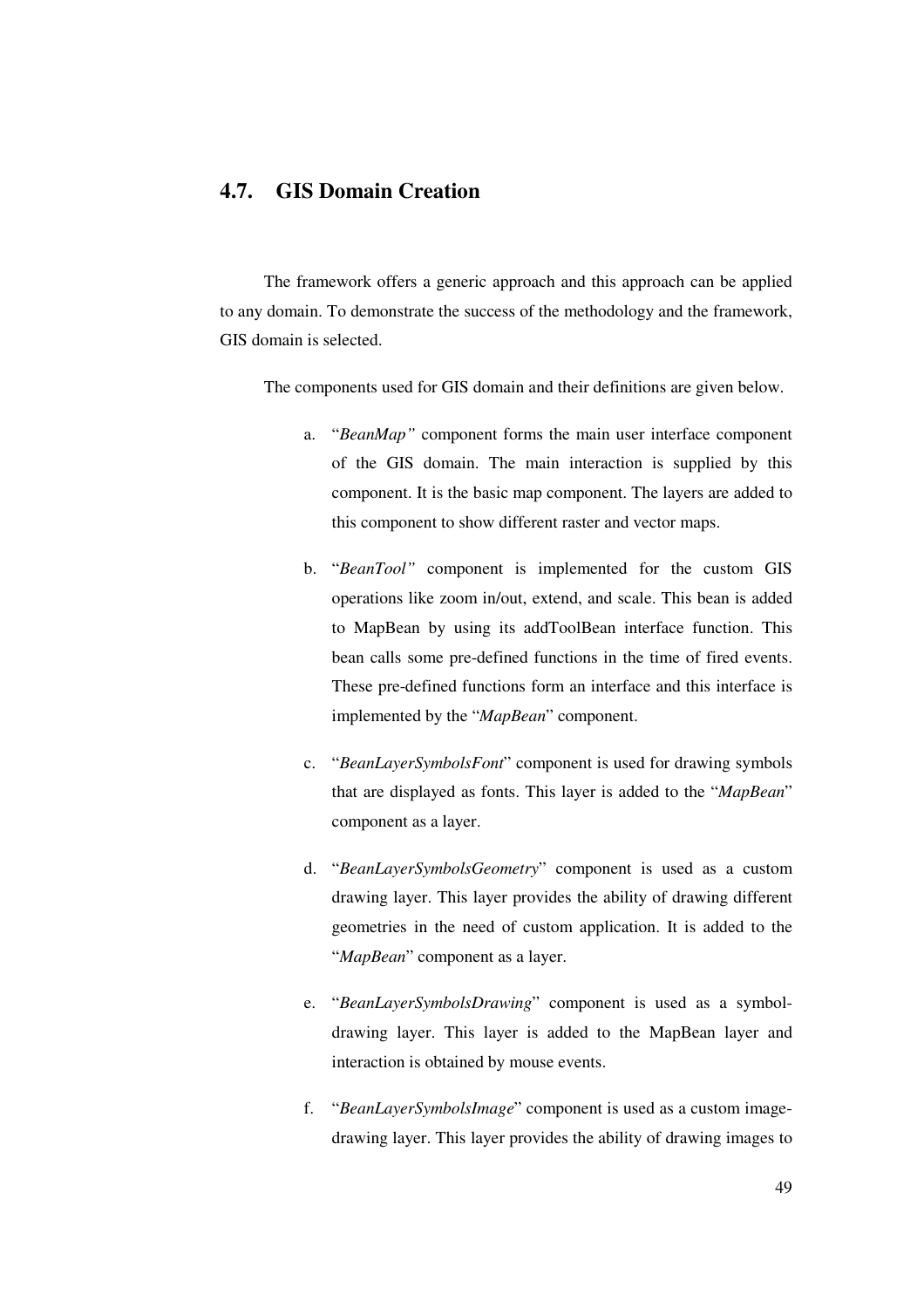use as a geometry or as a symbol. It is added to the "MapBean" component as a layer.

- g. "*BeanLayerVector*" component is used to show vector layers. This component is added to the "*MapBean*" component as a layer. The path of the vector data (map) must be set to this component before it is related with the "*MapBean*" component.
- h. "*BeanLayerRaster*" component is used to show raster layers. This component is added to the "*MapBean*" component as a layer. The path of the raster data (map) must be set to this component before it is related with the "*MapBean*" component.
- i. "*BeanTrackingFontLayer*" component is the tracking form of the "*BeanLayerSymbolsFont*" layer.
- j. "*BeanTrackingGeometriesLayer*" component is the tracking form of the "*BeanLayerSymbolsGeometry*" layer.
- k. "*BeanTrackingImagesLayer*" component is the tracking form of the "*BeanLayerSymbolsImage*" layer.
- l. "*BeanCoordinateConverter*" component makes the coordinate conversions.

A relation document is prepared for the GIS domain to define and save the relations by using COSECASE tool. The relations that are defined for GIS domains and their representation in the framework are given below.

RELATION 1: The implementation of the domain allows using different COTS. For all custom applications developed in the GIS domain, the configuration file property must be set for *MapBean* component. This configuration file is used to select the COTS library used for individual function calls. A link between application and *BeanMap's SetConfigurationFile* function is created with the sequence number "1". This function takes a *String* type parameter. The value of this string is set to "c:\\ConfigurationFile.XML" initially. Representation of RELATION 1 is shown in **Figure 4.12**.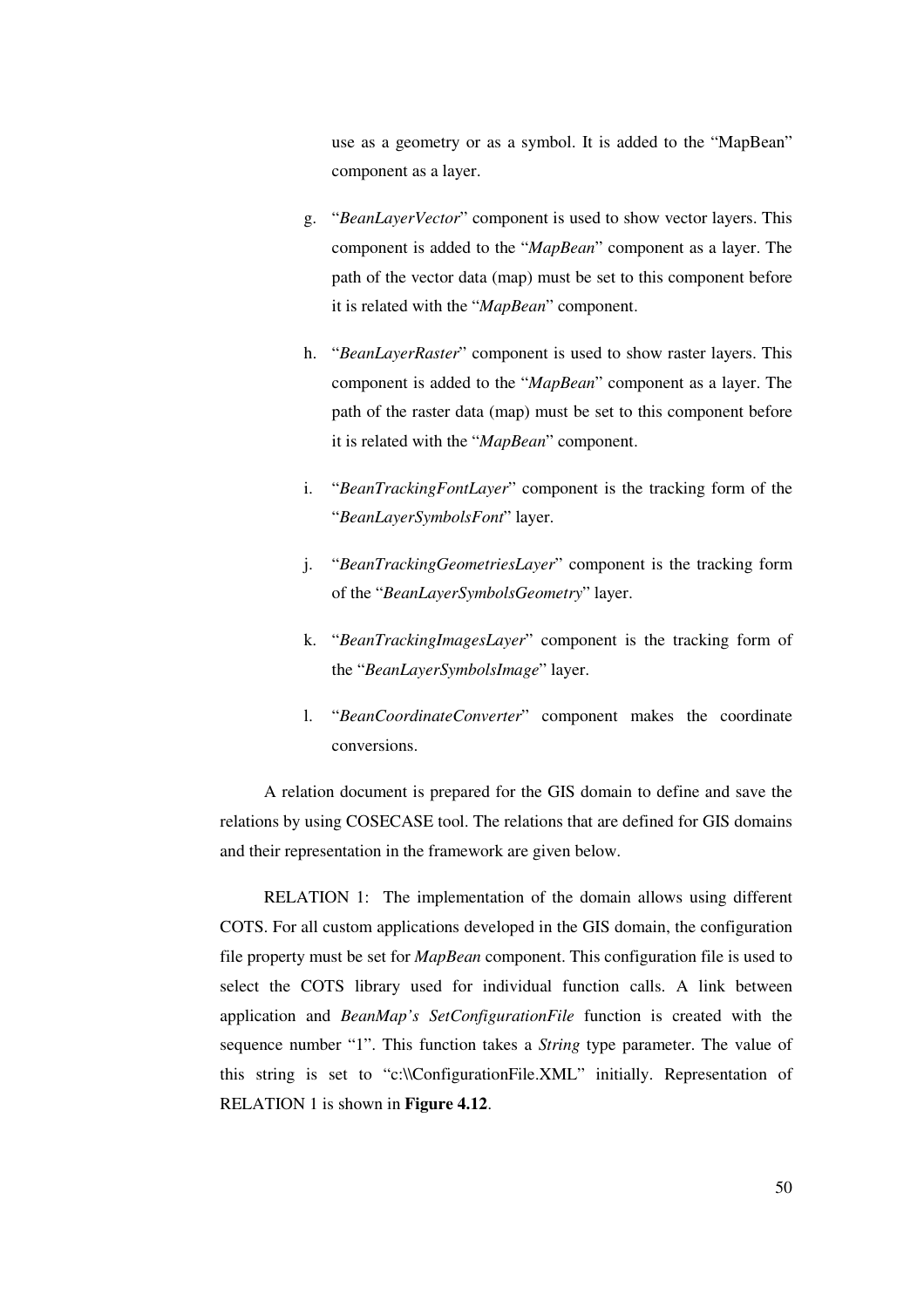

**Figure 4.12** Representation of Relation 1

RELATION 2: To use a tool for custom GIS functions like pan and zoom, an instance of *ToolBean* class must be passed as parameter to *BeanMap*'s *addToolBean* function. The parameter for relation must be set as the constructor function of the *ToolBean* component. When a custom GIS operation is completed, an event is fired from the *ToolBean* component to the *BeanMap* component. Representation of RELATION 2 is shown in **Figure 4.13**.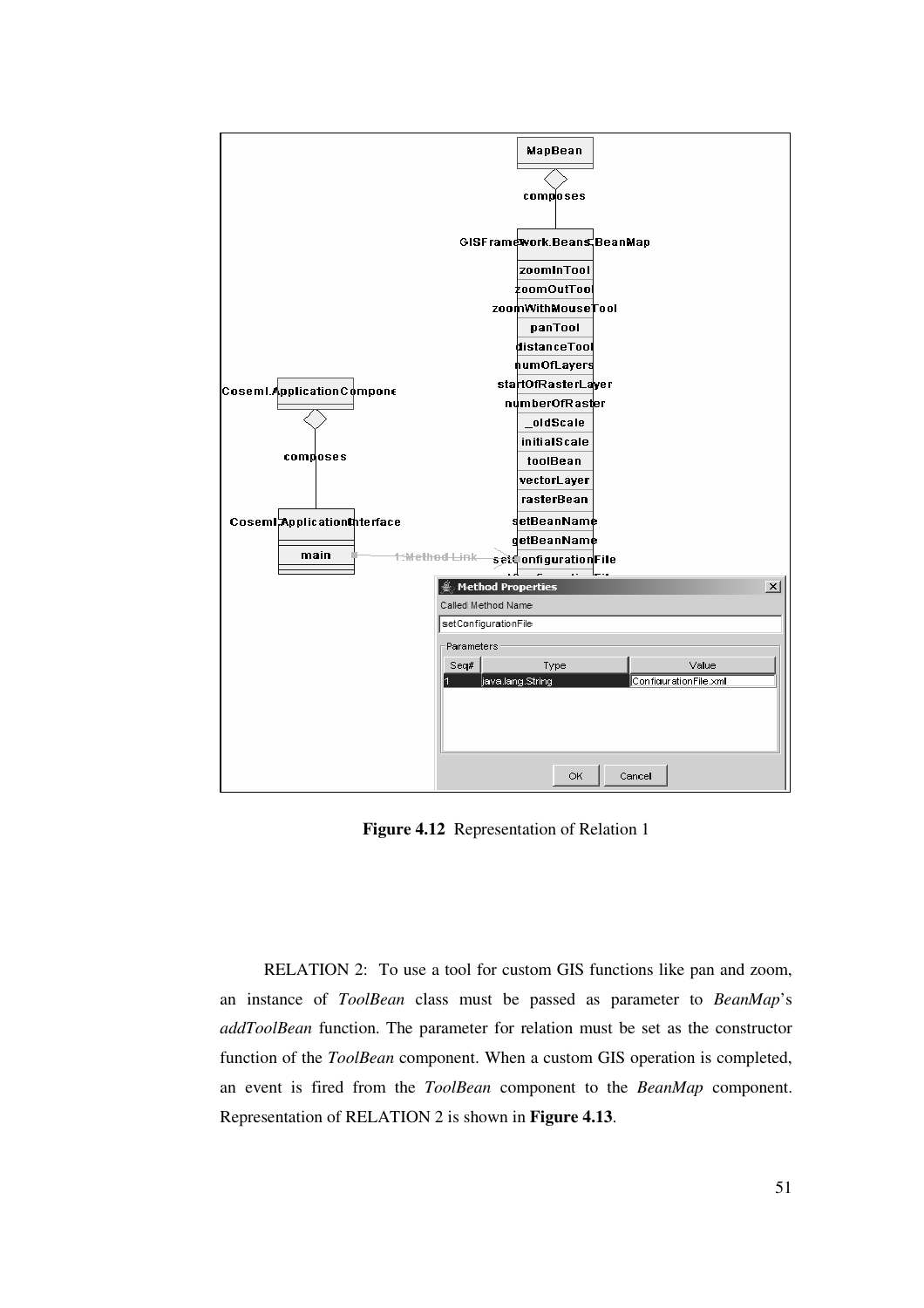

**Figure 4.13** Representation of Relation 2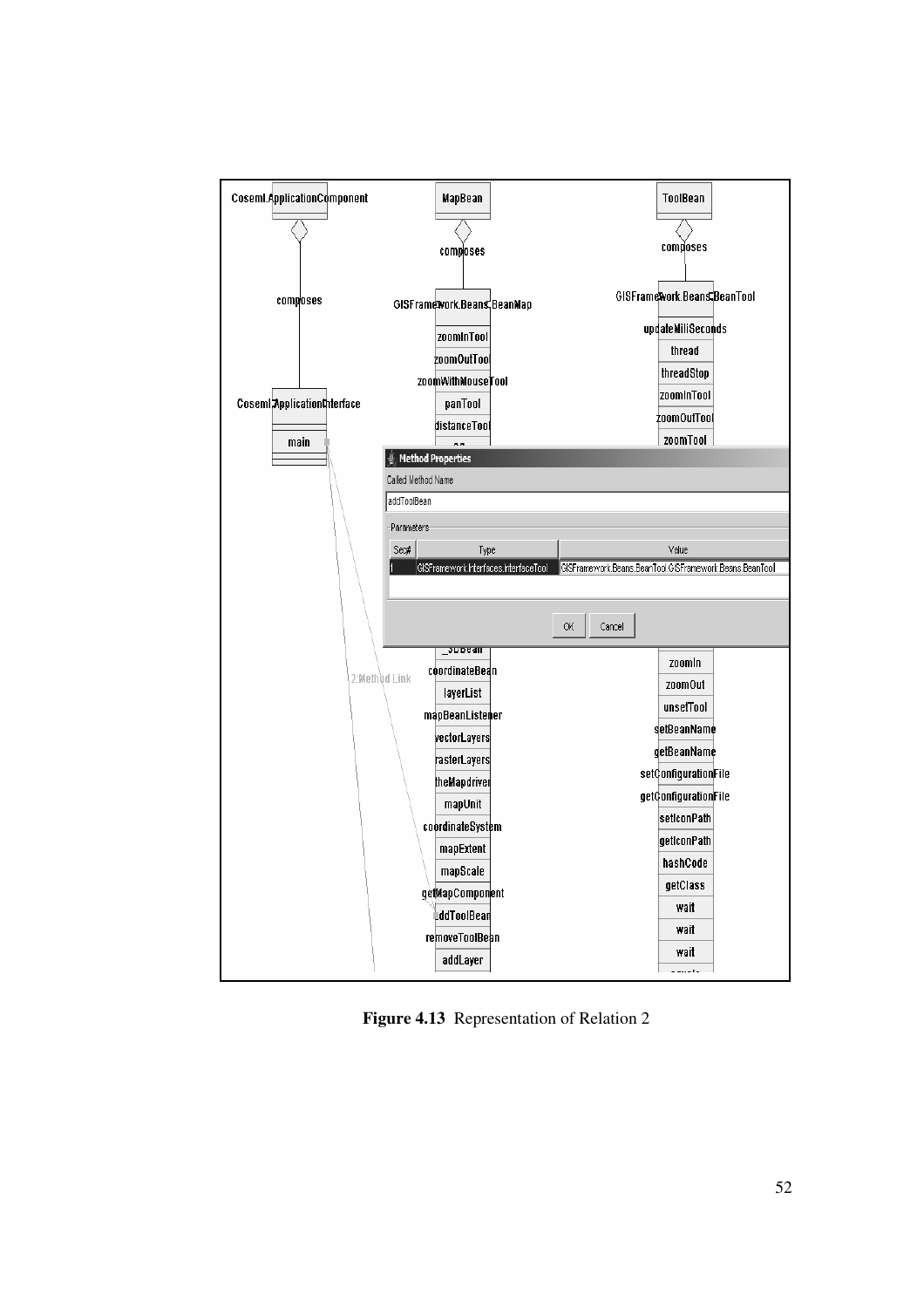RELATION 3: To use a raster map, an instance of the *BeanLayerRaster* component must be passed through the *addLayer* function of the BeanMap component. The name of the raster map can be changed according to the application and this property can be updated while defining special relations for the custom applications in the time of load domain. In addition, to show the raster map the *showRasterMaps* function of the *BeanLayerRaster* component must be called. Representation of RELATION 3 is shown in **Figure 4.14**.



**Figure 4.14** Representation of Relation 3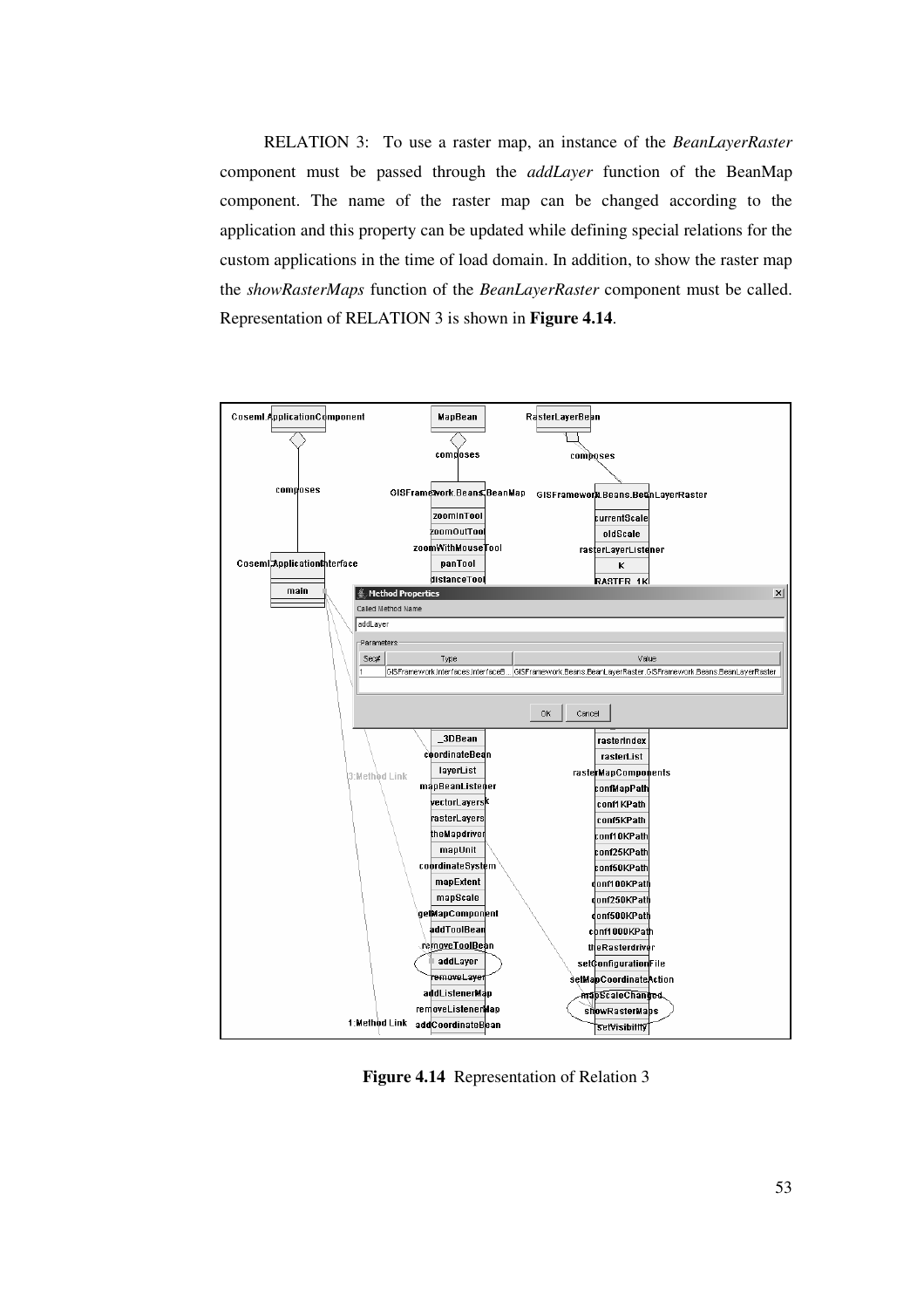RELATION 4: To use a vector map, an instance of the *BeanLayerVector* component must be passed through the *addLayer* function of the BeanMap component. The name of the vector map can vary between applications and this property can be set while defining special relations for custom applications in the time of domain loading. In addition, to show the raster map the *showVectorMaps* function of the *BeanLayerVector* component must be called. Representation of RELATION 4 is shown in **Figure 4.15.**



**Figure 4.15** Representation of Relation 4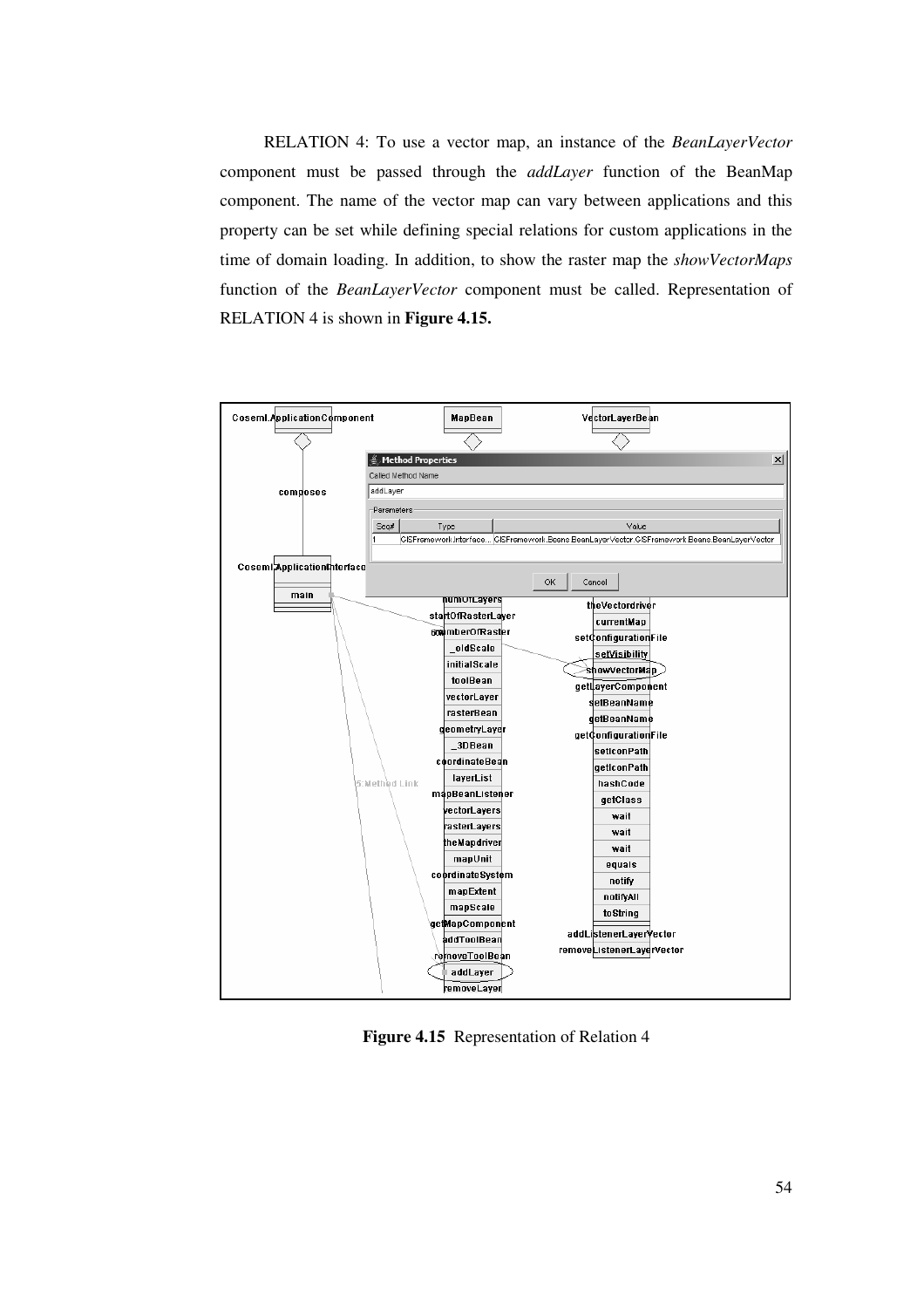RELATION 5: To achieve a 3D analysis in GIS domain the *BeanLayerAnalaysisLayer* component must be used. A *BeanLayerAnalaysisLayer* component must be added as a layer to the *BeanMap* component by using the *addLayer* function. To use this component for analysis, some more function calls are needed. Nevertheless, these function calls are not set as default relations because it is believed that they must be implemented in the custom application logic. Representation of RELATION 5 is shown in **Figure 4.16.**



**Figure 4.16** Representation of Relation 5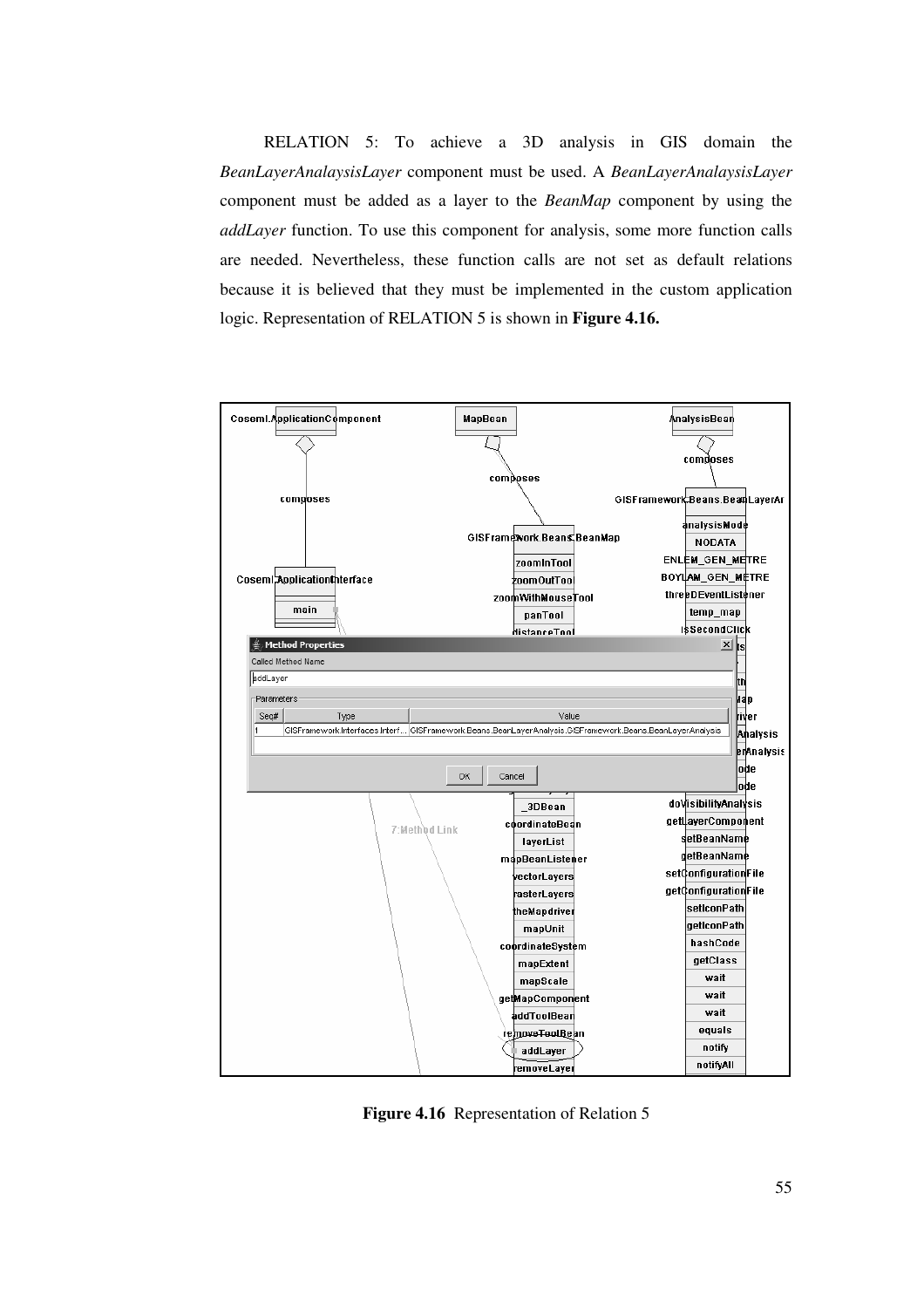RELATION 6: Like most of the components the *BeanLayerSymbolFont*, the *BeanLayerSymbolGeometry*, the *BeanLayerSymbolDrawing* components must be added to the BeanMap component as a layer. To achieve this *addLayer* function of the *BeanMap* component must be called with an instance of a *symbol layer component*. Then a symbol can be added to this layer by using the *addNewSymbol* function with custom parameters. Representation of RELATION 6 is shown in **Figure 4.17.**



**Figure 4.17** Representation of Relation 6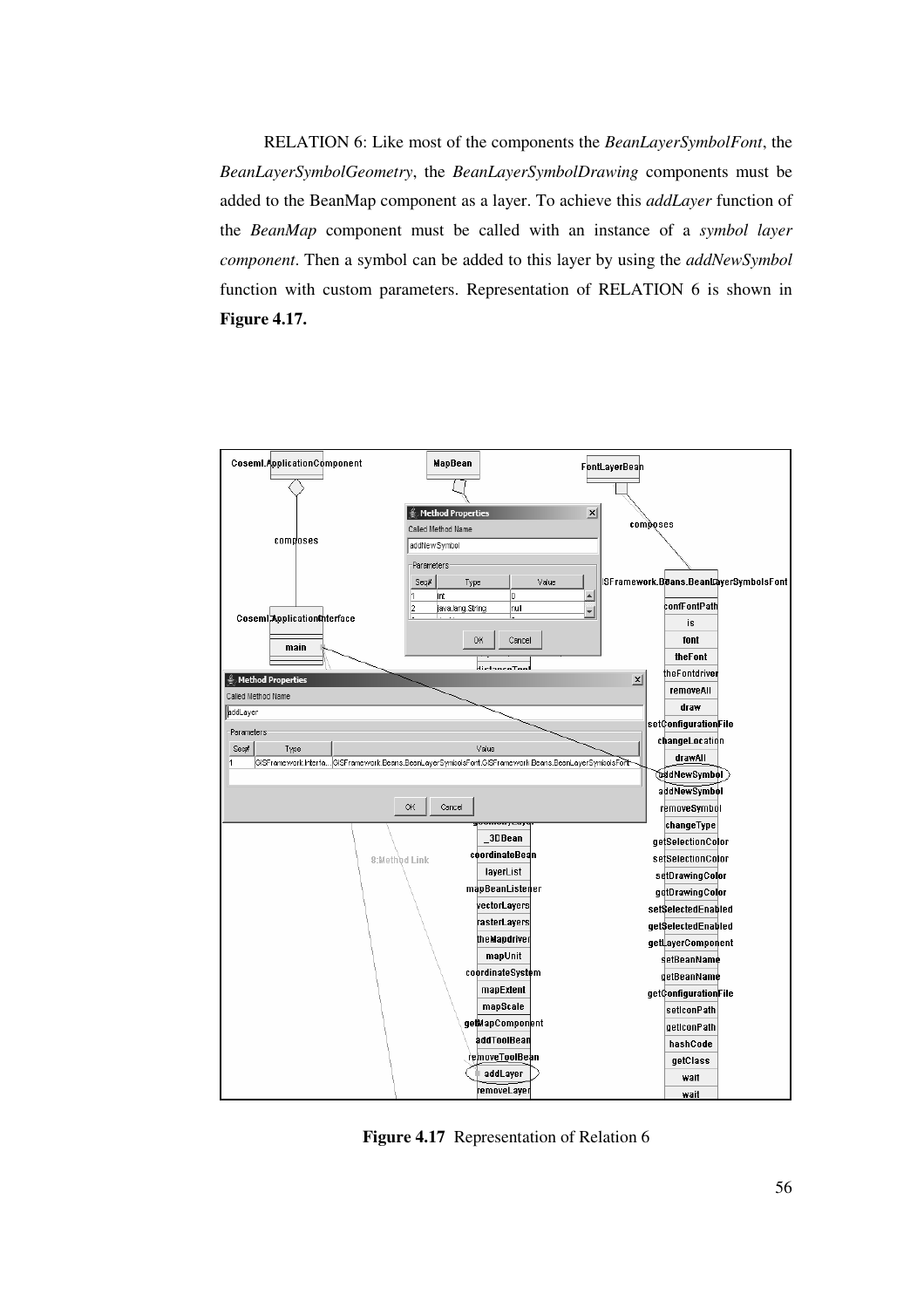RELATION 7: *BeanCoordinateConverter* component is used for coordinate conversions in the GIS domain. This component must be added to the BeanMap component by using addLayer function of the BeanMap component. After the Coordinate Converter Bean is added to the Map Bean, it registers itself with the Map Bean and the Map Bean registers itself with the *BeanCoordinateConverter* automatically. Moreover, to achieve a coordinate conversion the *getCoordinates* function of the *BeanCoordinateConverter* component must be called with custom parameters*.* Representation of RELATION 7 is shown in **Figure 4.18.**



**Figure 4.18** Representation of Relation 7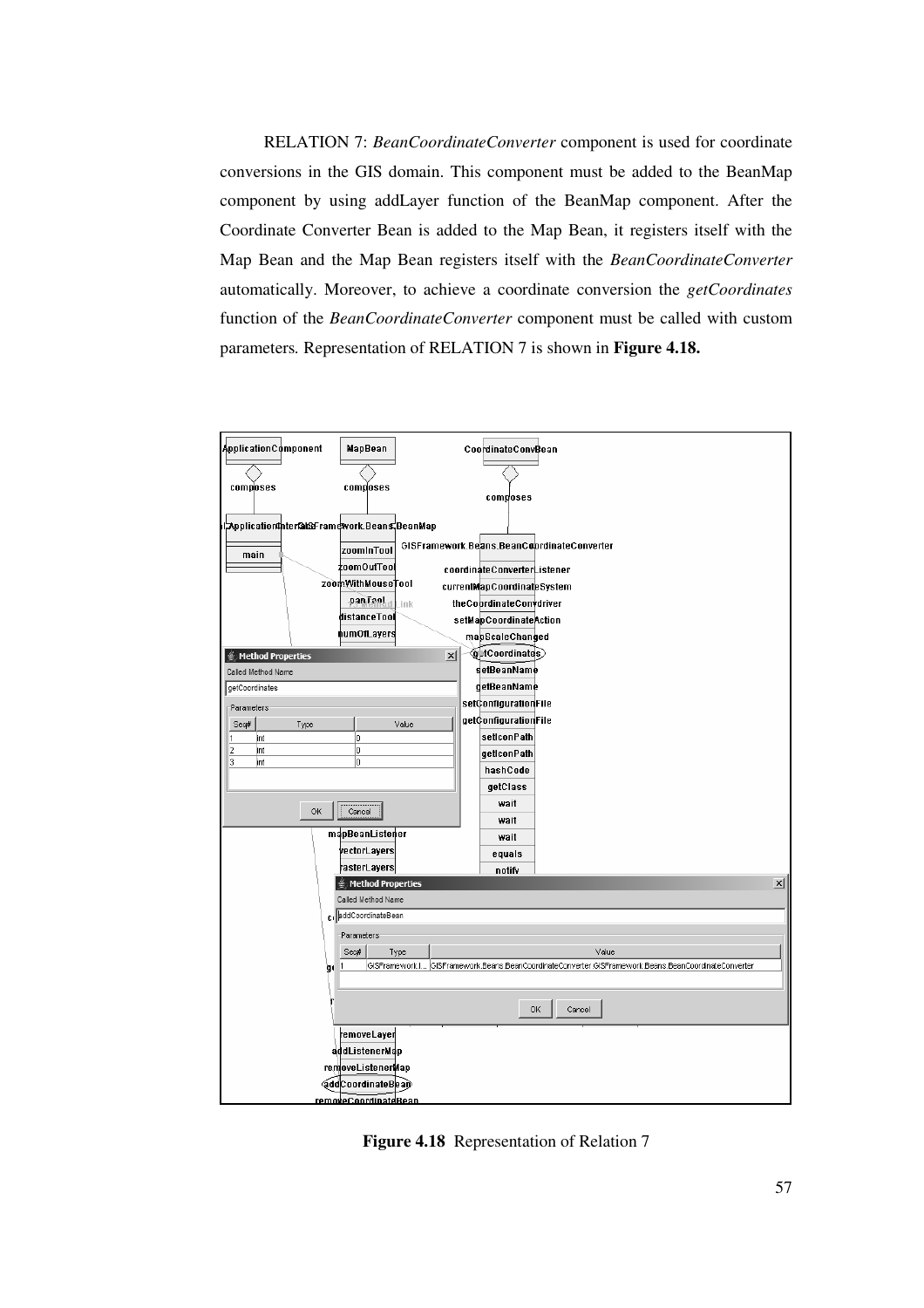*The BeanMap* component is the main component of the GIS domain. The user interaction in a GIS application is obtained by using this component. Other components mostly interact with this component. However, these interactions are not presented directly. Instead of direct function calls between components, components passed as parameter through function calls. Moreover, the interaction between components in the GIS domain is satisfied by using event mechanisms. The components are first added to the MapBean component, which implements different interfaces that are needed to manage other components. There are two different behaviours of these components. Some components fire events asynchronously from the MapBean like mouse events, the other components fire events in the case of a request come from the MapBean component.

After adding all of the components and defining the relations, the domain is saved with the name "GIS". Then any application engineer can load and use this domain for custom application development. The framework will offer the default relations defined here automatically when application engineer uses any of the component resides in the created domain.

Same basic applications are developed by using the domain information created here. Every time the relations are defined straight, a running application is developed.

### **4.8. A Sample Domain**

Although the approach defined here works for the GIS domain, another domain is needed to show that this approach can be applied to other domains. Therefore, a simple domain consisting two components is defined for demonstration purpose. This domain reflects the main idea of most of the applications. A database and a GUI component are included in this domain.

The components used for Test domain and their definitions are given below.

a. "*DatabaseBean*" component is used for database access. This component has the functionalities to connect to a given database and to acquire data from the connected database. Data in database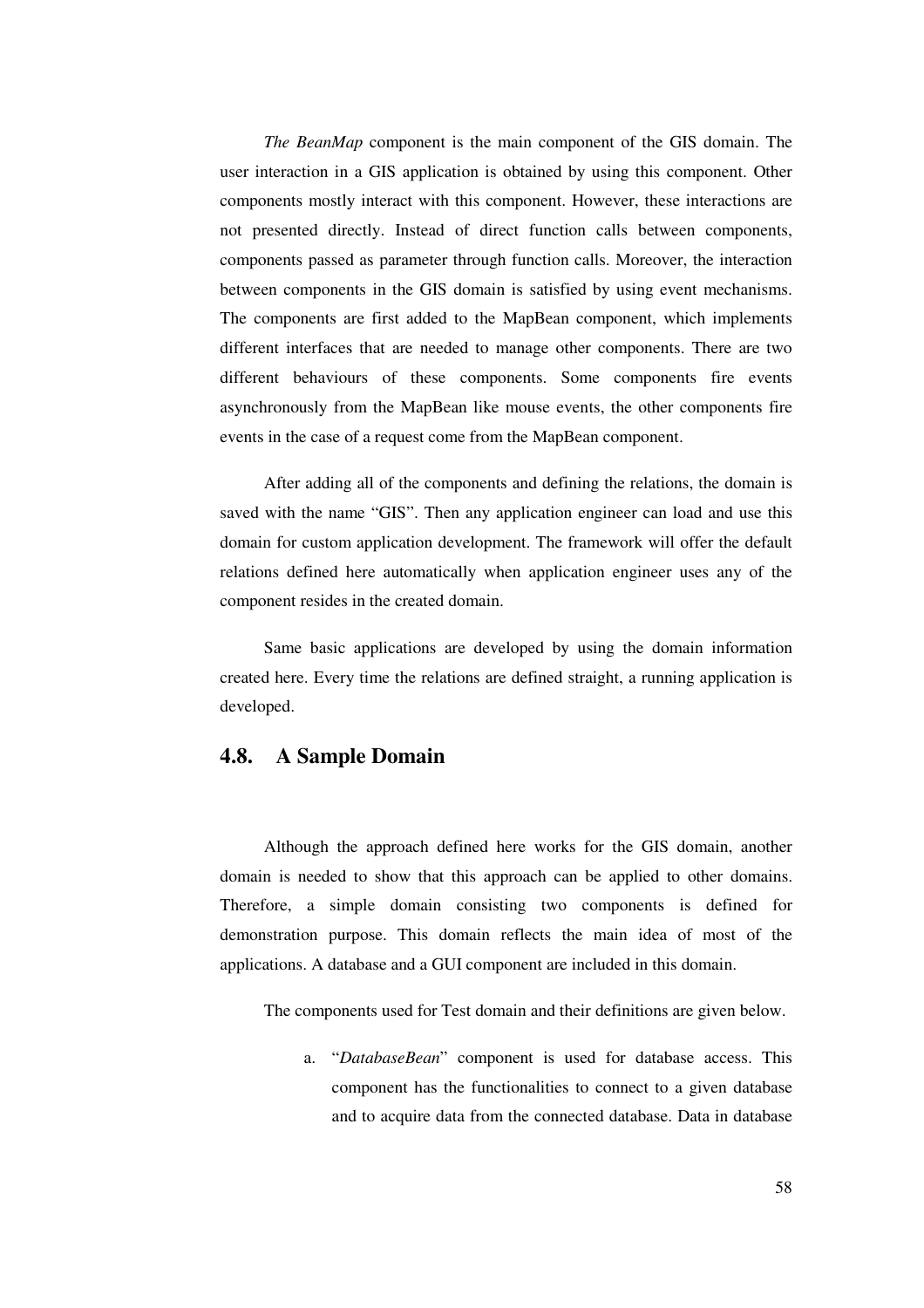relates to the customer information. Queries can be constructed and filtered with the name of the customer.

b. "*GUIBean*" component is the GUI part of this test domain. It has a text field and default functionalities inherited from the Swing library.

A relation document is prepared for the test domain to define and save the relations by using COSECASE tool. The relations that are defined for test domains and their representation in framework are given below.

RELATION 1: The implementation of the domain allows using to connection to different databases. The name of the database, the user name, and the password can be given as parameters to the *DatabaseBean* component. For this purpose first of all the database connection parameters can be set by using *setDatabaseParameters* function with the default parameters *Customers* as the name of database, "*sa*" as the name of user, and "*sa"* as the password of user.

RELATION 2: The name of the customer to query from the database must be set by using *setCustomerName* function. The name of the customer can vary across different applications so the parameter is given as "*Eray"* initially but can be changed at the time of custom application development.

RELATION 3: Finally, to display the customer info acquired from the database must be displayed in the *GUIBean's* text field. The text field property of the *GUIBean* must be loaded with the return value of the *getCustomerInfo* function of *DatabaseBean* component.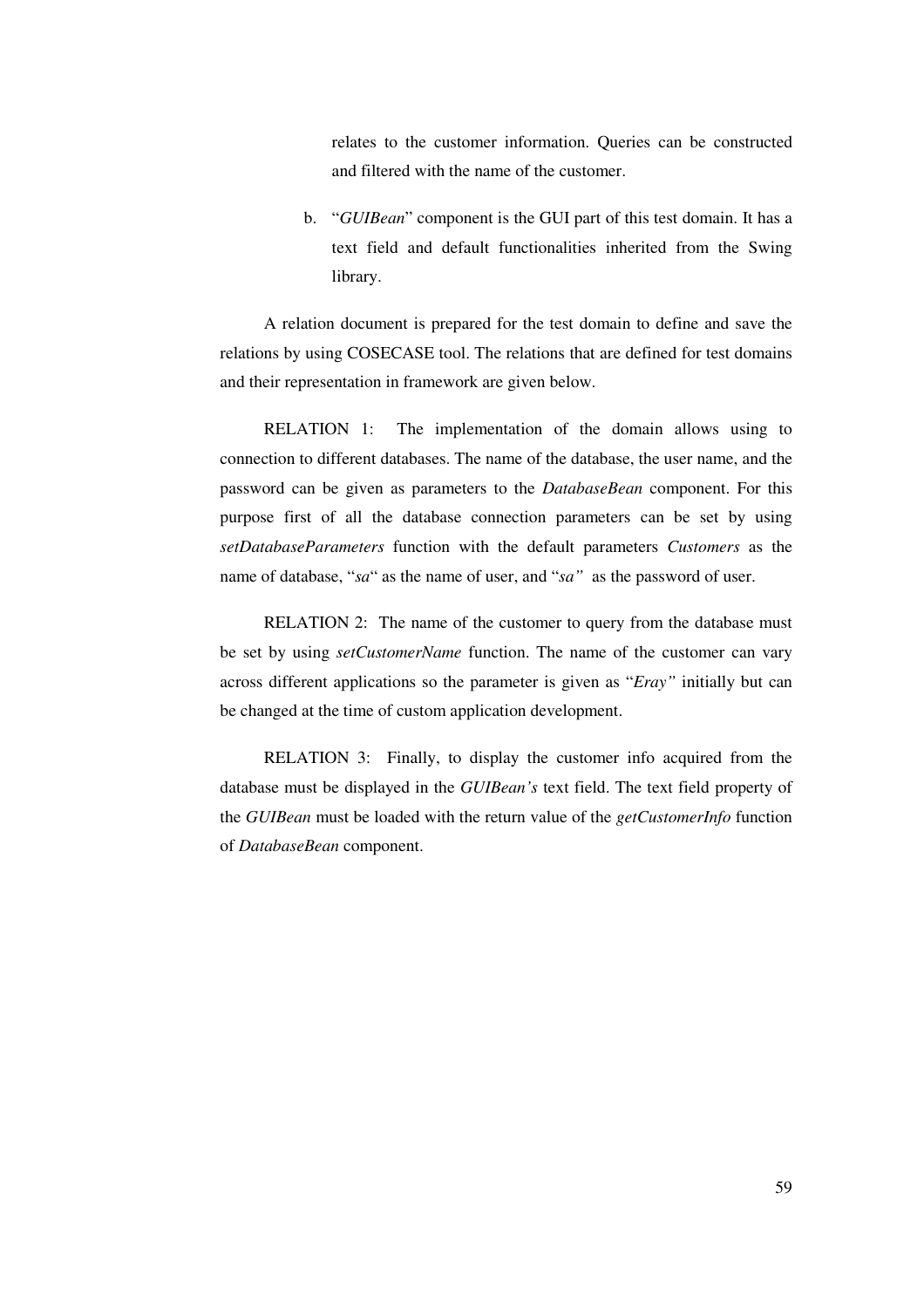

**Figure 4.19** Representation of Default Relations in Test Domain

After adding two components and defining the relations, the domain is saved with the name "Test". The defined relations for test domain are shown in **Figure 4.19**. Then an application is generated by loading the domain. This application has some more relations defined in the domain loading part. These relations are defined to set the location and size of the GUI frame. Then the source code is generated from defined relations and the application is run. The source code and the application generated by using the saved domain are shown in **Figure 4.20** and **Figure 4.21.**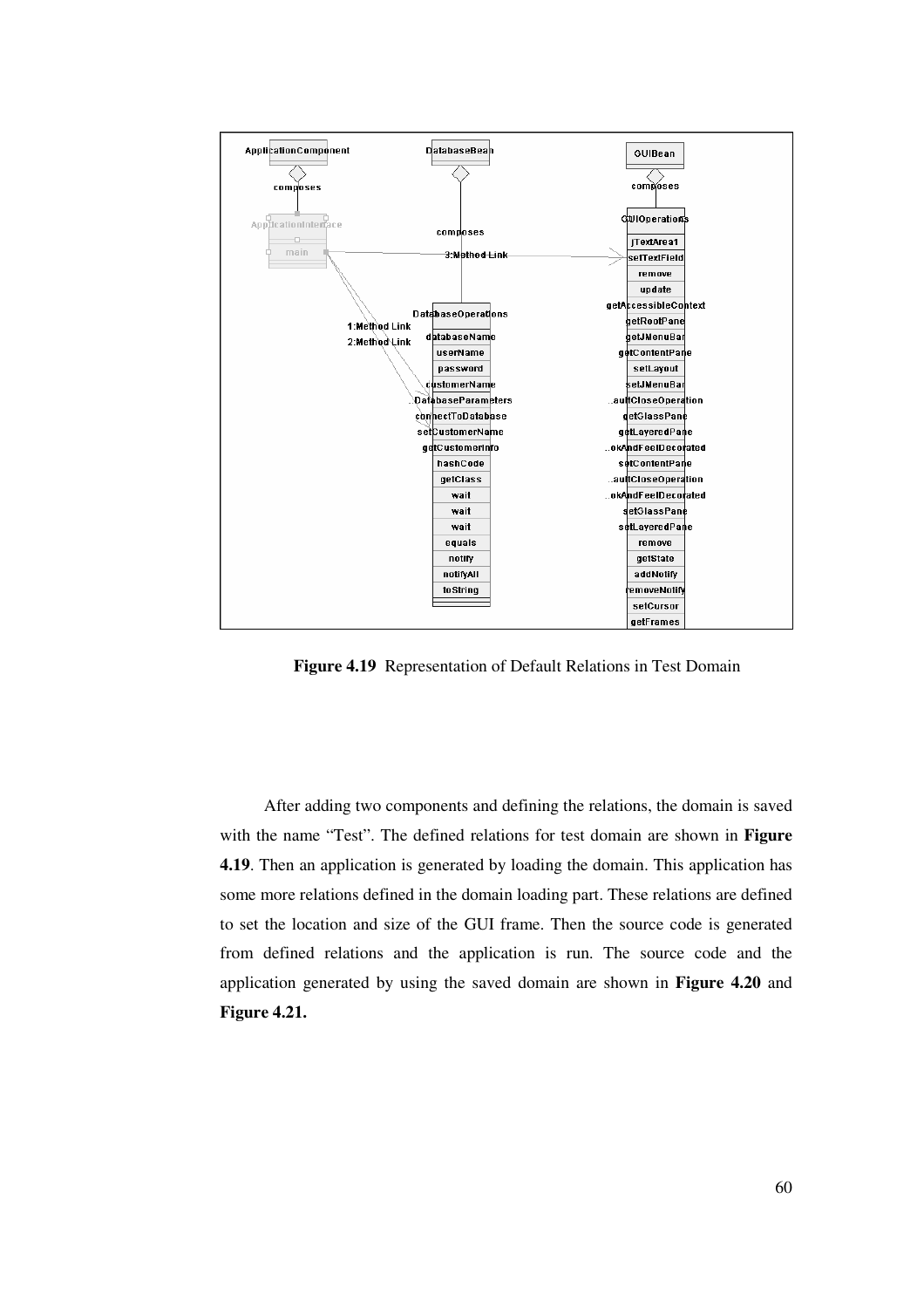

**Figure 4.20** The Source Code Generated in Test Domain



**Figure 4.21** Application Generated from Source Code

# **4.9. Evaluation of Other Related Work**

Code generation by using pre-fabricated components is an improving area for software engineering community. Since the benefits of developing applications by using tested, utilized program parts are high, this approach gains importance nowadays. A lot of efforts have been spent on this issue.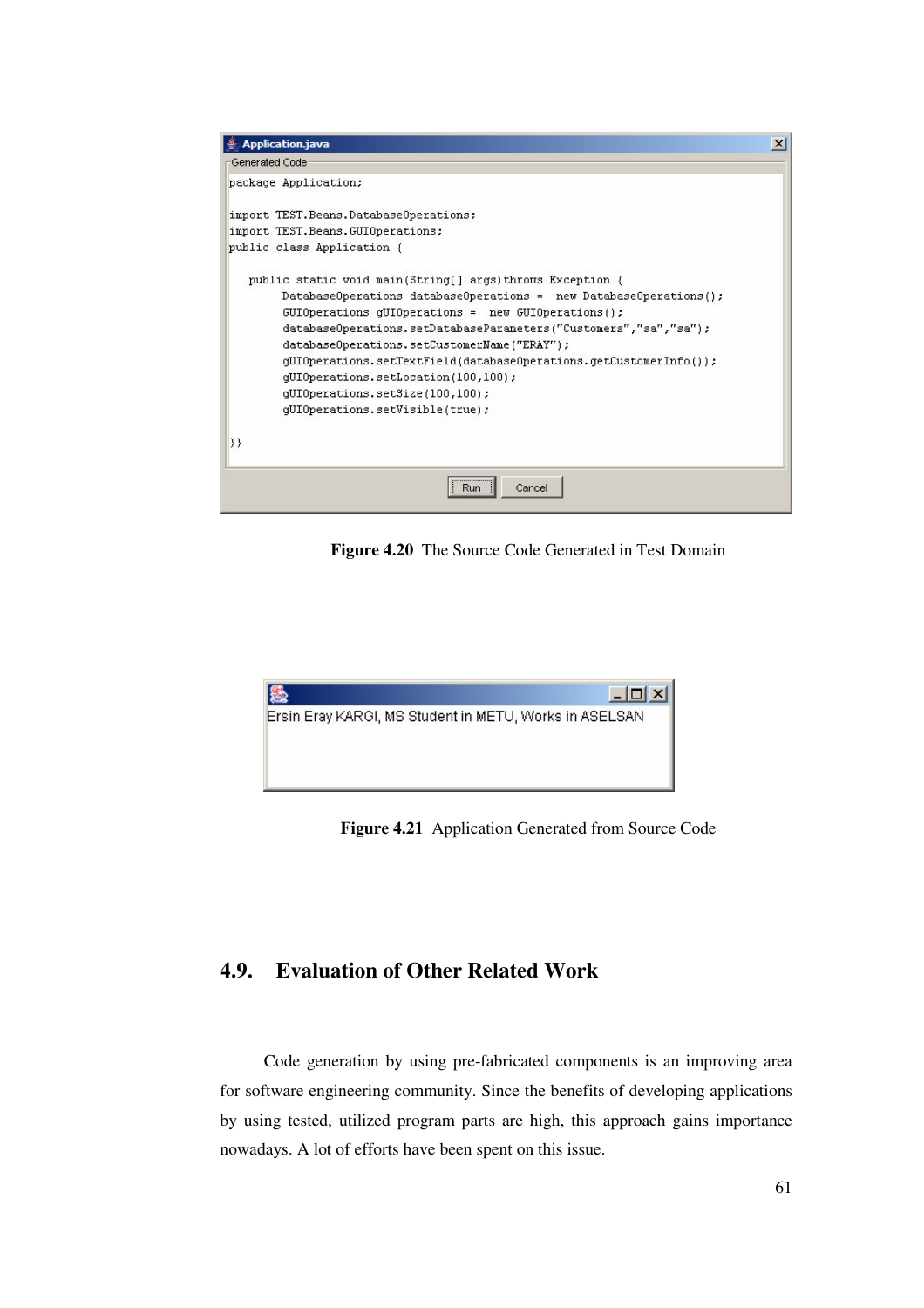Different approaches are introduced in [35], [36], [41], and [42]. Our approach suggests a generic approach which can be used for individual domains. Also different approaches are implemented for application development by using components. But the framework approach goes one step further by offering default relations to help the application development. The GUI used here allows the component oriented design and the implementation despite similar attempts mostly concentrate on just putting the components together.

In some of these approaches an eXtended Markup Language (XML)-based file defines the construction of the component. But in our approach the components are used from a pre-constructed library and the construction of components is discovered by using the byte code. This gives us the advantage of saving time by automatically discovering the structure of a component. Rather than defining the structure of components in XML-based files, our approach offers defining the default relations in an XML-based file. Also our approach allows porting java beans into a component-oriented design. All of the approaches described in here do not allow porting some kind of pre-compiled code into a component-oriented design. Rather they start with defining the components in the component oriented world.

In [37], the approach used for integrating components has some similarities with our approach. But in this approach components are integrated with adapter components. The adapter components are not needed in our case. In our approach by using an application component the interaction between components is achieved by direct function calls. An advantage of using the adapter components is automatically type casting between compatible types. In our approach only the parameters in the same type are offered. But the casting is available by user definition.

Also the GIS Java Beans library is an output of [8]. In [8], steps of domain analysis for the GIS domain are introduced. The main idea discussed is, pass between jar files to Java Beans. And a sample demonstration part is implemented to show that the Jar files produced can be used for component-oriented approach.

One more benefit of our approach is that it acts as a bridge between the domain engineer and application engineer. By creating a domain, a domain engineer can transfer domain information to the application engineer easily. Also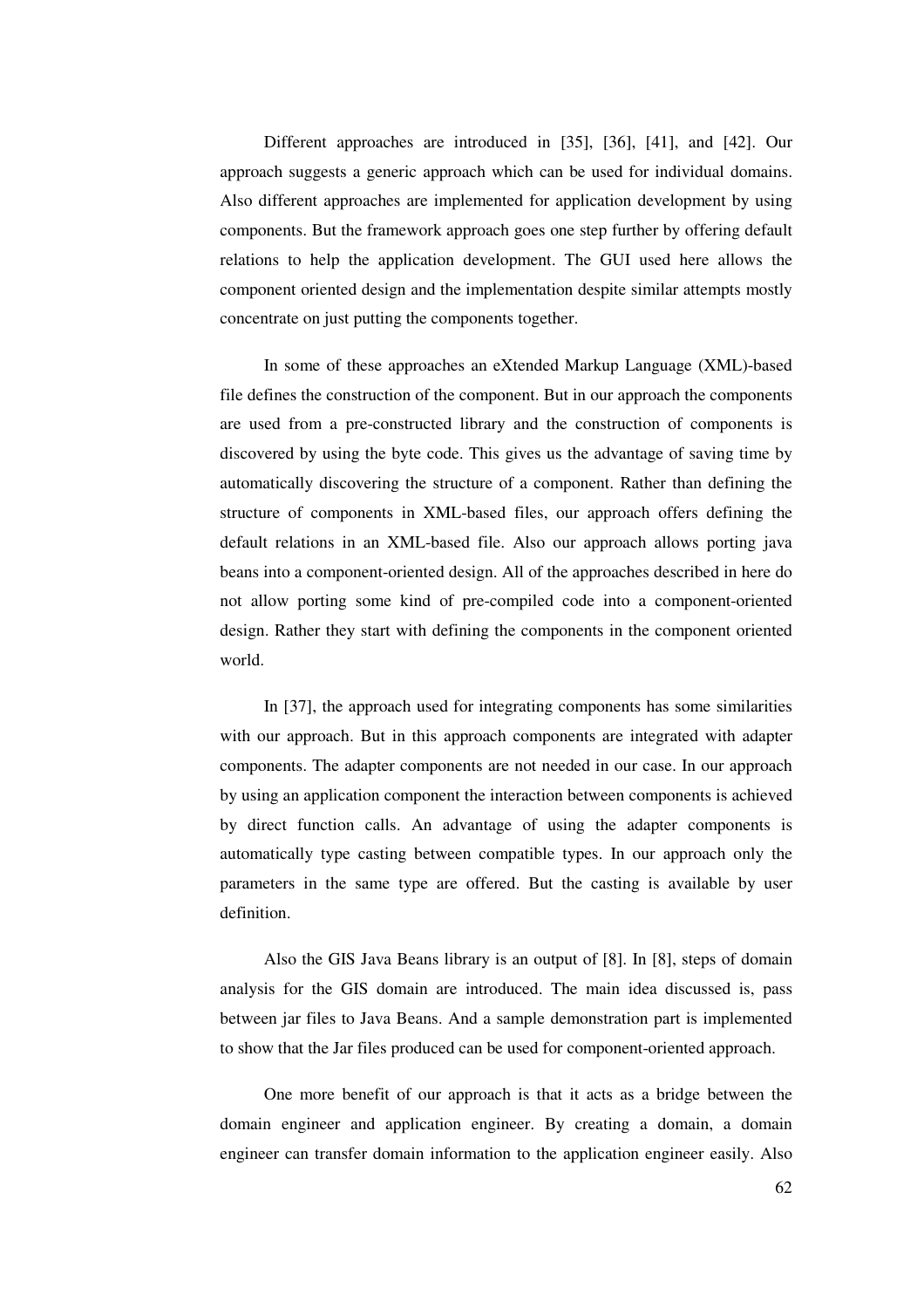an application engineer can improve the domain by using his own relations. But of course this idea must be tested with future-use.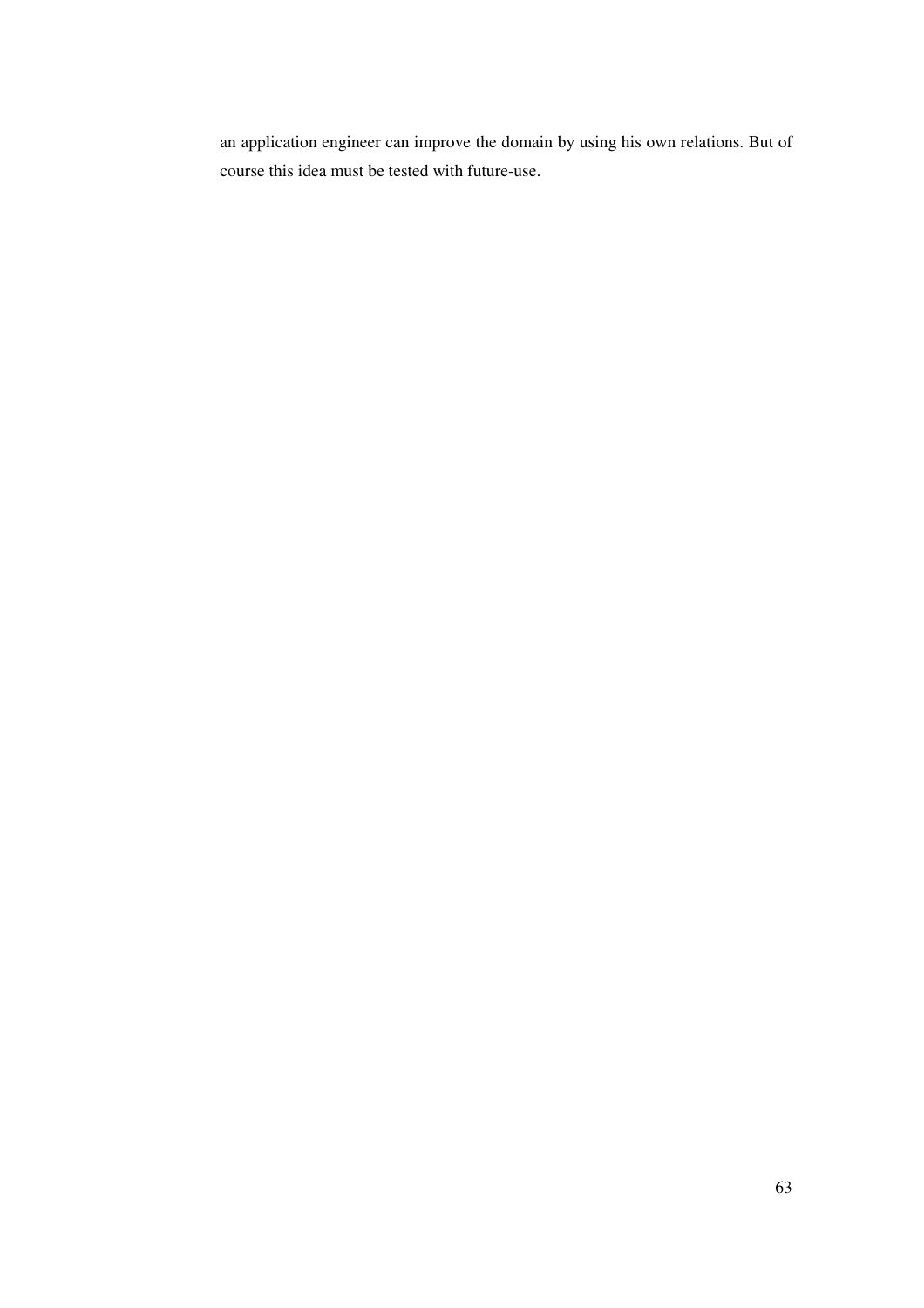# **CHAPTER 5**

# **CONCLUSION**

A generic approach for an easier use of a domain is generated and implemented in this thesis. In addition, steps of domain engineering are applied for the GIS domain. The artefacts of this domain are used to validate the approach. Integrating java beans into COSECASE world was a cornerstone for this thesis. Since java beans are automatically integrated, there is no need to define the structure of components. All the methods, properties are automatically discovered inside the jar files.

Defining the structure for saving and offering relations and implementing it in COSECASE, constituted considerable effort. The approach allows users to define default relations and save these relations with the related components to form a domain. Then these default relations are offered to the user for custom application development. The structure is also defined suitable for code generation by allowing modifications the default relations offered by the framework. Demonstration of the approach in the GIS domain is also completed. In addition, a simple test domain is created for demonstration purpose. This domain is saved and used in the framework to show that our approach is generic and can be applied to other domain.

#### **5.1. Work Conducted**

In the beginning of this thesis, domain analysis is realized for the GIS domain. Some custom applications are inspected and knowledge from domain experts is collected. For the analysis part, FODA (Future Oriented Domain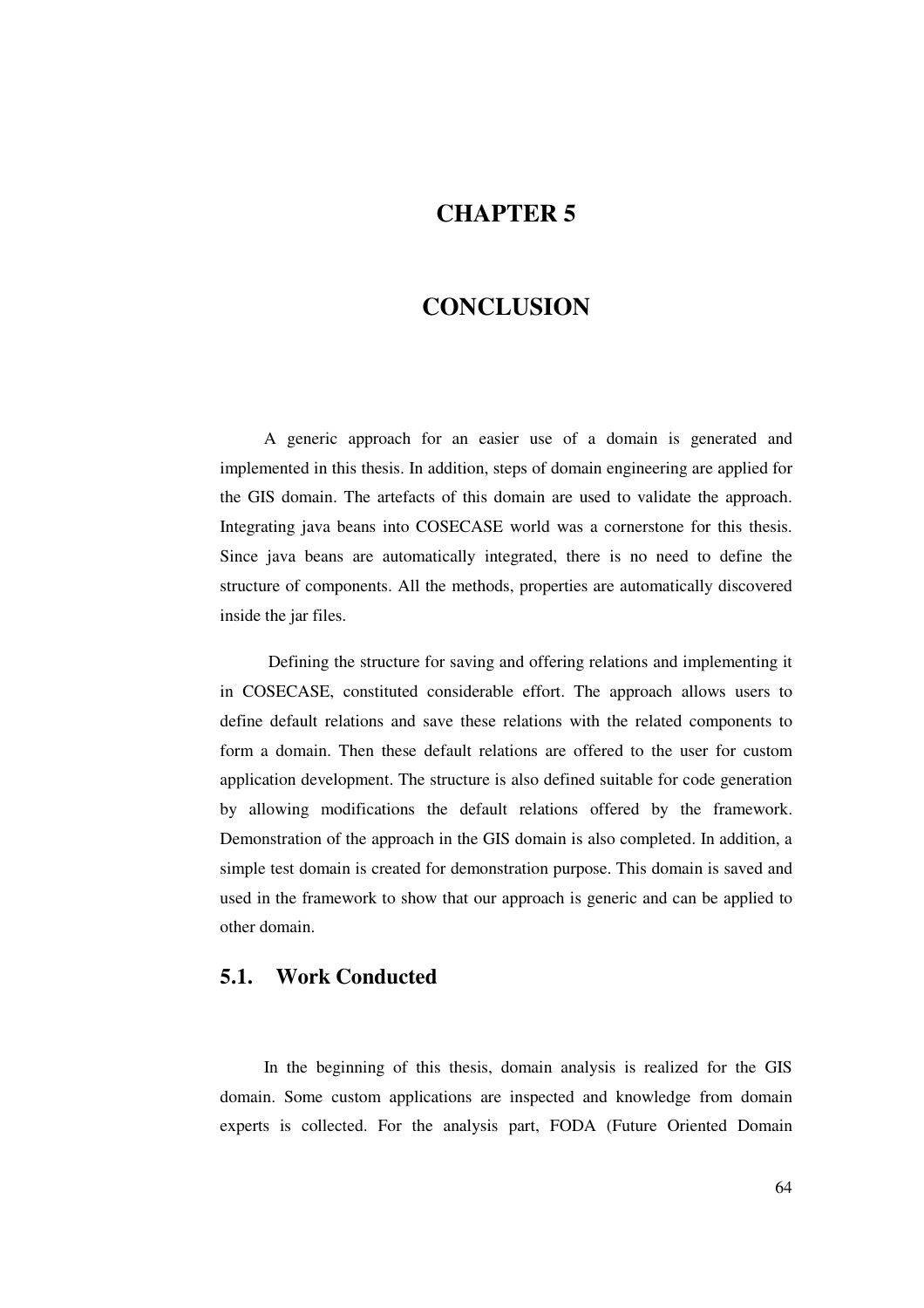Analysis) technique is used. Some studies for the domain analysis with FODA are also examined to be well informed with the technique.

After completing the domain analysis part, an approach to help with code generation by offering default relationships is developed. Although our demonstration domain is the GIS domain, this approach is developed as generic as possible. For the user interface part of the thesis, the COSECASE tool is used. Since this tool offers component oriented modelling the pass between java beans to the COSECASE environment is completed. At the early steps of the framework implementation, the full structure of java beans is ported into the COSECASE. This means all the classes in the beans displayed as components and their interfaces and relations are shown in the screen. However, to hide the unnecessary details of a component the framework is implemented with the package filtering ability. The name of package to be used is read from a configuration file to achieve a generic implementation. The interfaces that bean classes implement are shown as a different interface to achieve easy definition of relations.

Relations are defined between components. After developing some custom applications by using components, it is realized that the interactions mainly take place between the main application and components. The interactions between components are manipulated by the main application. So a default application component is added in the domain creation part to enable code generation.

The relations between components and the application component are saved by using XML. This text data is created by the application but there is no obstacle to define these relations outside the application and port into the application or manipulate it outside after creation.

To show that this approach presents an easy way for automatic code generation, a code generation part is also implemented in this thesis. For the code generation part, the need for defining the sequence of function calls appeared. A sequence number property is added to method links in the COSECASE tool. This also helps the modelling part to define the sequence of relations between components. Then for a working and compiling code, the need for defining the parameters arises. To help define parameters in the relations a user-friendly approach is implemented. This implementation helps by offering functions or objects to parameters by pairing the types.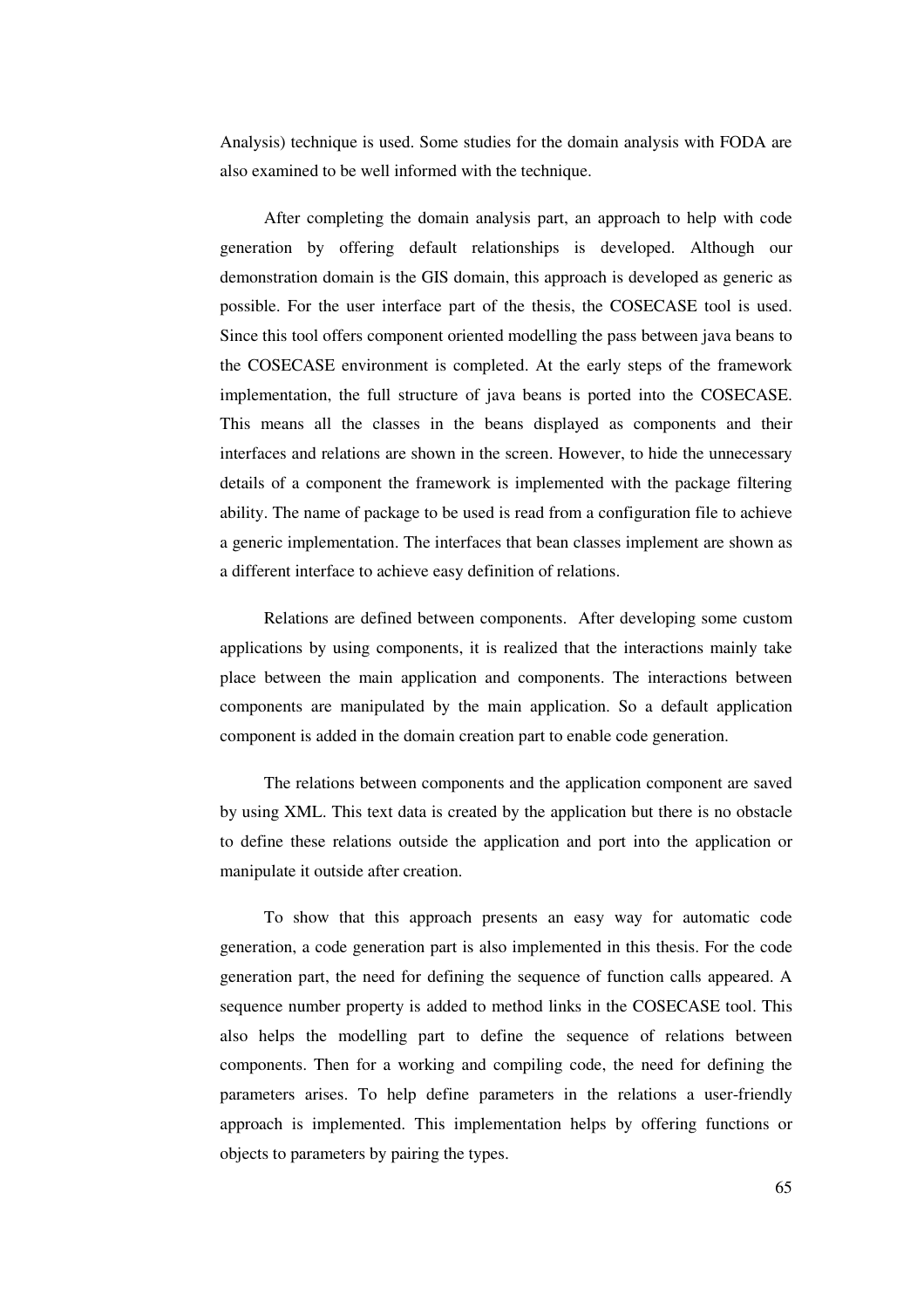For the code generation part, the user can extend the default relations by adding his own relations after domain is loaded. This part is implemented to get a running java code. Instances of components are created and function calls are written in the given sequence by using the defined parameters. This approach has demonstrated success for simple GIS applications.

While implementing the framework user-friendliness was an important point. Application generation can be conducted with the minimum user interaction since some default relations are offered by the framework.

The approach offered here, opens the way of easy code generation for component-oriented software engineering. Since the sequence of function calls and the definitions of parameters can be achieved by using the GUI, there is no difficulty for code generation.

Our implementation is firstly demonstrated in GIS domain and showed success. In addition, to show that the approach can be applied to any domain, a sample domain is created and this domain is used for application development in the implemented framework.

All the code written into the COSECASE tool can be used easily by other ideas like reverse engineering. Some improvements and corrections are completed for the COSECASE tool. The additions and corrections completed for the COSECASE tool are listed below.

- A new package is added to manage the importing of java beans to COSECASE for domain operations. In addition, the data structures to save and load the domain are covered in this package.
- Some classes are expanded to save relations defined for a domain in an XML file. These classes allow XML based serialization.
- A new class is added to allow domain operations like *creating domain*, *saving domain*, *loading domain, modifying domain,* and *generating domain code*.
- A new class is added to check for jar files to get the packages, classes, and details of these classes. This class is implemented by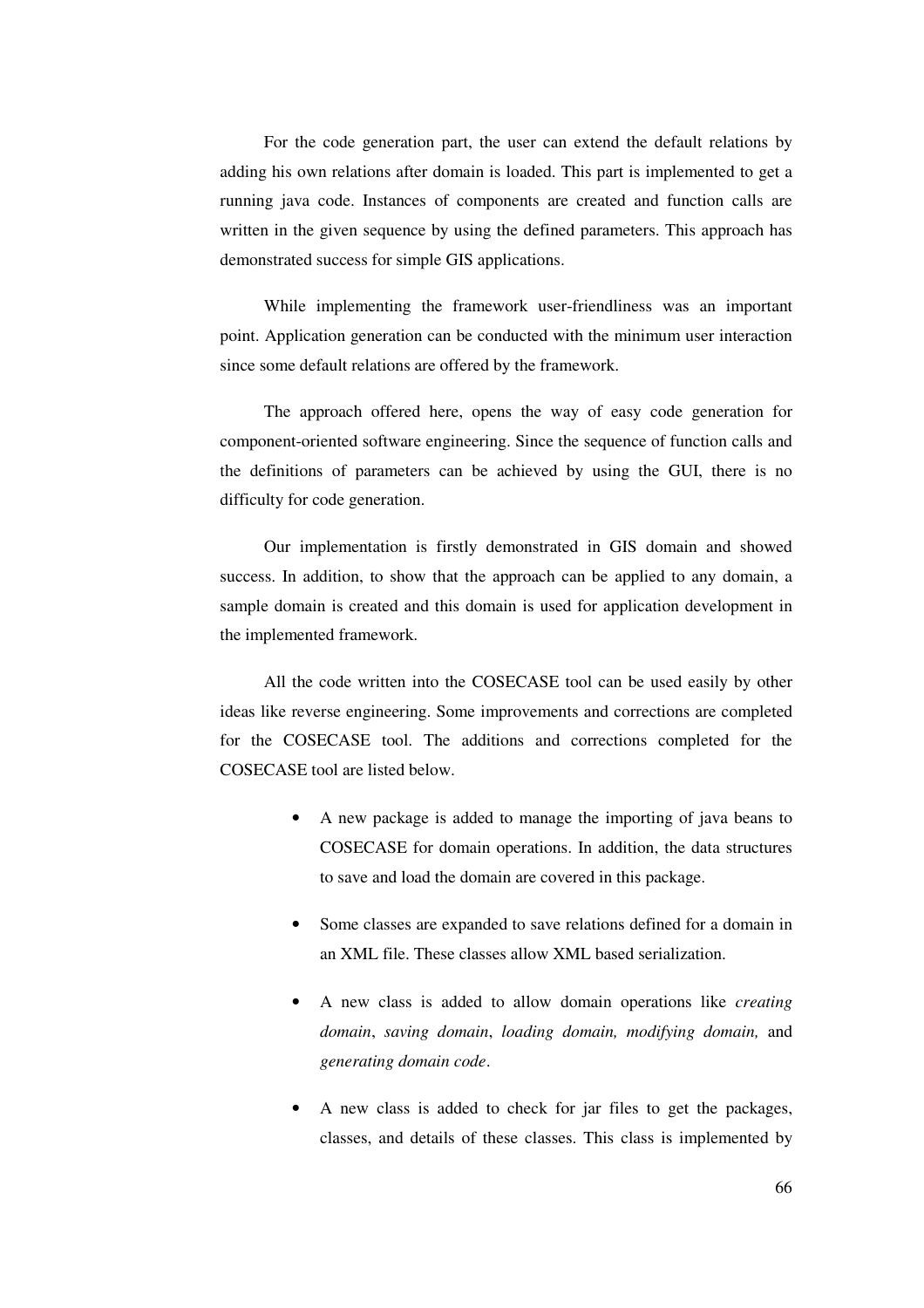using *Reflection API, which* allows getting the structure of a compiled java class.

- Classes that are used to hold links like method links and event links are updated. This update allowed these links to be saved in a data structure for saving in an XML file.
- New classes are added to control the parameter definitions of method links. These classes also include the user-interface part for allowing the user to define the values for parameters. While defining the values of parameters, the framework offers some functions and properties for selection by using the information acquired from used components.
- Some classes are updated for correction in deletion of nodes. Before the corrections when nodes are deleted, the relations defined for this node are not deleted and cannot be used. With the correction when a node is deleted the relations defined for this node are also deleted.
- Some classes are updated to allow display of sequence numbers in method links.
- COSECASE's main frame is updated to add domain operations menu. This menu allows user to attain domain operations such as creating domain, saving domain, modifying domain, and loading domain.
- A new dialog class is added to show the generated code and to allow user's changing the code.

### **5.2. Comments**

Although demonstration in two different domains is completed, we cannot claim that this approach can be applied to all of the domains. Some experiments in real world must be conducted. The tests by using the framework showed that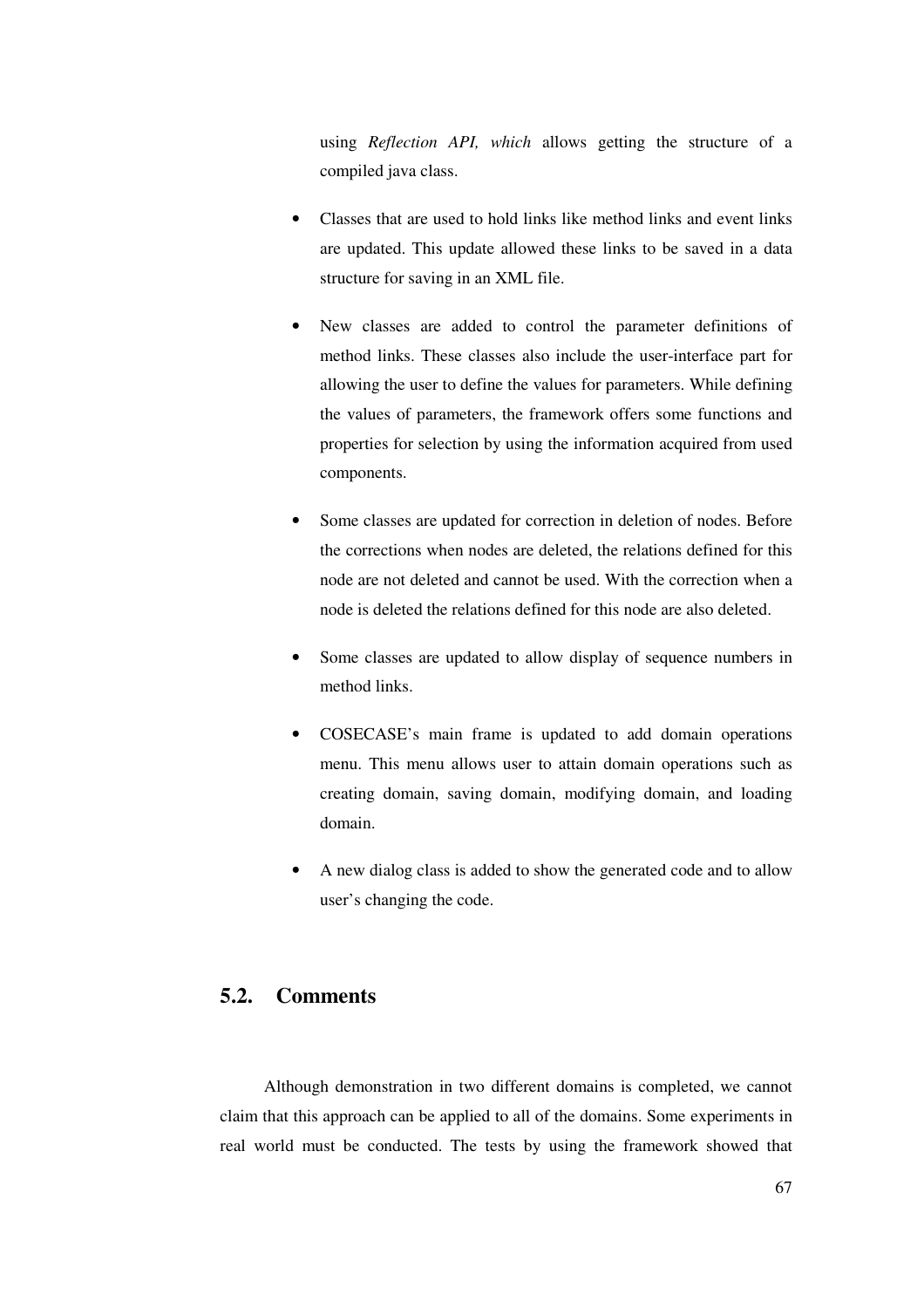custom application development is faster with this framework. Of course, these tests are conducted for small applications and there is no guaranty that it will be faster for enterprise applications.

#### **5.3. Future Work**

This thesis offers a generic design for offering default relations and code generation. Code generation part of the thesis can be extended. The implementation in COSECASE allows one instance of a component for an application. If more than one instances of the same component are needed by an application, this functionality might be added. Control flow is currently managed by the main application. This results in a centralized control structure. A distributed management of the control flow can be added as a future capability.

In addition, this work opens a way to reverse engineering in componentoriented approach. In the early stages of this thesis, the java bean components were fully reverse engineered and transferred into COSECASE. This reverse engineering part does not cover the interactions inside a bean since the source code does not exist. The infrastructure partially built in this thesis can be expanded to a fully capable reverse-engineering tool.

Message ordering was implemented but this capability should be supported by adding a "sequence diagram" capability to the tool.

Although our approach is applied to two domains, some more domains can be analyzed and transferred into the framework for further validation and for finding deficiencies.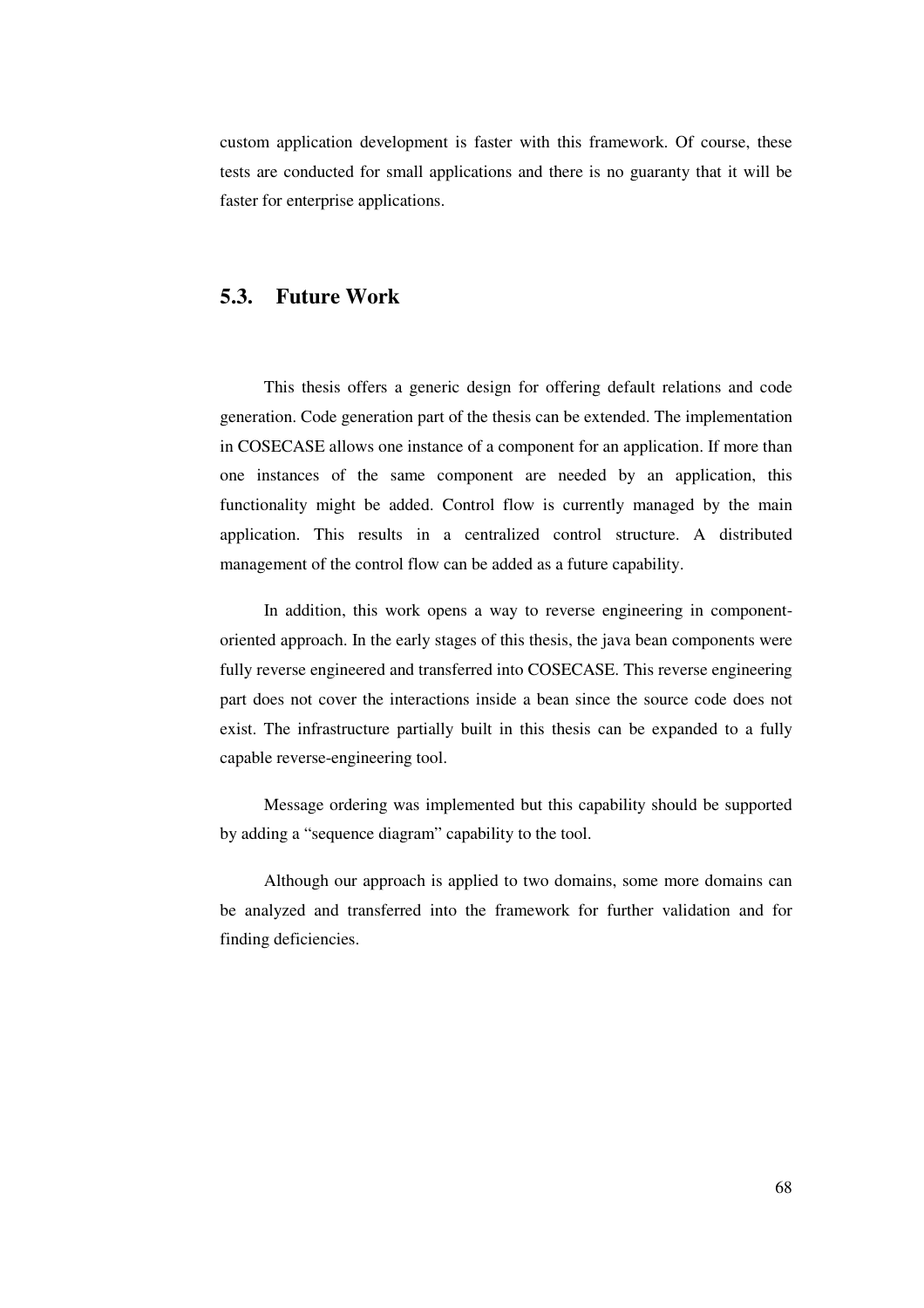# **REFERENCES**

- [1] Hassan Gomaa,"Developing Software Lines: Why Bother?", Addsison Wesley, 2004
- [2] Kimberly Jordan, MJY Team, George Mason University, "Software reuse term paper for the MJY Team software risk management www site", SWSE 625, April 1997
- [3] Bertrand Meyer, "Eifell: Reusability and Reliability", *IEEE Tutorial Software Reuse: Emerging Technology* edited by Will Tracz, IEEE Computer Society Press, IEEE Catalog #EH0278-2, ISBN 0-8186-0846-3, pp. 216-228, 1990.
- [4] Maarit Harsu, "A Survey on Domain Engineering", *International Workshop on Component-Based Software Engineering*, May 1999
- [5] Robert Krut, Nathan Zalman, "Domain AnalysisWorkshop Report for the Automated Prompt Response System Domain", *International Workshop on Component-Based Software Engineering*, May 1999
- [6] Carnegie Mellon University Software Engineering Institute (SEI), "Domain Engineering", *http://www.sei.cmu.edu/domin\_engineering/domain\_emg.html,* March 2005.
- [7] D.L. Parnas, P.C. Clements, and D.M. Weiss, "Enhancing Reusability with Information Hiding", *IEEE Tutorial Software Reusability* edited by Peter Freeman, IEEE Computer Society Press, IEEE Catalog #EH0256-8, ISBN 0- 8186-0750-5, pp. 83-90, 1987.
- [8] Ebru Özdoğru, "A GIS Domain Framework utilizing JAR libraries as components", *M.S. Thesis*, Middle East Technical University, May 2005.
- [9] Clements Szyperski, "Component Software Beyond Object Oriented Programming", *Addison-Wesley*, 1998.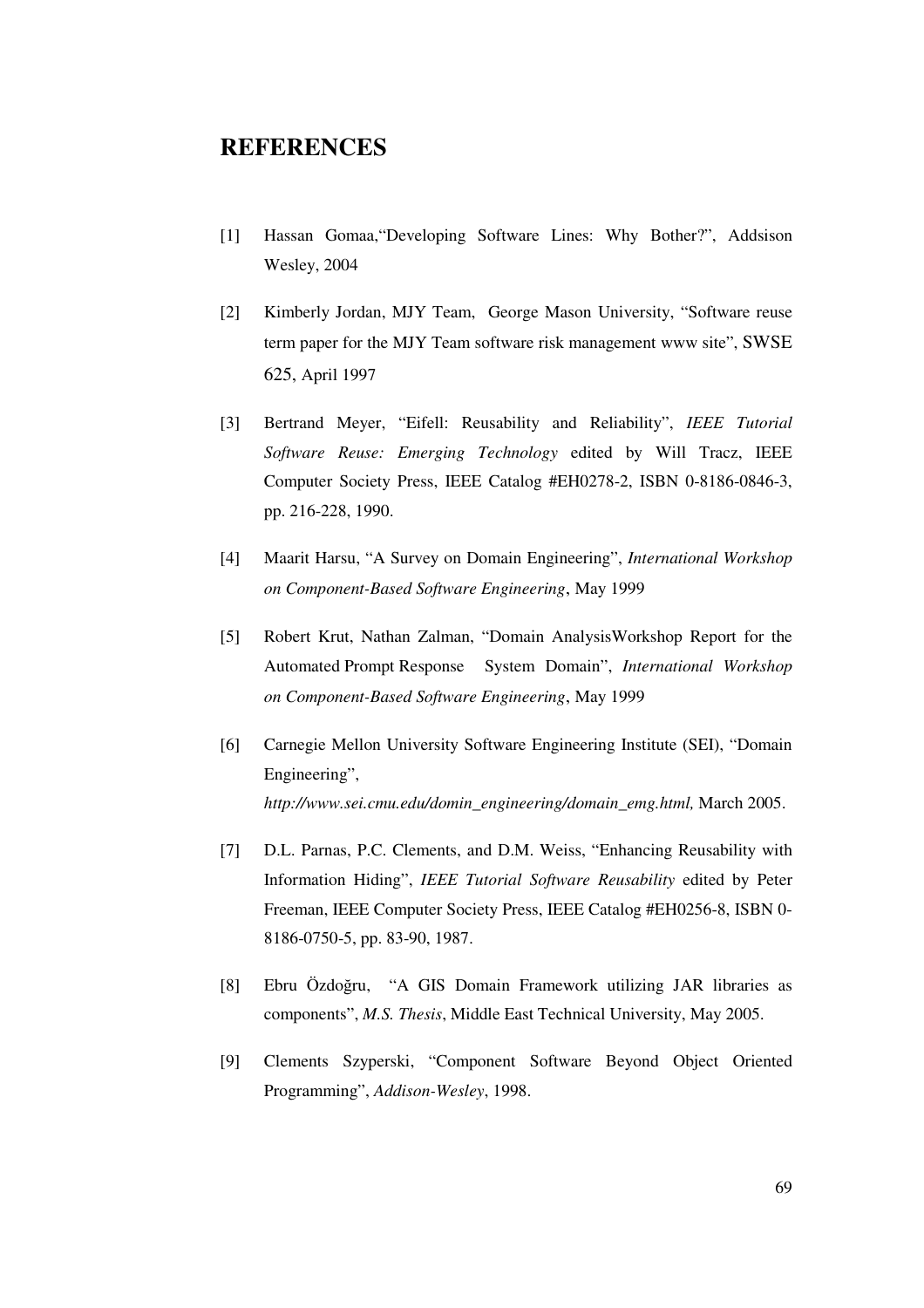- [9] Ilka Philippow, Detlef Streitferdt, Matthias Riebisch, "Design Pattern Recovery in Architectures for Supporting Product Line Development and Application", Modelling Variability for Object-Oriented Product Lines edited by M. Riebisch, J. O. Coplien, D, Streitferdt (Eds.). BookOnDemand Publ. Co., Norderstedt, pp. 42-57, 2003.
- [10] "Software Reuse, Major Issues Need To Be Resolved Before Benefits Can Be Achieved", *United States General Accounting Office*, January 1993.
- [11] Ruben Prieto Diaz, Gerald A. Jones, "Breathing New Life into Old Software", *IEEE Tutorial Software Reuse: Emerging Technology* edited by Will Tracz, IEEE Computer Society Press, IEEE Catalog #EH0278-2, ISBN 0-8186-0846-3, pp. 152-160, 1990.
- [12] Vedat Bayar, A Process Model for Component Oriented Software Development, *M.S. Thesis*, Middle East Technical University, November 2001.
- [13] Aydın Kara, A Graphical Editor for Component Oriented Modeling, *M.S. Thesis*, Middle East Technical University, April 2001.
- [14] Jim Q. Ning, "A Component Model Proposal", *International Workshop on Component-Based Software Engineering*, pp. 13-16, Los Angeles, CA, USA, 17-18 May 1999.
- [15] Kurt C. Wallnau, "On Software Components and Commercial ("COTS") Software", *International Workshop on Component-Based Software Engineering*, pp. 213-218, Los Angeles, CA, USA, 17-18 May 1999.
- [16] Tricia Oberndorf, Lisa Brownsword, Carol A. Sledge, "An Activity Framework for COTS-Based Systems", *Technical Report, Software Engineering Institute*, October 2000.
- [17] Cecilia Albert, Lisa Brownsword, "Evolutionary Process for Integrating COTS-Based Systems (EPIC): An Overview", *Technical Report, Software Engineering Institute*, July 2002.
- [18] Gail E. Kaiser, David Garlan "Melding Software Systems from Reusable Building Blocks", *IEEE Tutorial Software Reuse: Emerging Technology*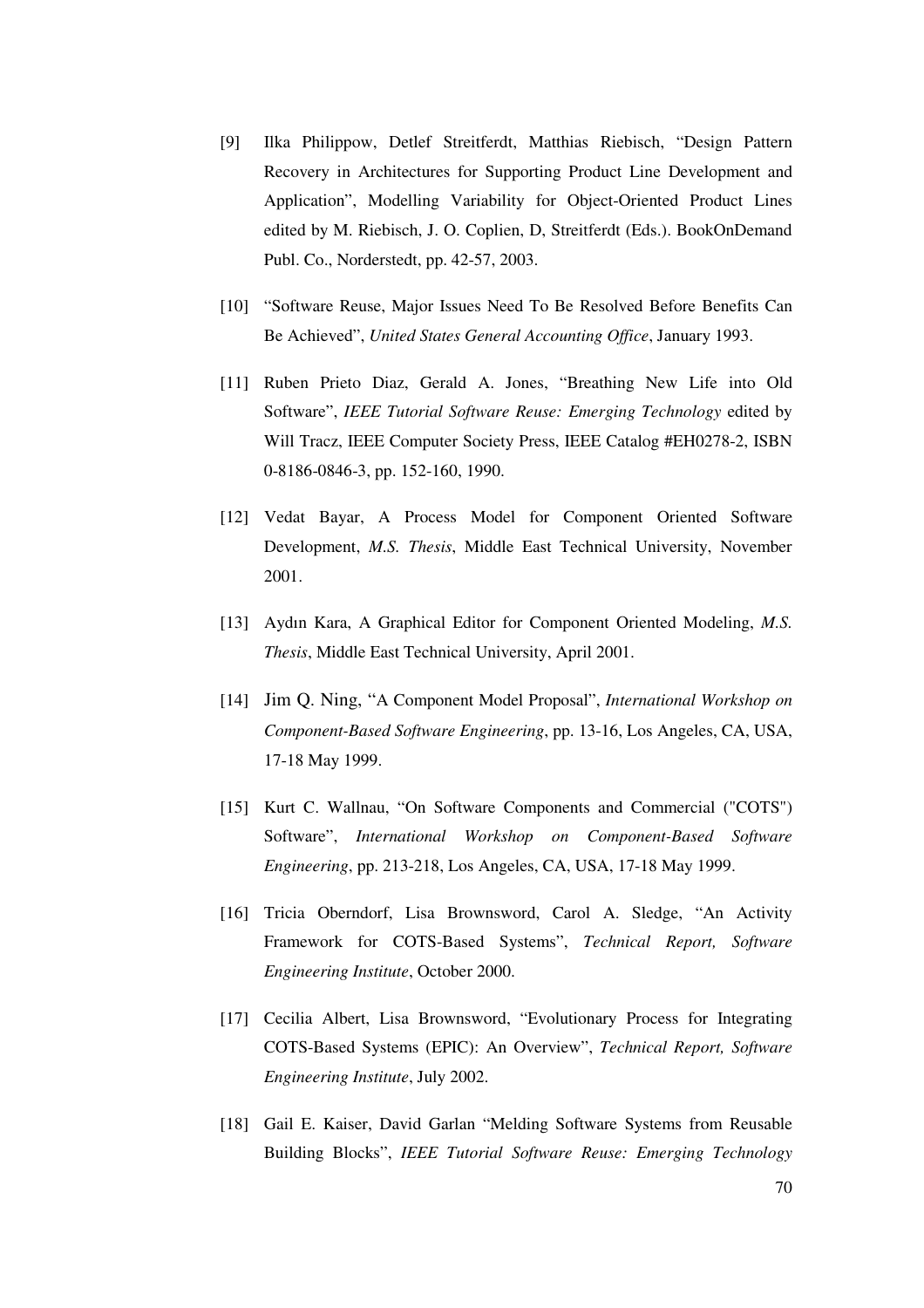edited by Will Tracz, IEEE Computer Society Press, IEEE Catalog #EH0278-2, ISBN 0-8186-0846-3, pp. 267-274, 1990.

- [19] Geral Jones, "Methodology/Environment Support for Reusability", *IEEE Tutorial Software Reuse: Emerging Technology* edited by Will Tracz, IEEE Computer Society Press, IEEE Catalog #EH0278-2, ISBN 0-8186-0846-3, pp. 190-193, 1990.
- [20] Oh-Cheon Kwon, Seok-Jin Yoon and Gyu-Sang Shin, "Component-Based Development Environment: An Integrated Model of Object-Oriented Techniques and Other Technologies", *International Workshop on Component-Based Software Engineering*, pp. 47-53, Los Angeles, CA, USA, 17-18 May 1999.
- [21] D. Ansorge, K. Bergner, B. Deifel, N. Hawlitzky, C. Maier, B. Paech, A. Rausch, M. Sihling, V. Thurner, S. Vogel, "Managing Componentware Development –Software Reuse and the V-Modell Process", *Proceedings of the 11 th International Conference on Advanced Information Systems Engineering*, pp 134-148, 14-18 June 1999.
- [22] K. Czarnecki and U. Eisenecker, "Generative Programming: Methods, Techniques, and Applications", *Addison-Wesley* 1999.
- [23] Rubén Prieto-Díaz, "DOMAIN ANALYSIS: AN INTRODUCTION", *ACM SIGSOFT Software Engineering Notes*, pp. 47-54, April 1990.
- [24] Rubén Prieto-Díaz, "Domain Analysis for Reusability", *Proceedings of COMPSAC'87*, pp. 23-29, 1987.
- [25] Kyo C. Kang, Sholom G. Cohen, James A. Hess, William E. Novak, A. Spencer Peterson, "Feature-Oriented Domain Analysis (FODA) Feasibility Study", *Technical Report, Software Engineering Institute*, November 1990.
- [26] Sholom G. Cohen, Jay L. Stanley, Jr., A. Spencer Peterson, Robert W. Krut, Jr., "Application of Feature-Oriented Domain Analysis to the Army Movement Control Domain", *Technical Report, Software Engineering Institute*, June 1992.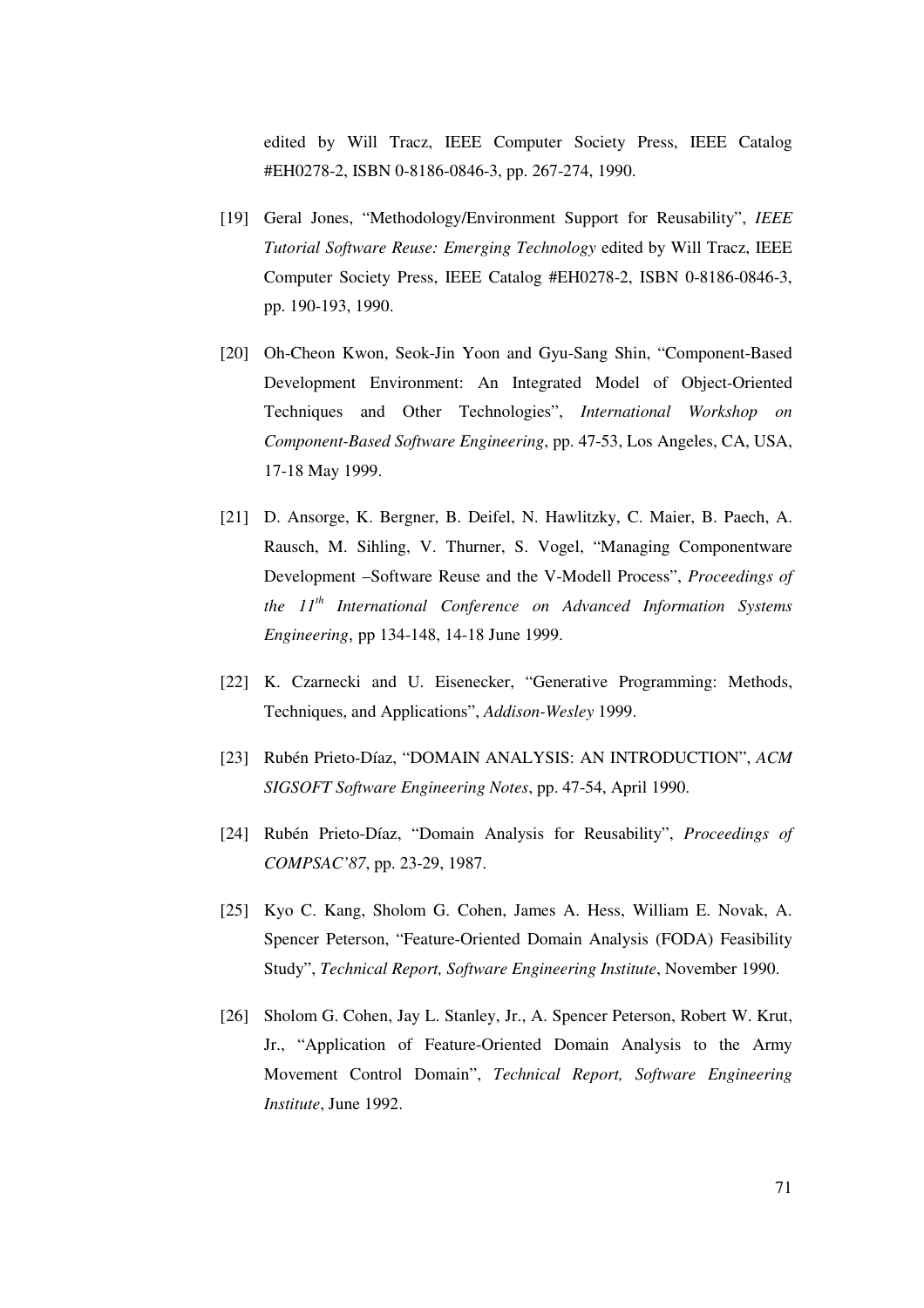- [27] Robert Kurt, Nathan Zalman, "Domain Analysis Workshop Report for the Automated Prompt Response System Domain", *Technical Report, Software Engineering Institute*, May 1996.
- [28] John D. McGregor, "The Evolution of Product Line Assets", *Technical Report, Software Engineering Institute*, June 2003.
- [29] Paul C. Clements, Linda M. Northrop, "Salion, Inc.: A Software Product Line Case Study", *Technical Report, Software Engineering Institute*, November 2002.
- [30] Rosario Girardi and Carla Gomes de Faria, "A Generic Ontology for the Specification of Domain Models", *Proceedings of 1 st Workshop Component Engineering Methodology*, pp. 41-50, 24 September 2003, Erfurt, Germany.
- [31] Thomas Cleenewerck, "Component-based DSL Development", *Proceedings of GPCE03 Conference*, Lecture Notes in Computer Science 2830, pp. 245– 264, Springer- Verlag, 2003.
- [32] Mark Johnson, "A Walking tour of Java Beans by Mark Johnson", *Java World http://www.javaworld.com/javaworld/jw-08-1997/jw-08-beans.html*, February 2005.
- [33] Laurance Vanhelsuwe, "Mastering in Java", http://*www.javaolympus.com/freebooks/FreeJavaBooks.jsp,* October 2004.
- [34] Esri GIS and Mapping Software, "Geography Matters*", White Paper http://www.esri.com/library/whitepapers/pdfs/geomatte.pdf*, September 2002.
- [35] Vaclav Cechticky, Philippe Chevalley, Alessandro Pasetti, Walter Schaufelberger, "A Generative Approach to Framework Instantiation", *Proceedings of the 2 nd International Conference on Generative Programming and Component Engineering*, pp. 267–286, Springer- Verlag, September 2003.
- [36] Theo Dirk Meijler, Serge Demeyer, Robert Engel, "Automated Support for Software Development with Frameworks", *Proceedings of the 6 th European Conference held jointly with the 5 th ACM SIGSOFT International*